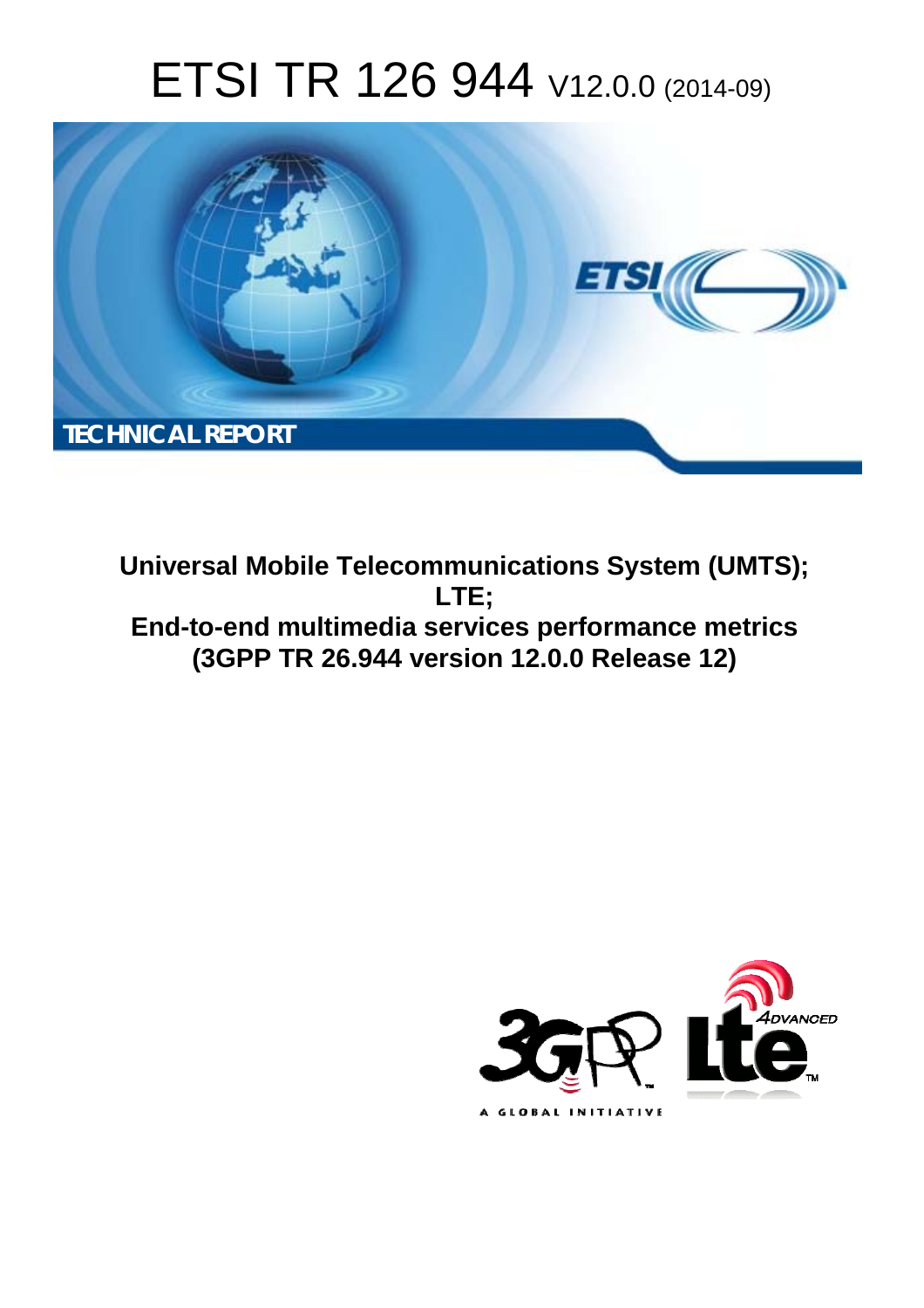Reference RTR/TSGS-0426944vc00

> Keywords LTE,UMTS

### *ETSI*

#### 650 Route des Lucioles F-06921 Sophia Antipolis Cedex - FRANCE

Tel.: +33 4 92 94 42 00 Fax: +33 4 93 65 47 16

Siret N° 348 623 562 00017 - NAF 742 C Association à but non lucratif enregistrée à la Sous-Préfecture de Grasse (06) N° 7803/88

#### *Important notice*

The present document can be downloaded from: [http://www.etsi.org](http://www.etsi.org/)

The present document may be made available in electronic versions and/or in print. The content of any electronic and/or print versions of the present document shall not be modified without the prior written authorization of ETSI. In case of any existing or perceived difference in contents between such versions and/or in print, the only prevailing document is the print of the Portable Document Format (PDF) version kept on a specific network drive within ETSI Secretariat.

Users of the present document should be aware that the document may be subject to revision or change of status. Information on the current status of this and other ETSI documents is available at <http://portal.etsi.org/tb/status/status.asp>

If you find errors in the present document, please send your comment to one of the following services: [http://portal.etsi.org/chaircor/ETSI\\_support.asp](http://portal.etsi.org/chaircor/ETSI_support.asp)

### *Copyright Notification*

No part may be reproduced or utilized in any form or by any means, electronic or mechanical, including photocopying and microfilm except as authorized by written permission of ETSI.

The content of the PDF version shall not be modified without the written authorization of ETSI. The copyright and the foregoing restriction extend to reproduction in all media.

> © European Telecommunications Standards Institute 2014. All rights reserved.

**DECT**TM, **PLUGTESTS**TM, **UMTS**TM and the ETSI logo are Trade Marks of ETSI registered for the benefit of its Members. **3GPP**TM and **LTE**™ are Trade Marks of ETSI registered for the benefit of its Members and of the 3GPP Organizational Partners.

**GSM**® and the GSM logo are Trade Marks registered and owned by the GSM Association.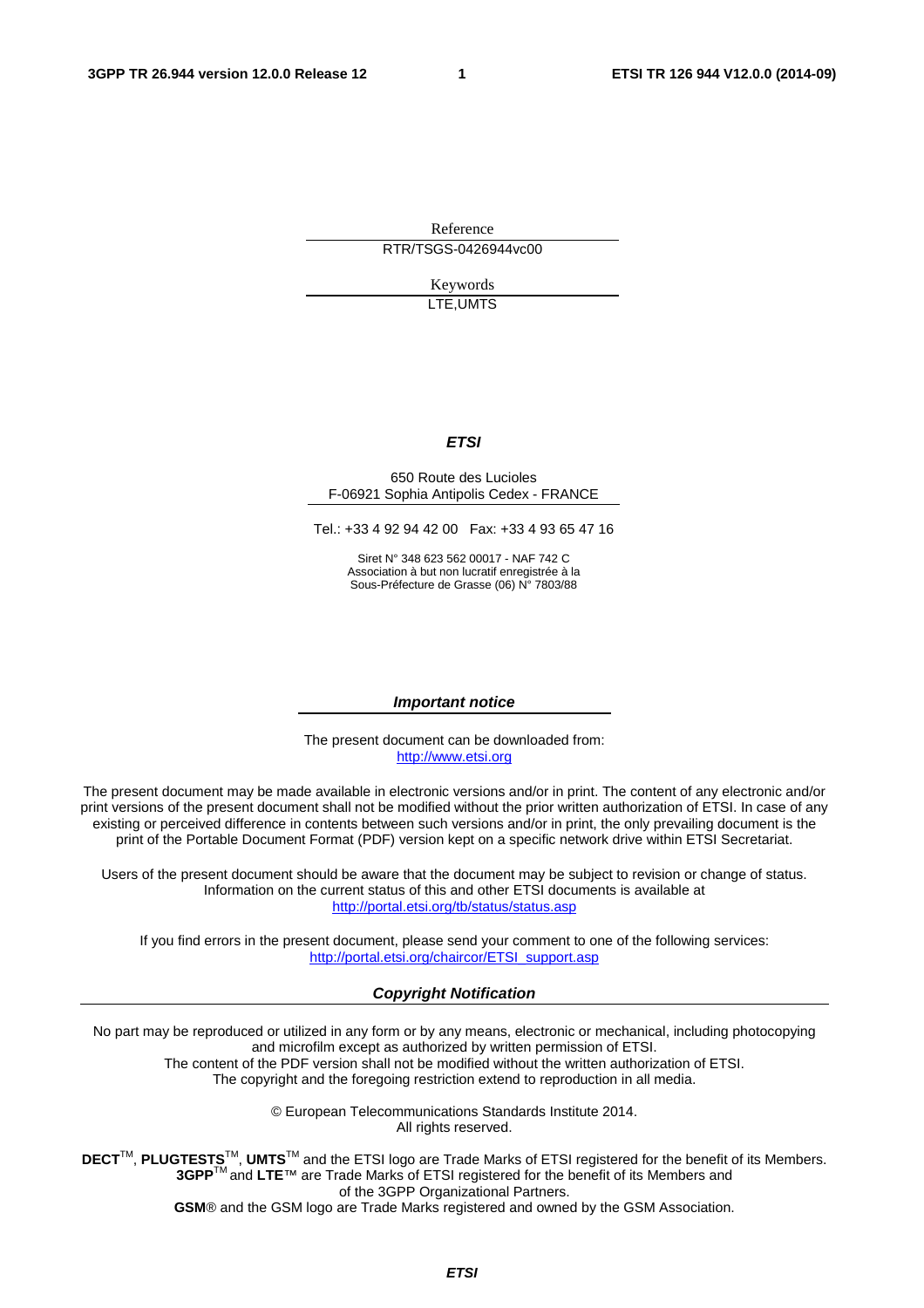# Intellectual Property Rights

IPRs essential or potentially essential to the present document may have been declared to ETSI. The information pertaining to these essential IPRs, if any, is publicly available for **ETSI members and non-members**, and can be found in ETSI SR 000 314: *"Intellectual Property Rights (IPRs); Essential, or potentially Essential, IPRs notified to ETSI in respect of ETSI standards"*, which is available from the ETSI Secretariat. Latest updates are available on the ETSI Web server [\(http://ipr.etsi.org\)](http://webapp.etsi.org/IPR/home.asp).

Pursuant to the ETSI IPR Policy, no investigation, including IPR searches, has been carried out by ETSI. No guarantee can be given as to the existence of other IPRs not referenced in ETSI SR 000 314 (or the updates on the ETSI Web server) which are, or may be, or may become, essential to the present document.

# Foreword

This Technical Report (TR) has been produced by ETSI 3rd Generation Partnership Project (3GPP).

The present document may refer to technical specifications or reports using their 3GPP identities, UMTS identities or GSM identities. These should be interpreted as being references to the corresponding ETSI deliverables.

The cross reference between GSM, UMTS, 3GPP and ETSI identities can be found under [http://webapp.etsi.org/key/queryform.asp.](http://webapp.etsi.org/key/queryform.asp)

# Modal verbs terminology

In the present document "**shall**", "**shall not**", "**should**", "**should not**", "**may**", "**may not**", "**need**", "**need not**", "**will**", "**will not**", "**can**" and "**cannot**" are to be interpreted as described in clause 3.2 of the [ETSI Drafting Rules](http://portal.etsi.org/Help/editHelp!/Howtostart/ETSIDraftingRules.aspx) (Verbal forms for the expression of provisions).

"**must**" and "**must not**" are **NOT** allowed in ETSI deliverables except when used in direct citation.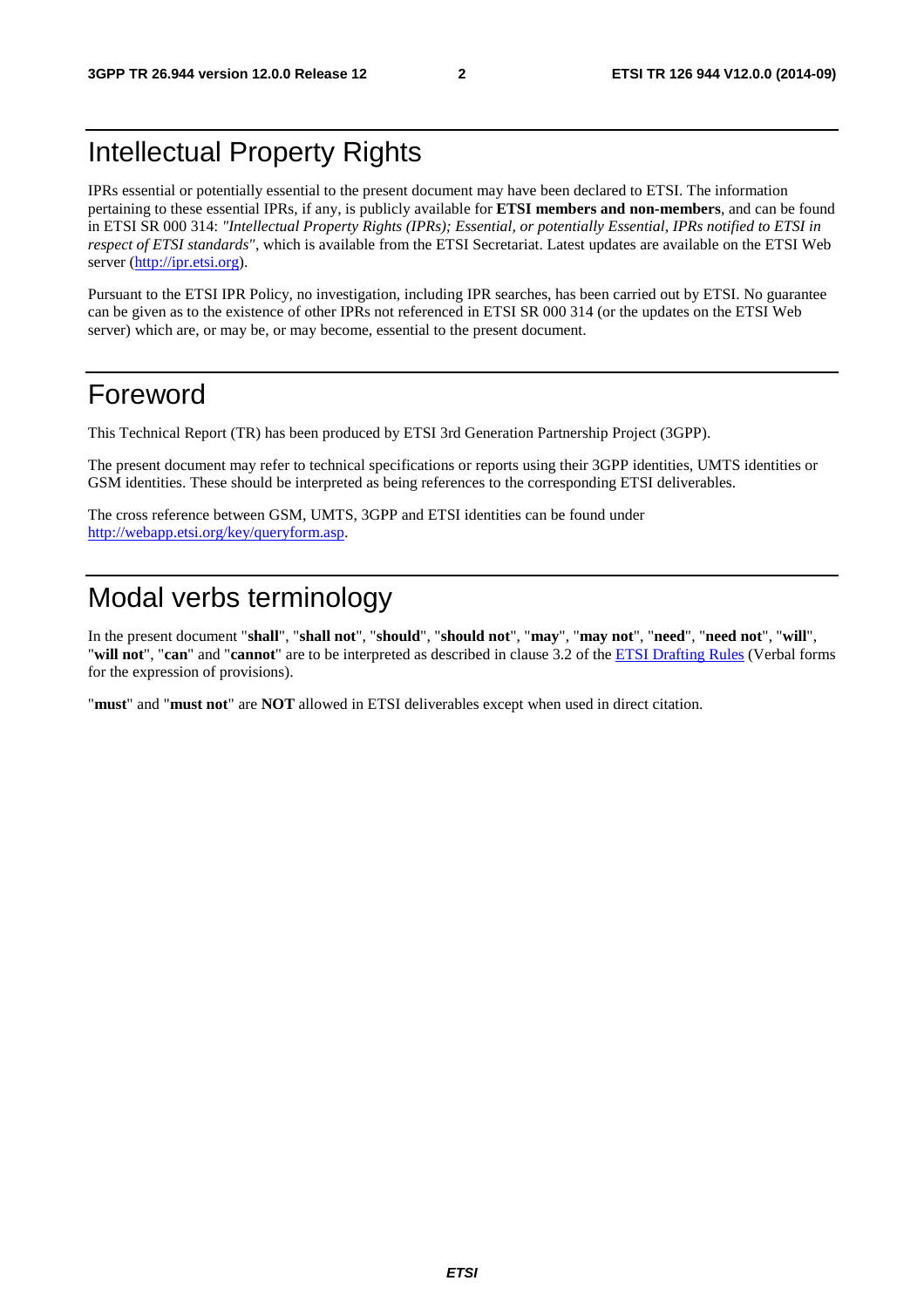$\mathbf{3}$ 

# Contents

| 1     |  |  |  |
|-------|--|--|--|
| 2     |  |  |  |
| 3     |  |  |  |
| 4     |  |  |  |
| 4.1   |  |  |  |
| 4.2   |  |  |  |
| 4.3   |  |  |  |
| 4.4   |  |  |  |
|       |  |  |  |
| 5     |  |  |  |
| 5.1   |  |  |  |
| 5.2   |  |  |  |
| 5.3   |  |  |  |
| 5.4   |  |  |  |
| 5.5   |  |  |  |
| 5.6   |  |  |  |
| 5.7   |  |  |  |
|       |  |  |  |
| 5.8   |  |  |  |
| 5.9   |  |  |  |
| 5.10  |  |  |  |
| 5.11  |  |  |  |
| 5.12  |  |  |  |
| 5.13  |  |  |  |
| 5.14  |  |  |  |
| 6     |  |  |  |
| 6.1   |  |  |  |
| 6.2   |  |  |  |
| 6.2.1 |  |  |  |
| 6.2.2 |  |  |  |
| 6.2.3 |  |  |  |
| 6.3   |  |  |  |
| 6.3.1 |  |  |  |
| 6.3.2 |  |  |  |
| 6.3.3 |  |  |  |
| 6.4   |  |  |  |
| 6.4.1 |  |  |  |
|       |  |  |  |
| 6.4.2 |  |  |  |
| 6.4.3 |  |  |  |
| 6.5   |  |  |  |
| 6.5.1 |  |  |  |
| 6.5.2 |  |  |  |
| 6.5.3 |  |  |  |
| 6.6   |  |  |  |
| 6.6.1 |  |  |  |
| 6.6.2 |  |  |  |
| 6.6.3 |  |  |  |
| 6.7   |  |  |  |
|       |  |  |  |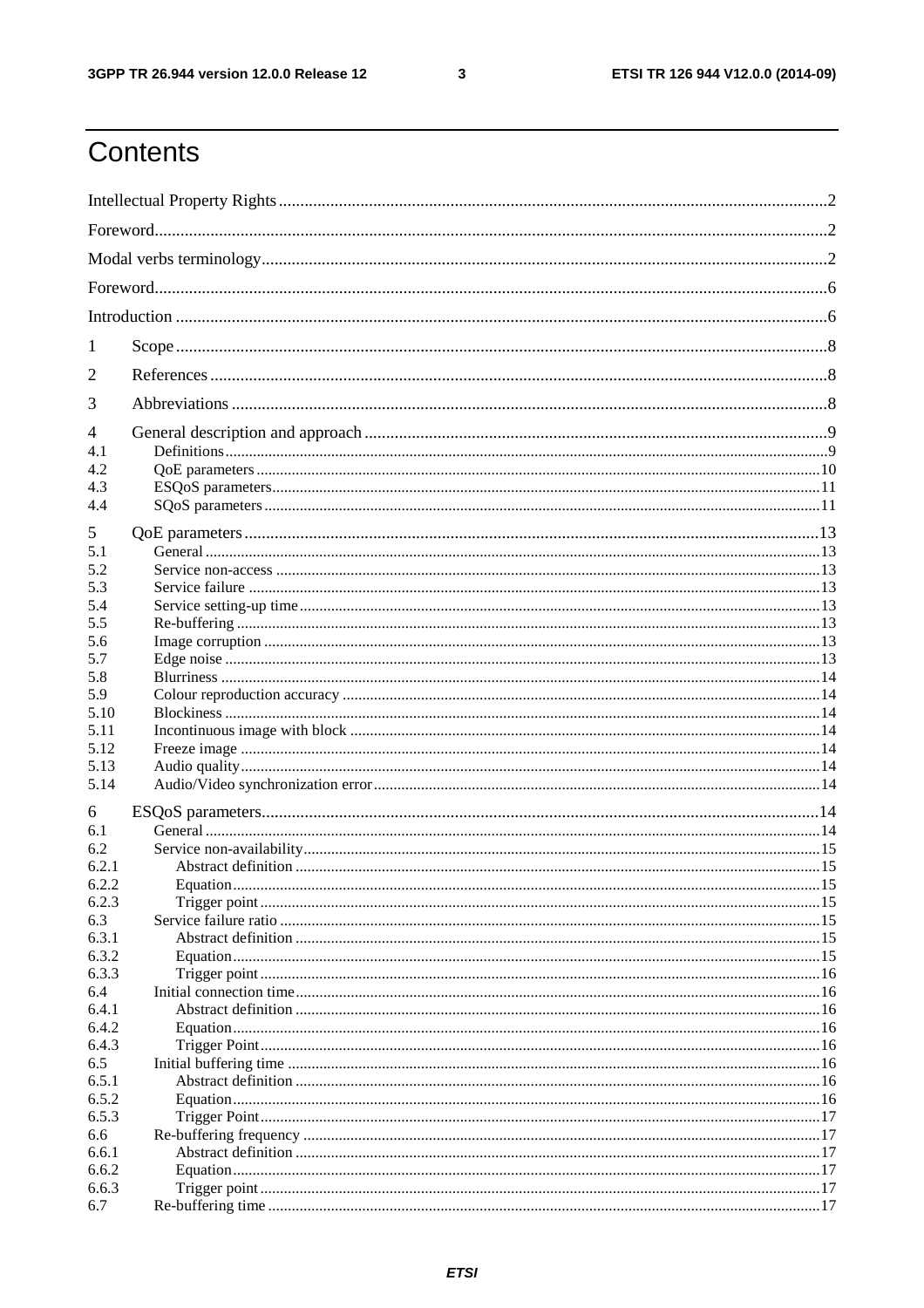#### $\overline{\mathbf{4}}$

| 6.7.1    |  |
|----------|--|
| 6.7.2    |  |
| 6.7.3    |  |
| 6.8      |  |
| 6.8.1    |  |
| 6.8.2    |  |
| 6.8.3    |  |
| 6.9      |  |
| 6.9.1    |  |
| 6.9.2    |  |
|          |  |
| 6.9.3    |  |
| 6.10     |  |
| 6.10.1   |  |
| 6.10.2   |  |
| 6.10.3   |  |
| 6.11     |  |
| 6.11.1   |  |
| 6.11.2   |  |
| 6.11.3   |  |
|          |  |
| 7        |  |
| 7.1      |  |
| 7.1.1    |  |
| 7.1.1.1  |  |
| 7.1.1.2  |  |
| 7.1.1.3  |  |
| 7.1.1.4  |  |
| 7.1.1.5  |  |
| 7.1.2    |  |
| 7.1.2.1  |  |
| 7.1.2.2  |  |
| 7.1.2.3  |  |
|          |  |
| 7.1.2.4  |  |
| 7.1.2.5  |  |
| 7.1.3    |  |
| 7.1.3.1  |  |
| 7.1.3.2  |  |
| 7.1.3.3  |  |
| 7.1.3.4  |  |
| 7.1.3.5  |  |
| 7.1.3.6  |  |
| 7.1.3.7  |  |
| 7.2      |  |
| 7.3      |  |
|          |  |
| 8        |  |
| 8.1      |  |
| 8.2      |  |
| 8.3      |  |
| 8.4      |  |
| 8.5      |  |
|          |  |
| Annex A: |  |
|          |  |
| A.1      |  |
| A.2      |  |
| A.3      |  |
|          |  |
| A.4      |  |
| A.4.1    |  |
| A.4.1.1  |  |
|          |  |
| A.4.1.2  |  |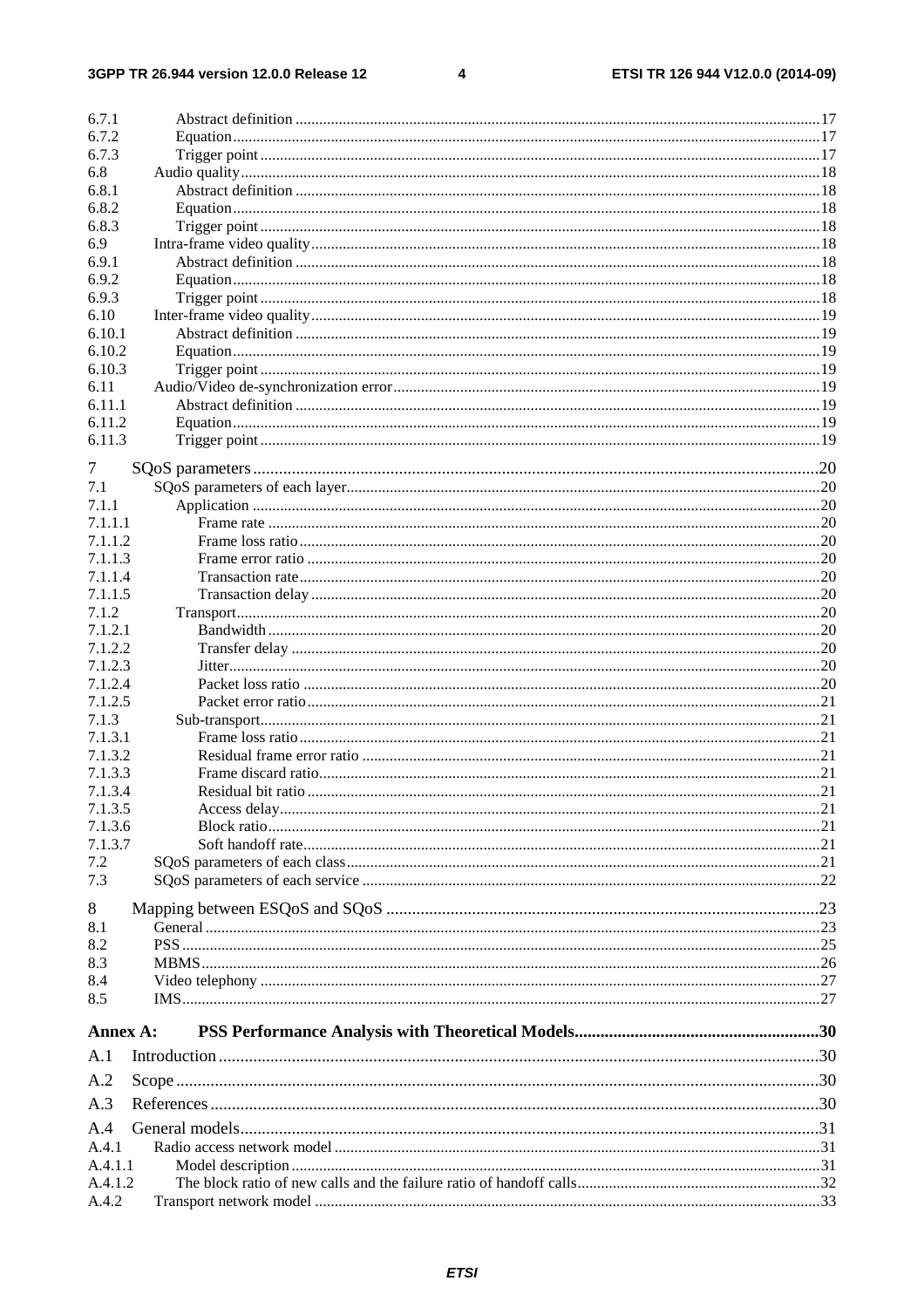### $5\phantom{a}$

| A.4.2.1             |  |
|---------------------|--|
| A.4.2.2             |  |
| A.4.3               |  |
| A.4.3.1             |  |
| A.4.3.1.1           |  |
| A.4.3.1.2           |  |
| A.4.3.2             |  |
| A.4.3.2.1           |  |
| A.4.3.2.2           |  |
| A.5                 |  |
| A.5.1               |  |
| A.5.1.1             |  |
| A.5.1.2             |  |
| A.5.2               |  |
| A.5.2.1             |  |
| A.5.2.2             |  |
| A.5.3               |  |
| A.5.3.1             |  |
| A.5.3.2             |  |
| A.5.4               |  |
| A.5.4.1             |  |
| A.5.4.2             |  |
| A.5.5               |  |
| A.5.5.1             |  |
| A.5.5.2             |  |
| A.5.6               |  |
| A.5.6.1             |  |
| A.5.6.2             |  |
| <b>Annex B:</b>     |  |
| B.1                 |  |
| B.2                 |  |
| B.2.1               |  |
| <b>B.2.2</b>        |  |
|                     |  |
| B.3<br><b>B.3.1</b> |  |
| <b>B.3.2</b>        |  |
|                     |  |
| Annex C:            |  |
| C.1                 |  |
| C.2                 |  |
| C.3                 |  |
| C.3.1               |  |
| C.3.1.1             |  |
| C.3.1.2             |  |
| C.3.1.3             |  |
| C.3.1.4             |  |
| C.3.1.5             |  |
| C.3.2               |  |
| C.3.2.1             |  |
| C.3.2.2             |  |
| C.3.2.3             |  |
| C.4                 |  |
| <b>Annex D:</b>     |  |
|                     |  |
|                     |  |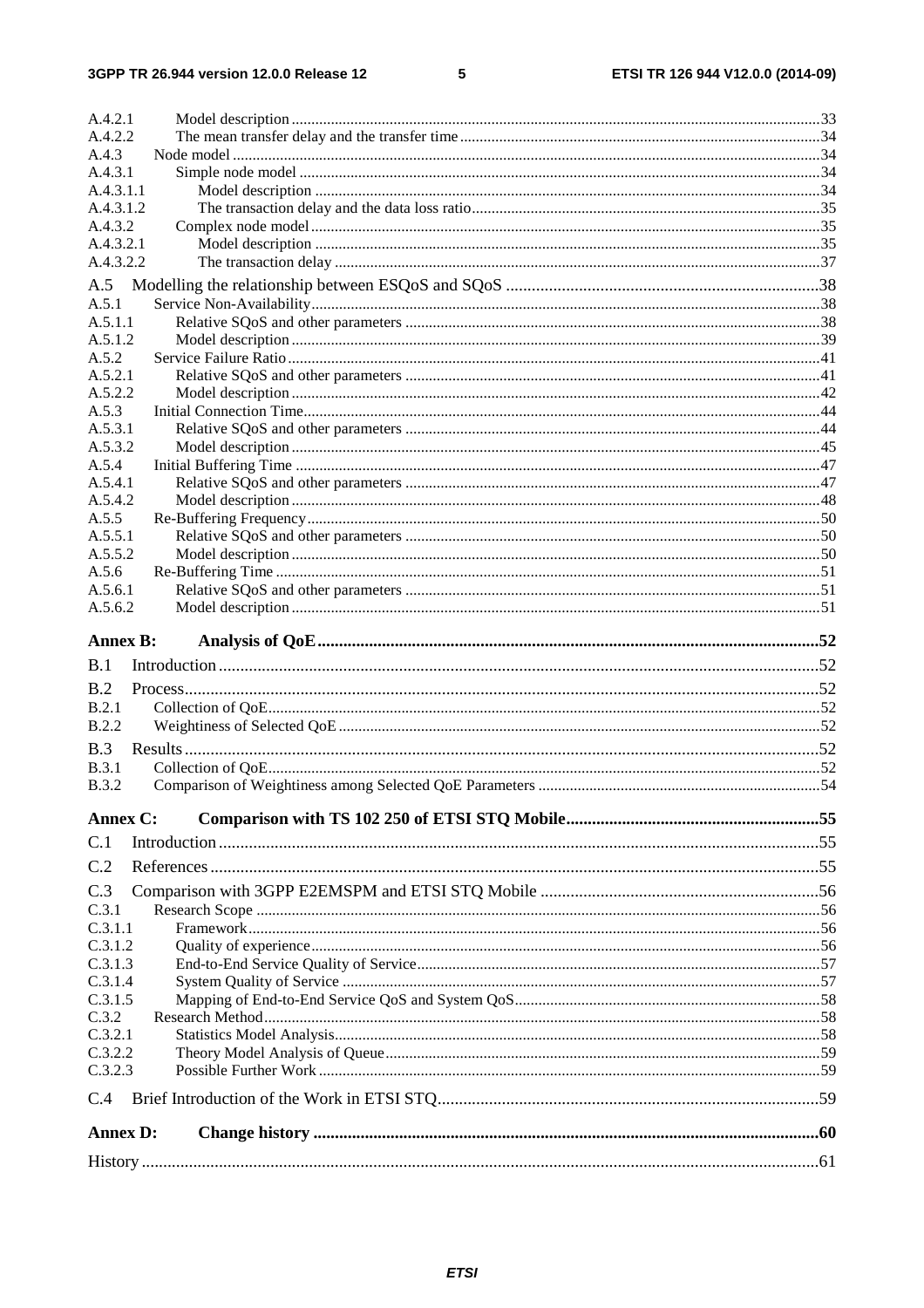# Foreword

This Technical Report has been produced by the 3GPP.

The contents of the present document are subject to continuing work within the TSG and may change following formal TSG approval. Should the TSG modify the contents of the present document, it will be re-released by the TSG with an identifying change of release date and an increase in version number as follows:

Version 3.y.z

where:

- x the first digit:
	- 1 presented to TSG for information;
	- 2 presented to TSG for approval;
	- 3 Indicates TSG approved document under change control.
- y the second digit is incremented for all changes of substance, i.e. technical enhancements, corrections, updates, etc.
- z the third digit is incremented when editorial only changes have been incorporated in the specification;

# Introduction

The Quality of Experience (QoE), End-to-end Service Quality of Service (ESQoS) and System Quality of Service (SQoS) are important factors when introducing services to customers. When the next releases of 3G are launched to the mass market, several new mobile telecommunication multimedia services will be introduced to the general public. It is essential that a high quality if service is experienced by the user of these new 3G services in order to promote the idea of 3G as a global all-purpose communication tool for millions of people with widespread availability of terminal equipment.

The possibility of using multimedia services via 3G in a practical and reliable manner is extremely important in the near future. For these new services, it is certain that a much larger amount of traffic is generated between mobile terminals and services, i.e. traffic within 3G networks and between 3G networks and other networks will be higher than has been the case to date. This gives more importance to service quality requirements.

End-to-end multimedia service performance metrics are proposed to make it possible for operators, device provider and service providers to more conveniently evaluate their service quality as perceived by end-users. This includes:

- Definition of the performance characteristics that have most relevance to end users (the 'Quality of Experience' or QoE).
- Definition of the mapping between QoE and end-to-end service measured characteristics (the ESQoS), and mapping between ESQoS and service specific characteristics (the SQoS).

In the present document a top-down approach is used to illustrate the framework of all metrics.

The present document gives metrics of the end-to-end multimedia service performance on 3G networks that support PSS, PSC, video telephony, MBMS and IMS services, etc.

QoE parameters describe the end-to-end quality as experienced by the end users. These are difficult to measure and quantify.

SQoS parameters are metrics that are close related to the network status, and defined from the viewpoint of the service provider rather than the service user. SQoS parameters can be viewed as the inherent attributes of the networks, which are important in guaranteeing QoE requirements of the users.

ESQoS parameters describe the QoS of the end-to-end service. They are obtained directly from the QoE parameters by mapping them into parameters more relevant to operators, service providers and service providers.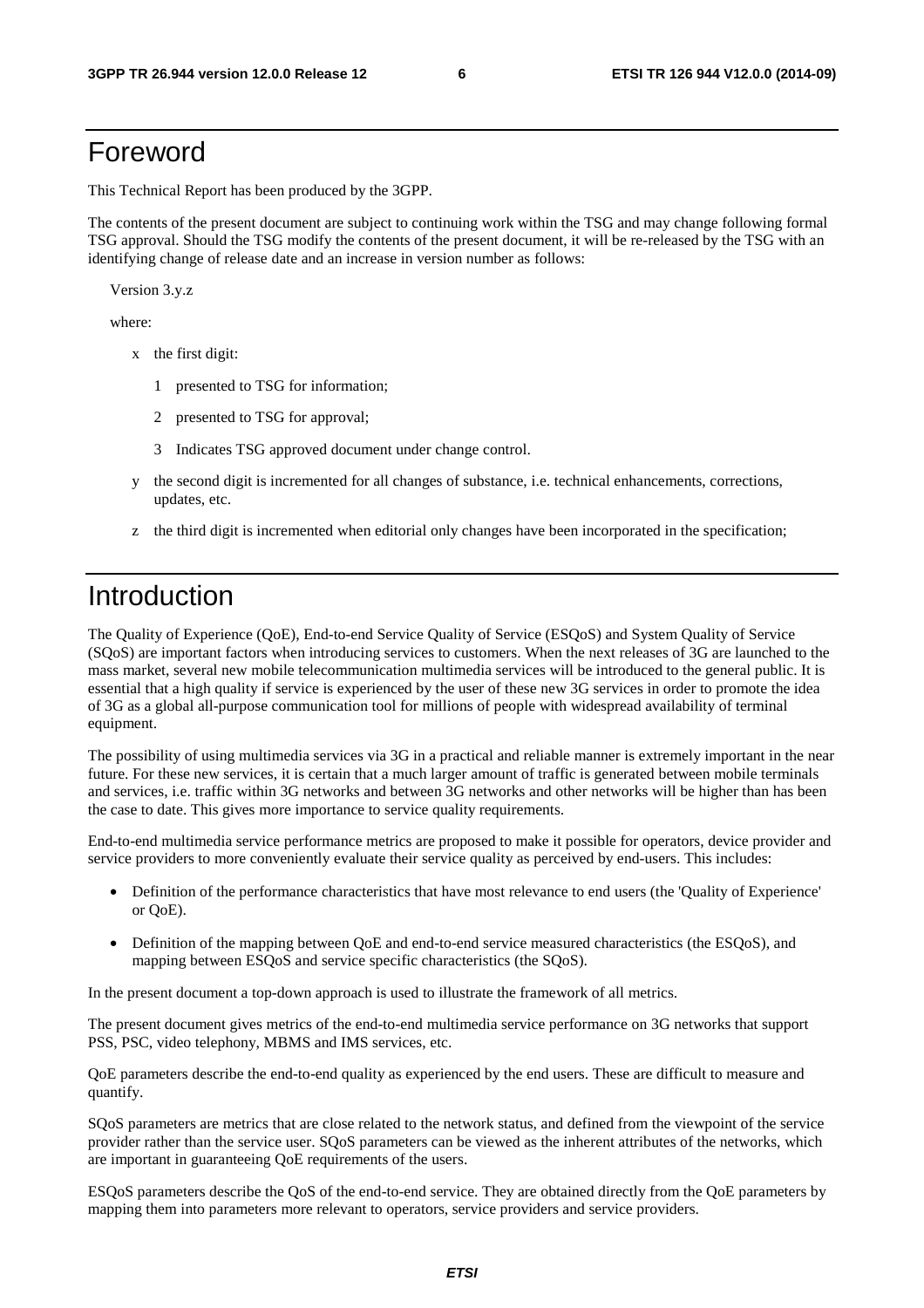In Annex A, PSS is taken as an example; several general models looking at different part of network are given. A mapping between QoE, ESQoS and SQoS is given using a mathematical approach, which defines a dimensioned relationship between user experiences and lower tiers of network performance.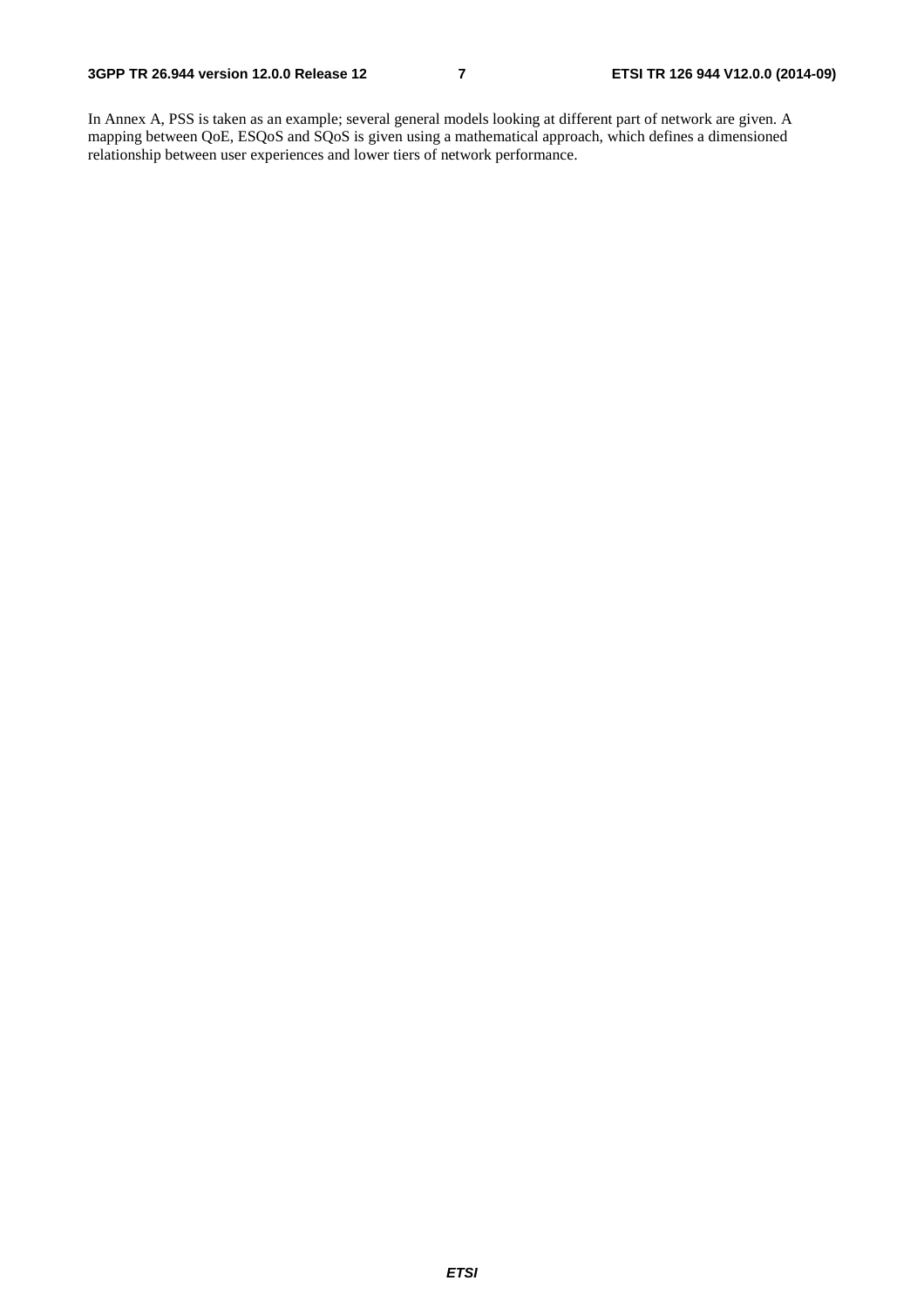# 1 Scope

The present document describes and defines performance metrics for popular multimedia services in 3G networks, including packed-switched streaming service (PSS), multimedia broadcast multicast service (MBMS), video telephony (VT), and IP multimedia subsystem service (IMS). The present document has a top-down approach, which starts with the Quality of Experience (QoE) parameters and metrics, and then provides End-to-end Service QoS (ESQoS) and System Quality of Service (SQoS) parameters and metrics and mapping between these different layers.

# 2 References

The following documents contain provisions which, through reference in this text, constitute provisions of the present document.

- References are either specific (identified by date of publication, edition number, version number, etc.) or non-specific.
- For a specific reference, subsequent revisions do not apply.
- For a non-specific reference, the latest version applies. In the case of a reference to a 3GPP document (including a GSM document), a non-specific reference implicitly refers to the latest version of that document *in the same Release as the present document*.
- [1] 3GPP TS 23.107:"Technical Specification Group Services and System Aspects; Quality of Service (QoS) concept and architecture".
- [2] 3GPP TS 23.207:"Technical Specification Group Services and System Aspects; End-to-end Quality of Service (QoS) concept and architecture".
- [3] ETSI TS 102 250-2 V1.4.1 (2006-03): "Speech Processing, Transmission and Quality Aspects (STQ);QoS aspects for popular services in GSM and 3G networks; Part 2: Definition of Quality of Service parameters and their computation".
- [4] IETF RFC 2679: "A One-way Delay Metric for IPPM".
- [5] IETF RFC 3133: "Terminology for Frame Relay Benchmarking".
- [6] ITU-R Recommendation BS.1387-1: "Method for objective measurements of perceived audio quality".
- [7] 3GPP TS 26.234: "Technical Specification Group Services and System Aspects; Transparent end-to-end Packet-switched Streaming Service (PSS); Protocols and codecs".
- [8] 3GPP TS 26.346: "Technical Specification Group Services and System Aspects; Multimedia Broadcast/Multicast Service (MBMS); Protocols and codecs".
- [9] ITU-T Recommendation P.10/G.100: "Vocabulary for performance and quality of service".

# 3 Abbreviations

For the purposes of the present document, the following abbreviations apply:

| AS                        | <b>Application Server</b>                  |
|---------------------------|--------------------------------------------|
| <b>BGCF</b>               | <b>Breakout Gateway Control Function</b>   |
| BM-SC                     | Broadcast-Multicast - Service Centre       |
| <b>CBC</b>                | <b>Cell Broadcast Centre</b>               |
| <b>CSCF</b>               | <b>Call Session Control Function</b>       |
| <b>DHCP</b>               | <b>Dynamic Host Configuration Protocol</b> |
| <b>DNS</b>                | Domain Name System                         |
| <b>ESO</b> <sub>o</sub> S | End-to-end Service QoS                     |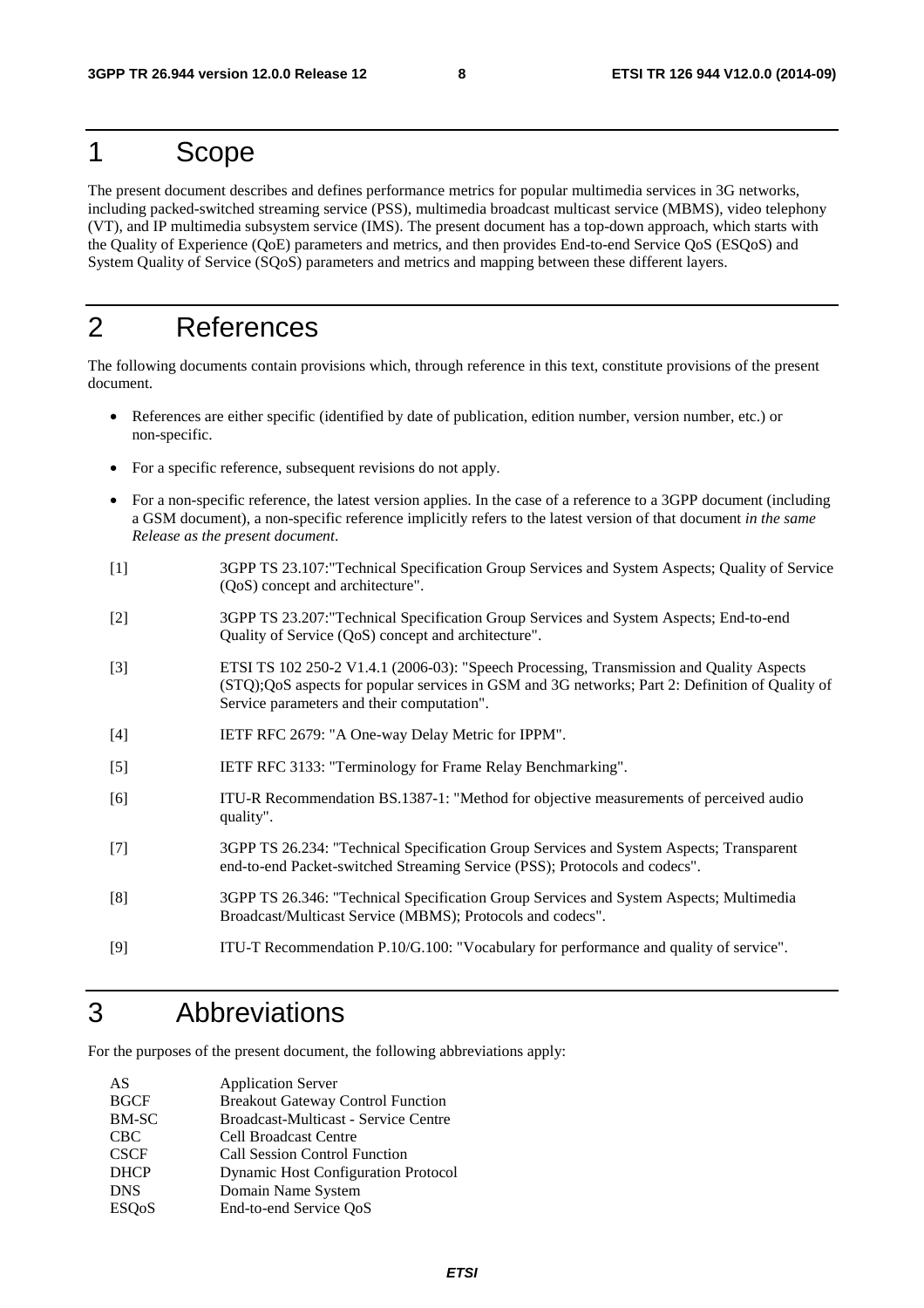| GGSN          | Gateway GPRS Support Node              |
|---------------|----------------------------------------|
| <b>HSS</b>    | Home Subscriber Server                 |
| I-CSCF        | Interrogating-CSCF                     |
| <b>IMS</b>    | IP Multimedia Subsystem                |
| <b>IP-CAN</b> | IP-Connectivity Access Network         |
| LAV           | Least Acceptable Value                 |
| <b>MBMS</b>   | Multimedia Broadcast/Multicast Service |
| <b>MGCF</b>   | Media Gateway Control Function         |
| <b>MGW</b>    | Media GateWay                          |
| P-CSCF        | Proxy-CSCF                             |
| <b>PSC</b>    | Packet-Switched Conversational service |
| <b>PSS</b>    | Packed-Switched Streaming service      |
| OoE           | Quality of Experience                  |
| QoS           | <b>Quality of Service</b>              |
| SQoS          | <b>System Quality of Service</b>       |
| UE            | User Equipment                         |
| <b>VLR</b>    | Visitor Location Register              |
| VT            | Video Telephony                        |

# 4 General description and approach

## 4.1 Definitions

### **Quality of Experience (QoE)**

The overall acceptability of an application or service, as perceived subjectively by the end-user (see notes 1 and 2).

- NOTE 1: Quality of Experience includes the complete end-to-end system effects (client, terminal, network, services infrastructure, etc).
- NOTE 2: Overall acceptability may be influenced by user expectations and context.

For the purpose of the present document, QoE is limited to those parameters that are reasonably expected to be under the control of the Service Provider, i.e. it excludes aspects of specific terminal equipment implementation. In the document, the exact E2E measurement point will be defined for each service.

QoE indicates performance metrics as expressed from the end service user's point of view. They can be required or reported by the common users, and may be stated irrespective of their measurability.

SA4 has defined Quality of Experience (QoE) metrics and their transport for PSS and MBMS in [7] and [8], respectively. The PSS and MBMS QoE metrics features are optional for both PSS and MBMS streaming server and clients, and shall not disturb the PSS and MBMS service. A PSS or MBMS client supporting the feature shall perform the quality measurements in accordance to the measurement definitions, aggregate them into client QoE metrics and report the metrics to the PSS or MBMS server using described procedures in [7] and [8] for PSS and MBMS, respectively. The way the QoE metrics are processed and made available is out of the scope of the present document.

In general, a Service Provider will set service requirements in line with the end-user's expected QoE, which needs to be translated into parameters or metrics that the service provider can control or measure. Thus, it is necessary to map QoE metrics to measurable End-to-end Service QoS and System QoS parameters, which provide the means for the service providers to guarantee the service quality.

#### **End-to-end Service QoS (ESQoS)**

ESQoS is generally used to specify the performance of services from the perspective of operators and service providers. As the number of new services proliferates and becomes more complex, it is important for an operator to measure a network's ESQoS accurately and continuously improve it to achieve customer loyalty and maintain competitive edge.

ESQoS is measurable. It can be quantified exactly by several digital parameters, unlike QoE.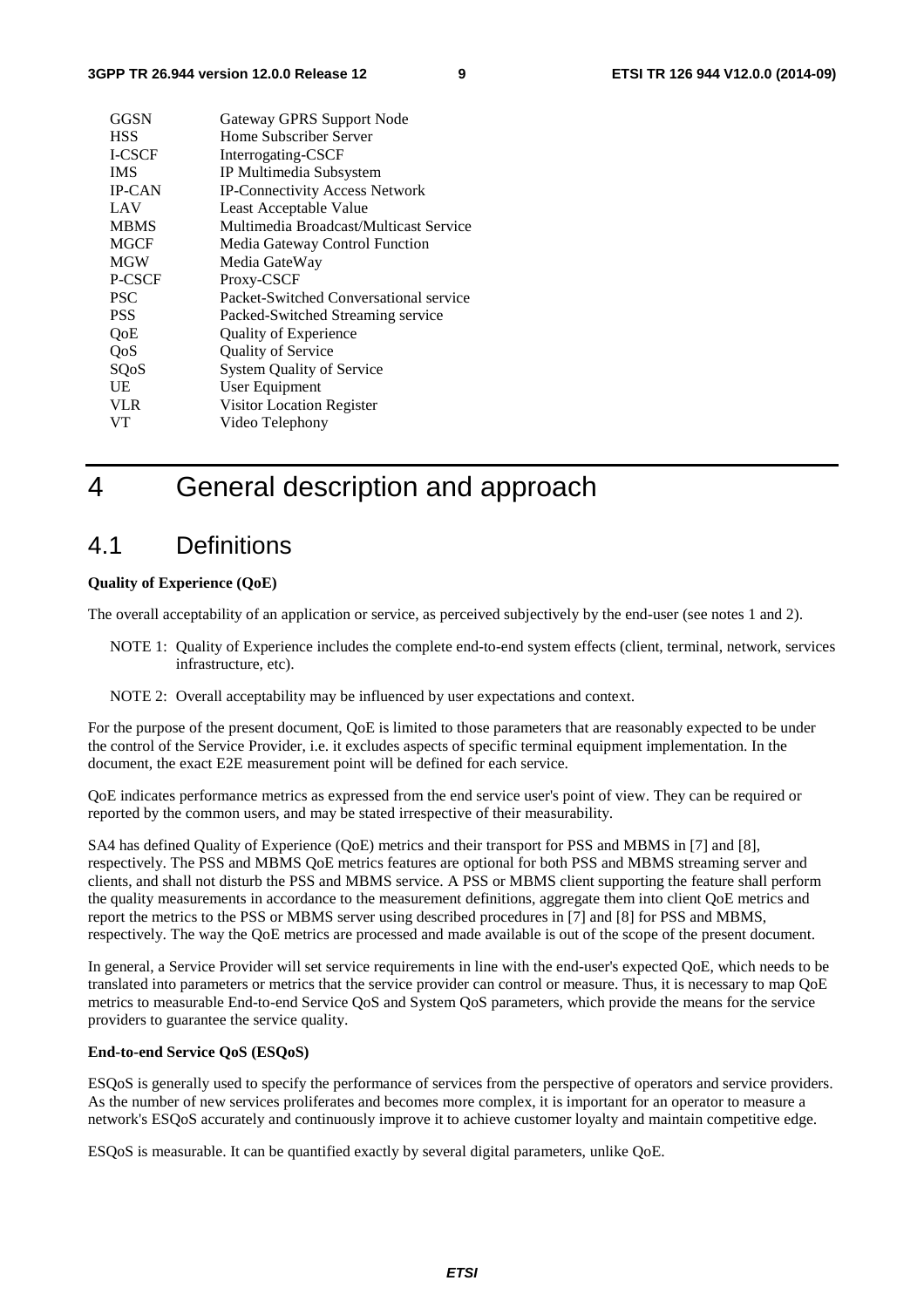#### **System Quality of Service (SQoS)**

The concept of SQoS is a subset of conventional QoS, which is defined in ITU-T Recommendation E.800 as the collective effect of service performances which together determines the satisfaction of a user of a service. It is characterized by the combined aspects of performance factors applicable to all services, such as:

- service support performance;
- service operability performance;
- service accessibility performance;
- service retainability performance;
- service integrity performance;
- service security performance;

Compared with ESQoS, SQoS denotes the point-to-point QoS, which is specifically related to the units and links of network systems, rather than the whole service or a network. SQoS can be viewed as the QoS consideration from the viewpoint of network operators.

## 4.2 QoE parameters

From the user perspective, the QoE cannot be defined only from technical measurements. It should be defined by user investigation using the following methods:

- 1. Users provide an opinion of QoE only with their feeling and experience. The QoE metric is subjective.
- 2. With some classic indicators of QoE, users can make a decision to choose some of them as the necessary indicators of QoE.

Service performance is characterized by the following:

Because QoE parameters and metrics directly relate to the definition of the service itself, it is possible to map the components of the service onto measurable ESQoS and SQoS parameters or metrics, as these relate directly to the performance of the components of the service.

This concept can be illustrated by considering the example of a video service, where QoE includes items such as:

- service setup delay;
- re-buffering duration:
- end to end delay;
- corruption duration;
- mean time between corruption;
- content quality(e.g. digital TV-like quality, analog TV-like quality, DSL-like video conference quality ISDNlike video conference quality, etc.);
- audio/video synchronization (or 'lip sync');
- service availability.

Common user requirements for different services are therefore collected and classified as our QoE, disregarding the measurability.

Users have different requirements for different services. So the QoE for service analysis varies with the types of services, methods of delivery and points of monitoring.

Figure 1 shows the model.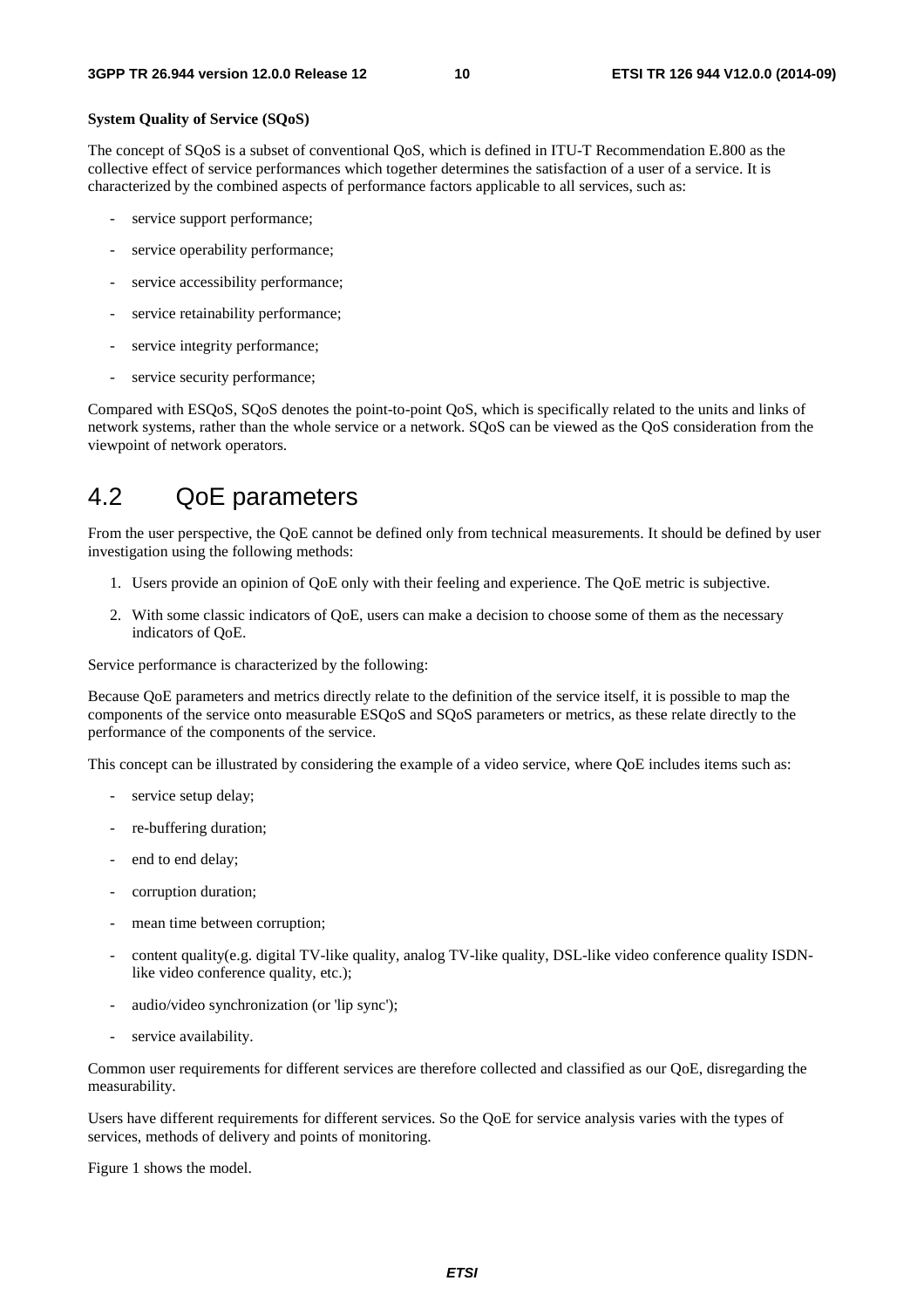

**Figure 1: QoE** 

## 4.3 ESQoS parameters

As discussed, the user's definition of QoE does not consider measurability and so ESQoS parameters need to be introduced. These express QoS from the viewpoint of operators and service providers. ESQoS parameters are from endto-end perspective, i.e. across the full set of components which together provide a service, and, most importantly can be measured and quantified.

ESQoS parameters depend on the type of service, and so there will be a set corresponding to each service.

Figure 2 shows the model including both the QoE and ESQoS aspects.



**Figure 2: QoE and ESQoS parameters** 

## 4.4 SQoS parameters

The quality of a service perceived by the user perceives is influenced by the network as well as by the terminal equipment. As the intelligence and complexity of an application used in 3G increases, application performance becomes an important factor in determining the quality perceived by the user. Within the present document, the influence of the terminal equipment and application have not been included.

Services are applications running on the common network components. SQoS parameters are specific metrics that provide measurements which reflect network component status, and are defined from the viewpoint of the service provider rather than the service user.

SQoS parameters can be classified to five classes as shown in figure 3.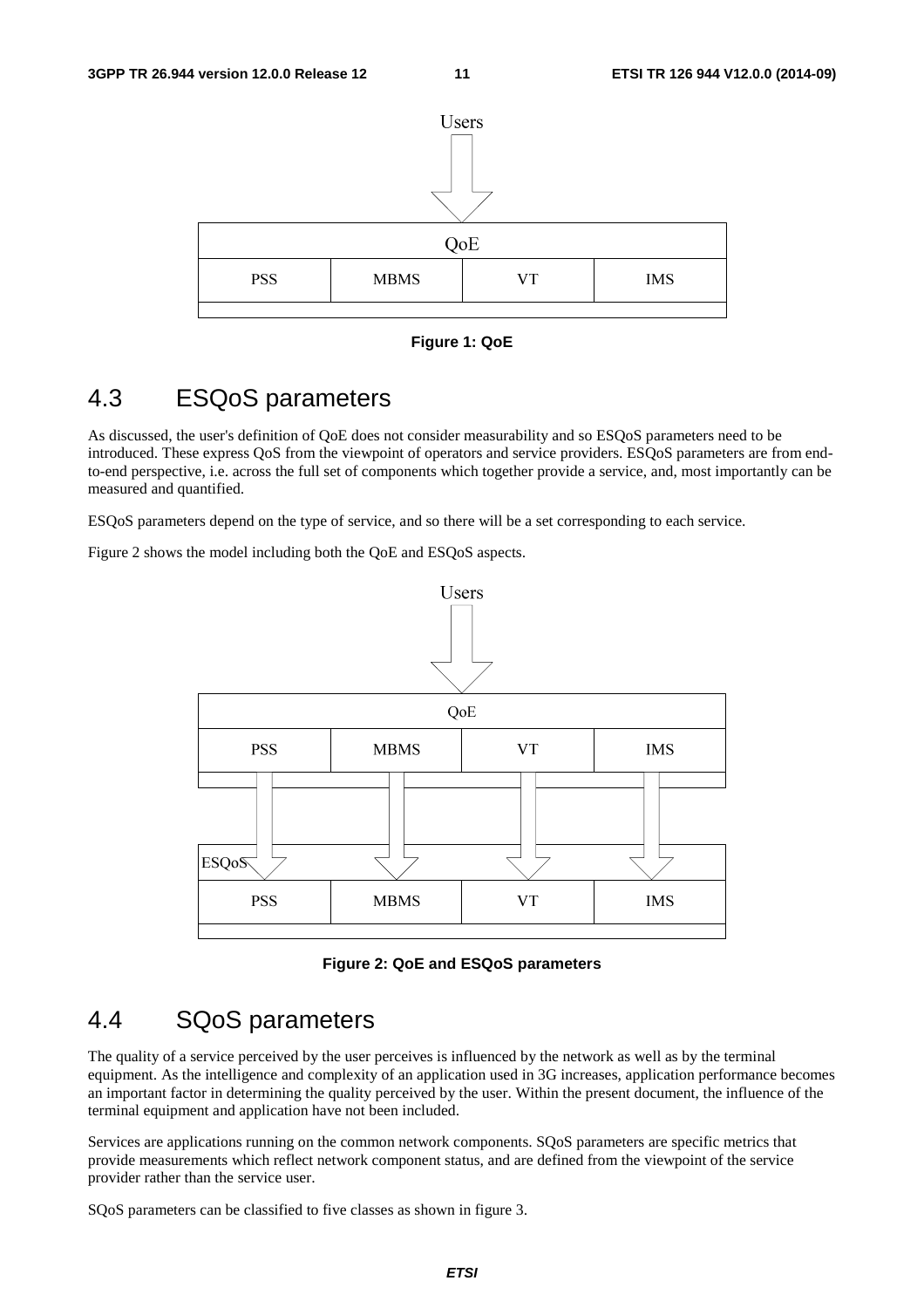

NOTE: The network entities in the core network (CN) can be considered as servers.



Each class also has three layers which reflect the protocol layers in the network.

- The first s the Application layer.
- The second is the Transport layer.
- The third consists of Network, Data link and Physical layers.

Figure 4 presents the overall model.



**Figure 4: QoE, ESQoS and SQoS parameters**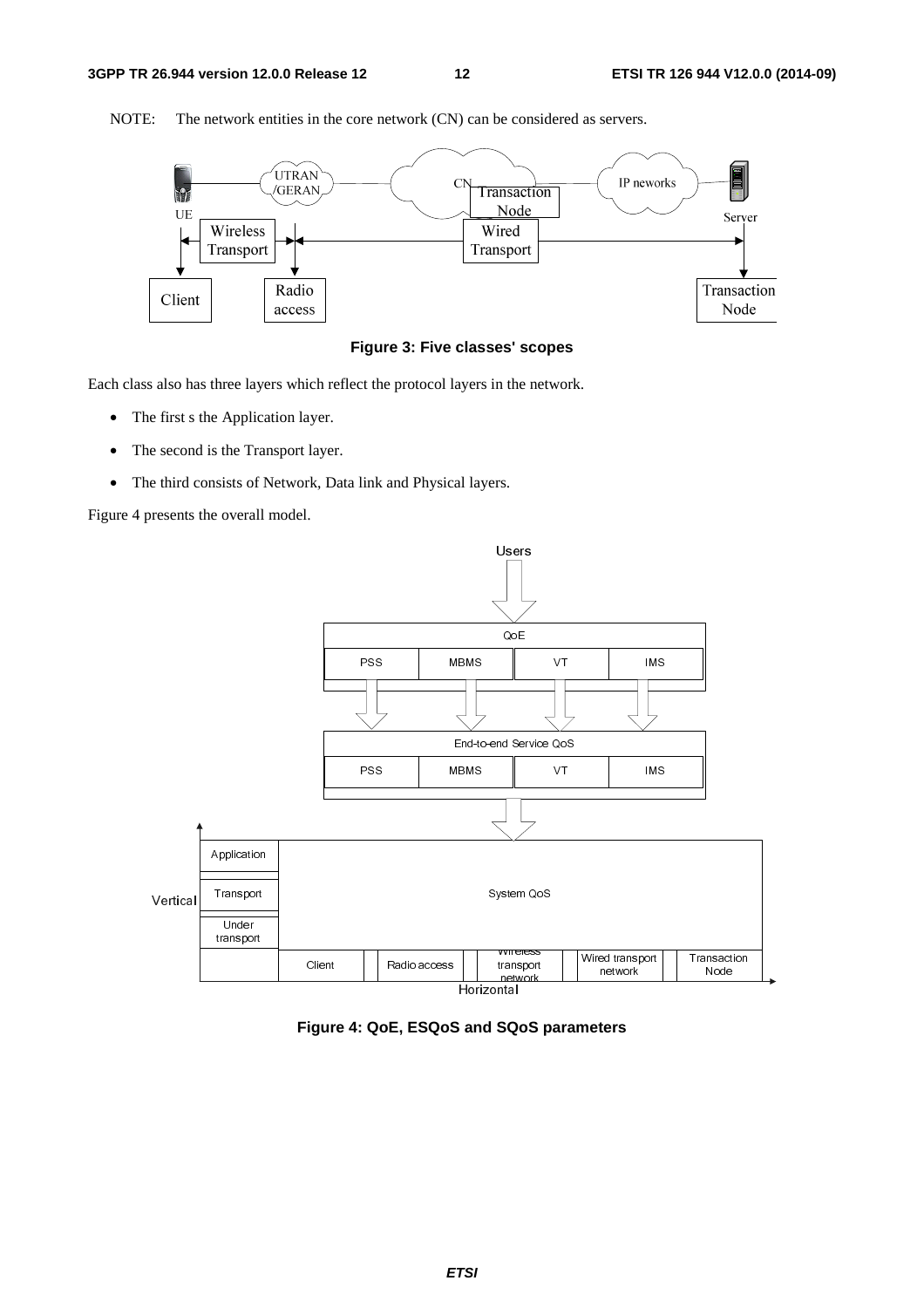# 5 QoE parameters

## 5.1 General

The parameters and values in the following sections are necessary for the support of 3G services.

Firstly, for mobile communication systems, service performance depends on network availability factors expressed in terms of time availability (% of the time) and radio coverage availability (% of the radio coverage).

Service-specific QoE parameters may include, for the telephony service as an example, speech quality, level of background noise, level of echo, delay, etc. This section provides a parameter list for a Audio/Video service, each parameter would be calibrated on the following basis:

- 95 % probability;
- mean;
- target value:
- Least Acceptable Value (LAV).

This forms the basis of candidate material for standardization, and must be aligned with the work of the ITU-T.

## 5.2 Service non-access

The service cannot be accessed by the UE when requested by the user. The service non-access may be caused by the network unavailability or shutdown of service server, etc.

## 5.3 Service failure

The service can be accessed, but something occurs once the service is in use resulting in failure of service for the user. The service failure may be caused by overload of server, handoff of user or network congestion, etc.

## 5.4 Service setting-up time

The service setting-up time is the period from the time of service request to the time of service playing. The service setting-up time may vary from microsecond to seconds, and depends on the service requested by the user.

## 5.5 Re-buffering

Re-buffering denotes the time and the frequency of re-buffering during the usage of service. The main reason of rebuffering is the data network transmission rate cannot keep up with the real-time play requirements of the user's terminal.

## 5.6 Image corruption

Image corruption refers to the degree of corruption quality of a single image.

# 5.7 Edge noise

Edge Noise denotes the form of edge busyness that is characterized by spatially varying distortion that occurs in close proximity to the edges of objects in a video display.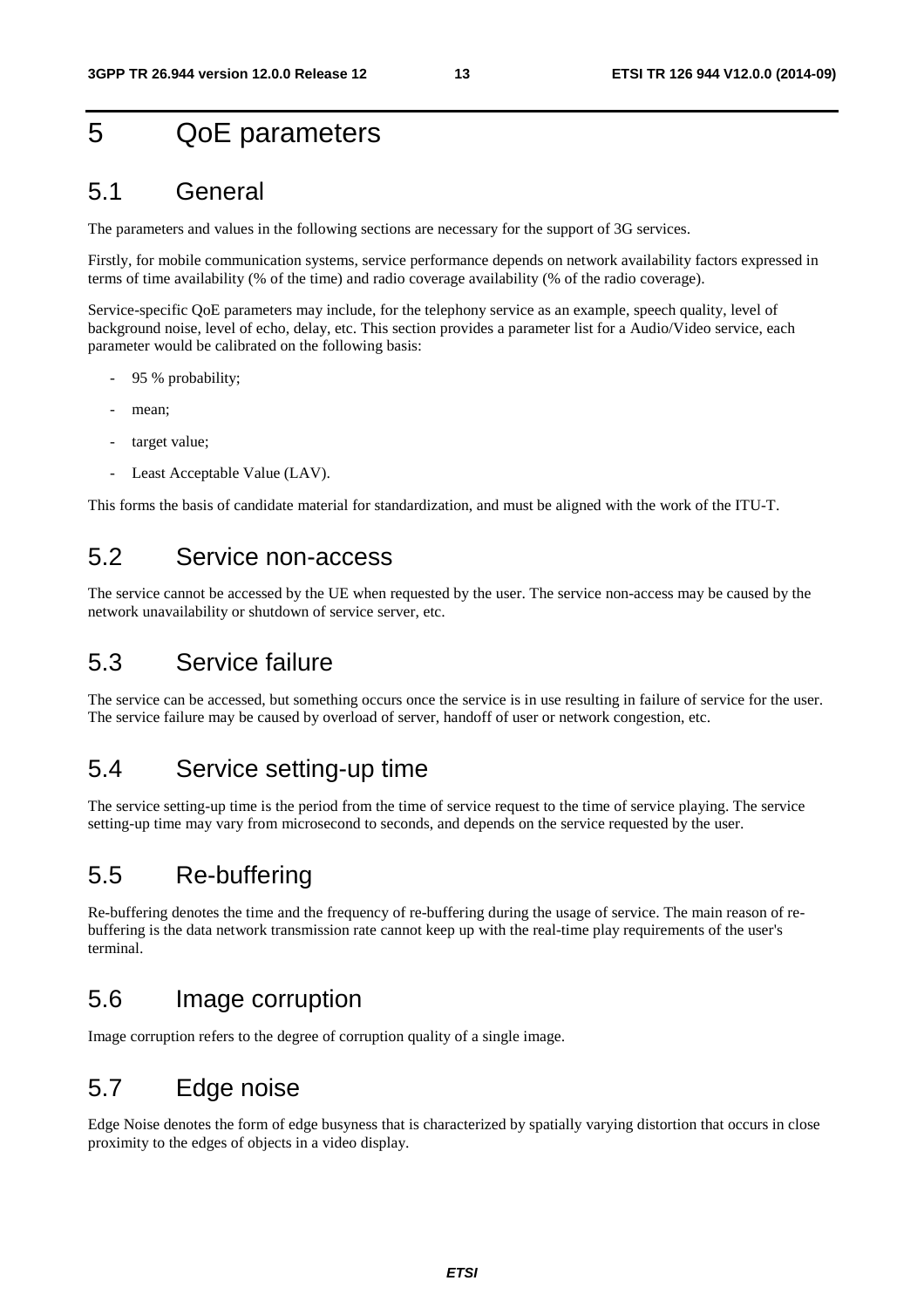## 5.8 Blurriness

Blurriness denotes the image/video quality as being indistinct.

# 5.9 Colour reproduction accuracy

Colour reproduction denotes the quality of accuracy in colour reproduction procedure.

# 5.10 Blockiness

Blockiness refers to the degree of image distortions that occurs in DCT-block edge compression due to compression error or packet loss.

# 5.11 Incontinuous image with block

Incontinuous image with block denotes the degree of data block consistency among continuous frames.

# 5.12 Freeze image

Freeze image refers to the degree of frozen image when video is playing, which is caused by inadequate received data or low frame transmission rate.

# 5.13 Audio quality

Audio quality describes the quality of audio as perceived by the user and mainly is decided by the codec algorithm, network transmission delay and capacity of terminal.

# 5.14 Audio/Video synchronization error

Audio/video synchronization error describes the time difference of the audio and video signal at the user side. Audio/video synchronization error is mainly caused by the network transmission delay and buffering delay.

# 6 ESQoS parameters

# 6.1 General

The ESQoS parameters can be obtained directly from the QoE. The process is shown in figure 5.



**Figure 5: The ESQoS parameters from QoE**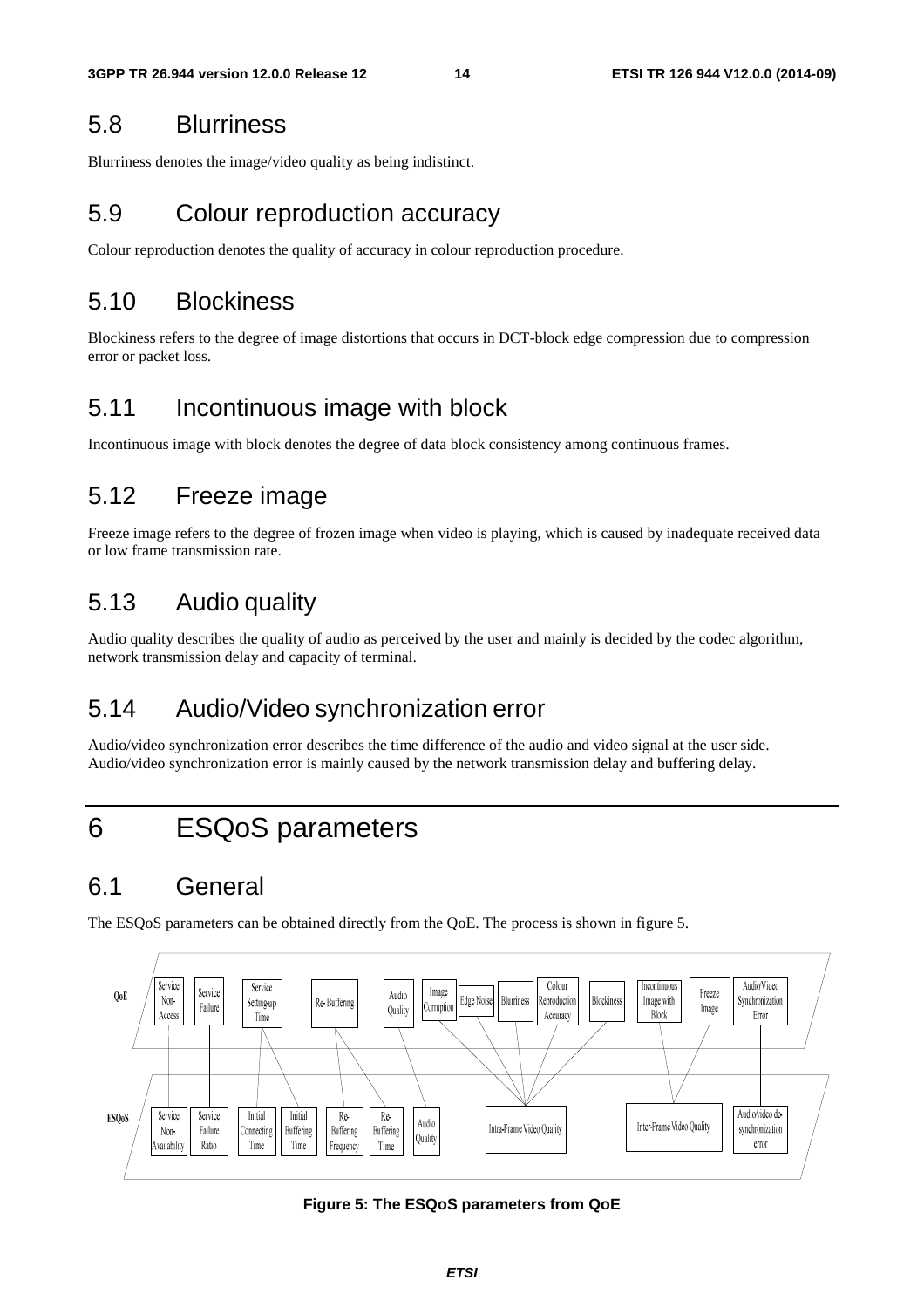There are perfect and reasonable definitions of service QoS parameters in the TS 102 250-2 [3] of ETSI STQ Mobile. Parts of the outputs of TS 102 250-2 [3] are introduced to E2EMSPM's End-to-End Service QoS area for reference.

## 6.2 Service non-availability

## 6.2.1 Abstract definition

The Service Non-Availability describes the probability that the first data packet of the stream cannot be received by the UE when requested by the user. The "packet reception" is completed by appearance of the "buffering" message on the player at user side.

## 6.2.2 Equation

| Streaming Service Non - Availability [%] = $\frac{\text{unsuccessful stream request attempts}}{\text{}}$ × 100 % |
|------------------------------------------------------------------------------------------------------------------|
| all stream request attempts                                                                                      |

## 6.2.3 Trigger point

| Event from abstract equation | Trigger point from customer's<br>point of view | Technical description / protocol part |
|------------------------------|------------------------------------------------|---------------------------------------|
| Service access attempt       | lStart: Stream reguest                         | Start: RTSP: Setup                    |
| Successful attempt           | Stop: "Buffering" message                      | Stop: Reception of first data packet  |
| Unsuccessful attempt         | Stop trigger point not reached.                |                                       |

NOTE: The main causes of Service unavailable are:

- 1) Radio access is blocked or failed.
- 2) Transport network is busy or failed.
- 3) A server is busy or failed.

This parameter also depends on the connecting time limitation of the client.

## 6.3 Service failure ratio

## 6.3.1 Abstract definition

The Service Failure Ratio describes the probability that the service cannot be available for the UE of the user once the service is running. The typical case of "service failure" is by appearance of unexpected interruption of video or/and audio.

## 6.3.2 Equation

 $\times100\%$ allsuccessfulservice connections Service Failure Ratio =  $\frac{\text{times of incomplete service provision}}{1}$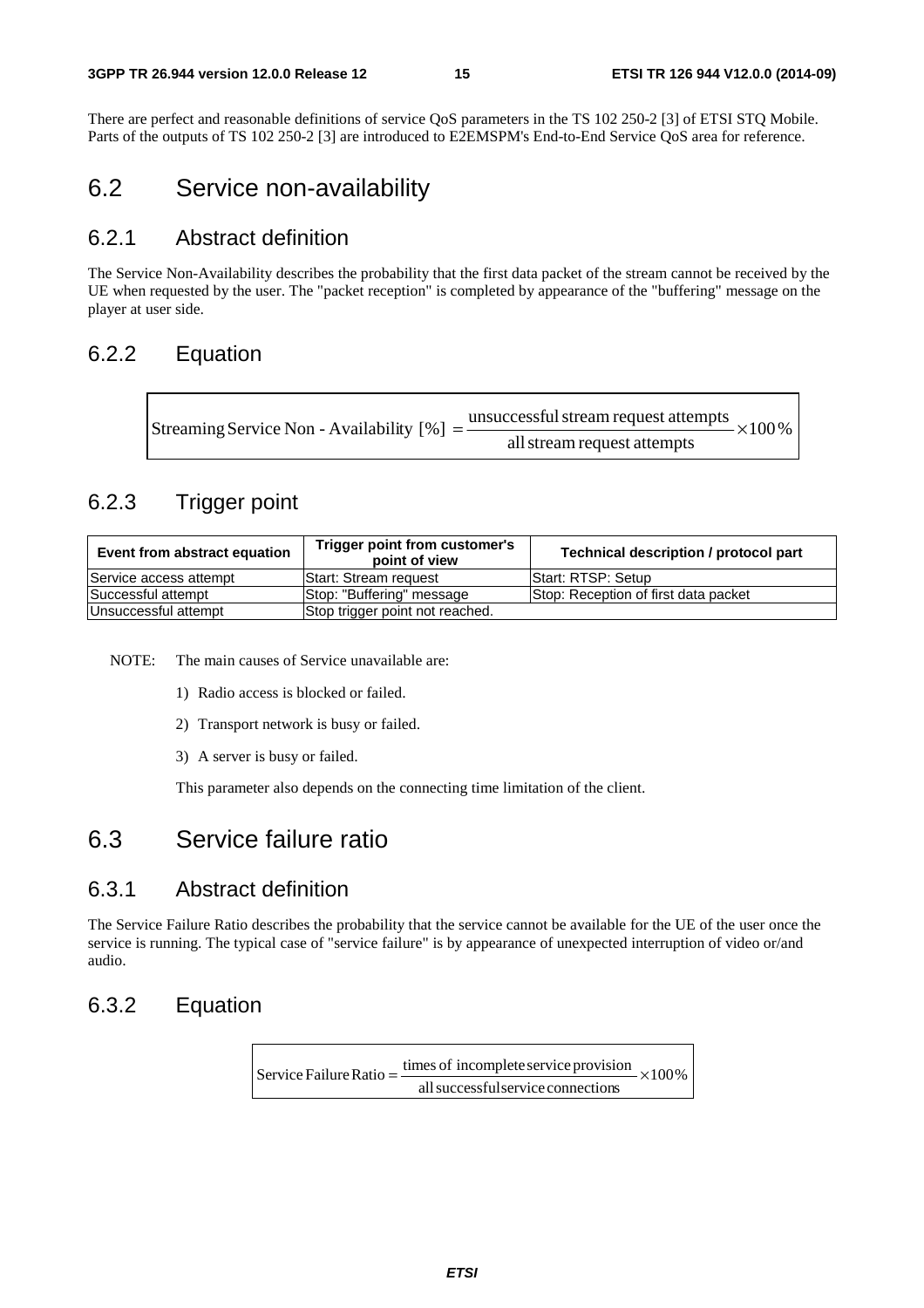## 6.3.3 Trigger point

| Event from abstract equation    | Trigger point from customer's<br>point of view | Technical description / protocol part     |
|---------------------------------|------------------------------------------------|-------------------------------------------|
| Service connection succeed      | Start: "Buffering" message                     | Start: Reception of the first data packet |
| Complete service provisioning   | Stop: service provisioning is over             | Stop: Reception of the last data packet   |
| incomplete service provisioning | Stop trigger point not reached.                |                                           |

NOTE: The main causes of Service Failure are:

- 1) Network congestion.
- 2) Inadequate UE resources.
- 3) Some servers are failed.

## 6.4 Initial connection time

## 6.4.1 Abstract definition

The Initial Connection Time describes the time period needed to complete the establishment of service session.

## 6.4.2 Equation

Initial Connection Time =  $t_{reception of first data packet} - t_{service request}$ 

## 6.4.3 Trigger Point

| Event from abstract equation                                      | Trigger point from customer's<br>point of view | Technical description / protocol part |
|-------------------------------------------------------------------|------------------------------------------------|---------------------------------------|
| Time when service is requested                                    | <b>Start: Service request</b>                  | Start: RTSP: Setup                    |
| Time when first data packet is received Stop: "buffering" message |                                                | Stop: Reception of first data packet  |

# 6.5 Initial buffering time

## 6.5.1 Abstract definition

The Initial Buffering Time describes the interval from the time of reception of first data packet to the time of service playing.

## 6.5.2 Equation

Initial Buffering Time =  $t_{\text{service playing}} - t_{\text{reception of first data packet}}$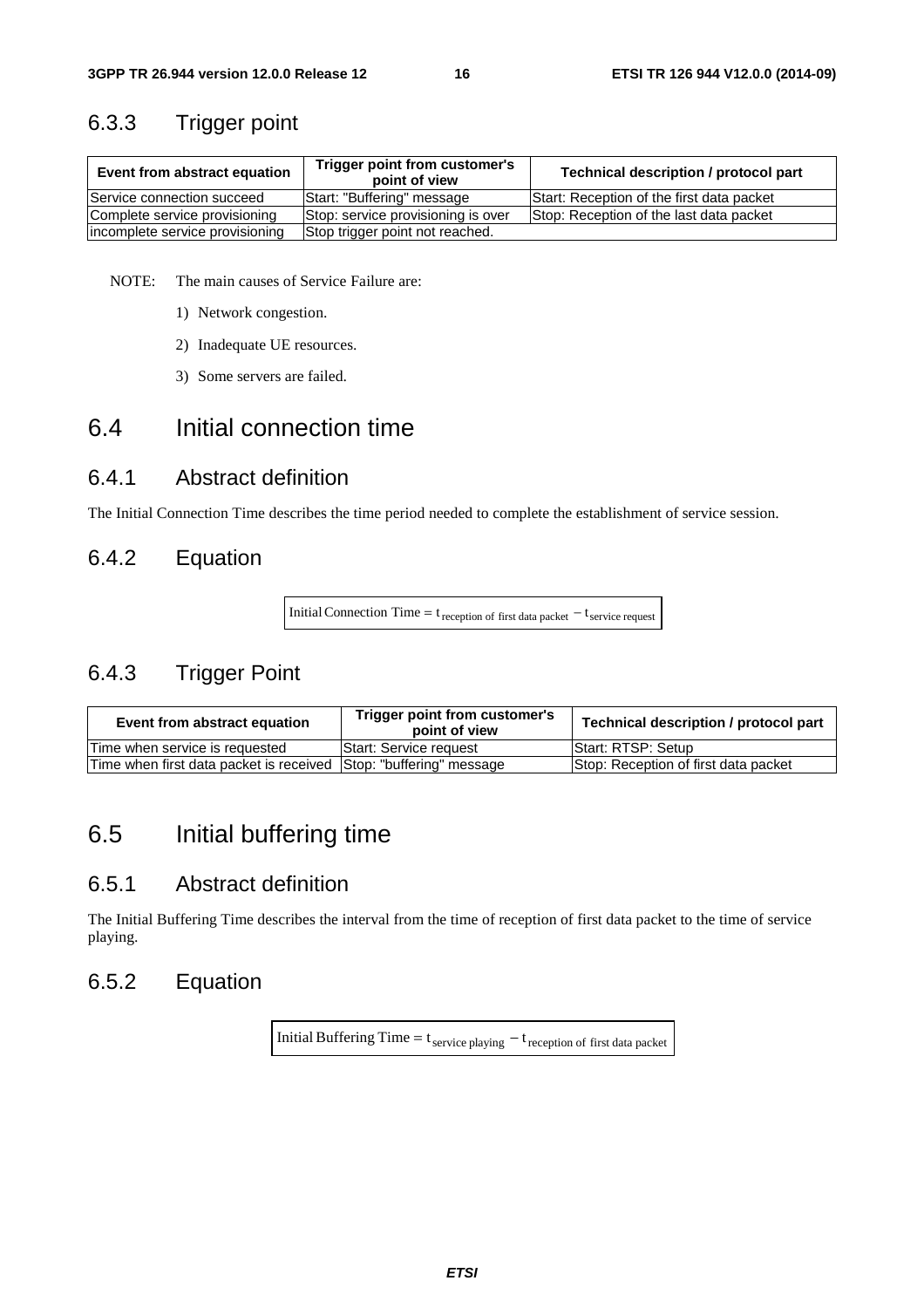## 6.5.3 Trigger Point

| Event from abstract equation               | Trigger point from customer's<br>point of view | Technical description / protocol part                                            |
|--------------------------------------------|------------------------------------------------|----------------------------------------------------------------------------------|
| Time when first data packet is<br>received | Start: "buffering" message                     | Start: Reception of first data packet                                            |
| Time when service is playing               | Stop: Video / Audio playing                    | Stop: The number of received packet reaches<br>the threshold to play the service |

# 6.6 Re-buffering frequency

## 6.6.1 Abstract definition

The Re-Buffering Frequency describes the times of occurrence of re-buffering during the service is provisioning.

## 6.6.2 Equation

 $\text{Re}$  - Buffering Frequency =  $\frac{\text{times of re} \cdot \text{buffering}}{\text{total time of service provision}}$ 

## 6.6.3 Trigger point

| Trigger point from customer's<br>Event from abstract equation<br>point of view |                           | Technical description / protocol part       |
|--------------------------------------------------------------------------------|---------------------------|---------------------------------------------|
| Times of occurrence of                                                         | The number of "buffering" | The buffer for the service is empty         |
| re-buffering                                                                   | messages                  |                                             |
| Total time of service provisioning The total time of playing                   |                           | The period of data transmission for service |

# 6.7 Re-buffering time

## 6.7.1 Abstract definition

The Re-Buffering Time describes the average time of an event of re-buffering during the service is provisioning.

## 6.7.2 Equation

| $Re$ - Buffering Time = $\frac{10}{10}$ | total time of re - buffering  |
|-----------------------------------------|-------------------------------|
|                                         | total times of re - buffering |

## 6.7.3 Trigger point

| Event from abstract equation            | Trigger point from customer's<br>point of view | Technical description / protocol part                                                                         |
|-----------------------------------------|------------------------------------------------|---------------------------------------------------------------------------------------------------------------|
| Total time of re-buffering              | The total show time of "buffering"<br>message  | The time from buffer is empty to the packet of<br>the buffer reaches the threshold of service<br>provisioning |
| Times of occurrence of re-<br>buffering | The number of "buffering"<br>messages          | The buffer for the service is empty                                                                           |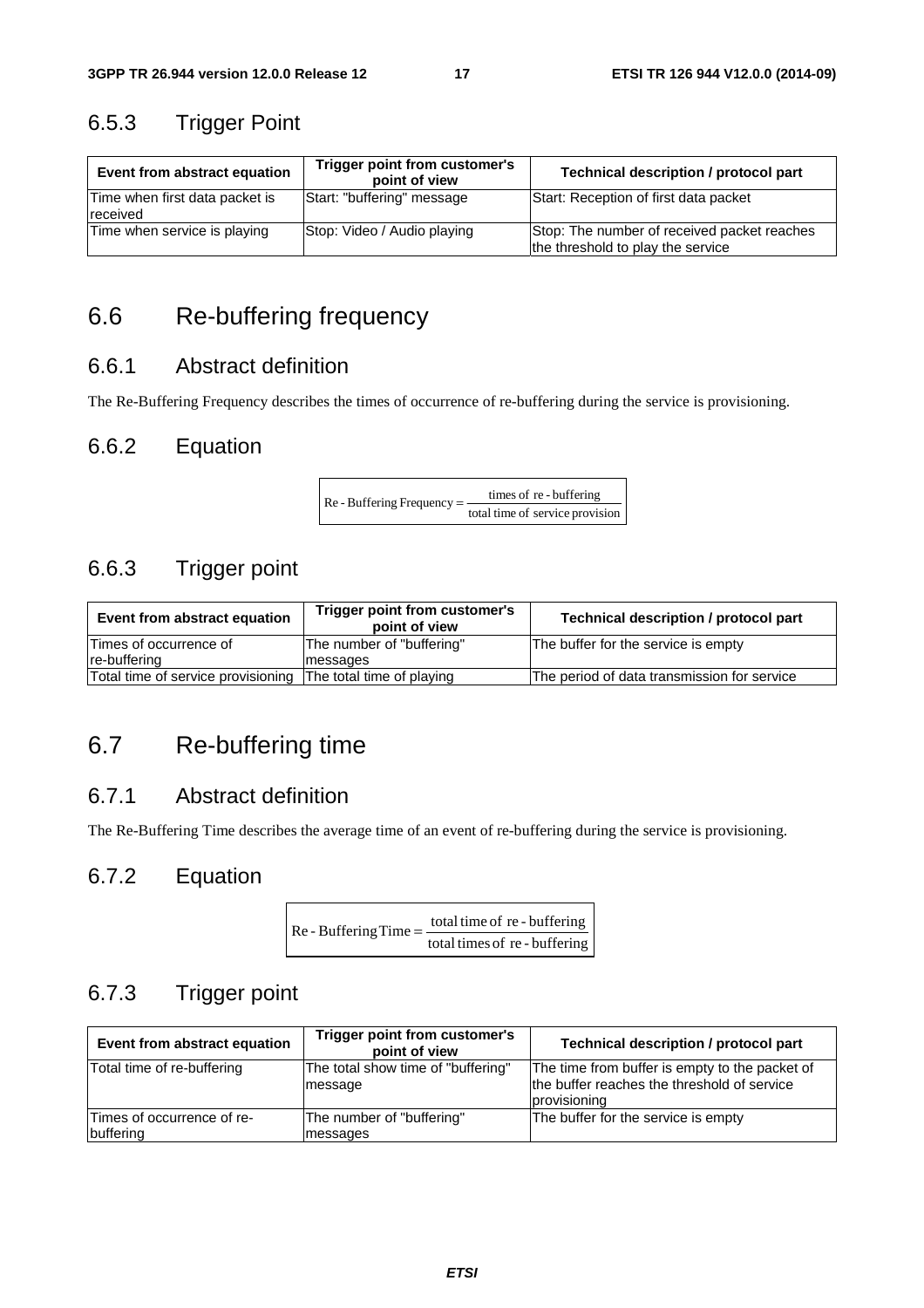## 6.8 Audio quality

## 6.8.1 Abstract definition

The parameter Audio Quality describes the audio quality as perceived by the end-user.

ITU-R has defined an algorithm defined for audio information. It can be found in [6].

## 6.8.2 Equation

To be defined.

## 6.8.3 Trigger point

| Event from abstract equation | Trigger point from customer's<br>point of view | Technical description / protocol part                                        |
|------------------------------|------------------------------------------------|------------------------------------------------------------------------------|
| Ito be determined            | Start: Begin of audio service<br>reproduction  | Start: Service players signal when the<br>reproduction of the service starts |
| to be determined             | Stop: End of audio service<br>reproduction     | Stop: RTSP: TEARDOWN                                                         |

# 6.9 Intra-frame video quality

## 6.9.1 Abstract definition

The parameter Inter-Frame Video Quality measures the quality within a single video frame. It is noted that a standardized algorithm for the evaluation of intra-frame video quality does not exist, and further study is needed. In this document, PSNR is used to denote the intra-frame video quality.

## 6.9.2 Equation

$$
Dist_n = \sum_{i} \sum_{k} MSE(x_{i,k}, y_{i,k})
$$
  
\n
$$
PSNR = \frac{\sum_{i} 10 \log_{10}(255 \times 255/Dist_n))}{N}
$$

where  $x_{jk}$  and  $y_{jk}$  are the pixel values of the n<sup>th</sup> original and reconstructed frames, respectively, *N* is the total number of frames, and  $MSE(a,b)$  is the mean square error between value *a* and *b*, i.e.,  $MSE(a,b) = (a-b)^2$ .

## 6.9.3 Trigger point

| Event from abstract equation | Trigger point from customer's<br>point of view | Technical description / protocol part                                        |
|------------------------------|------------------------------------------------|------------------------------------------------------------------------------|
| to be determined             | Start: Begin of video service<br>reproduction  | Start: Service players signal when the<br>reproduction of the service starts |
| to be determined             | Stop: End of video service<br>reproduction     | Stop: RTSP: TEARDOWN                                                         |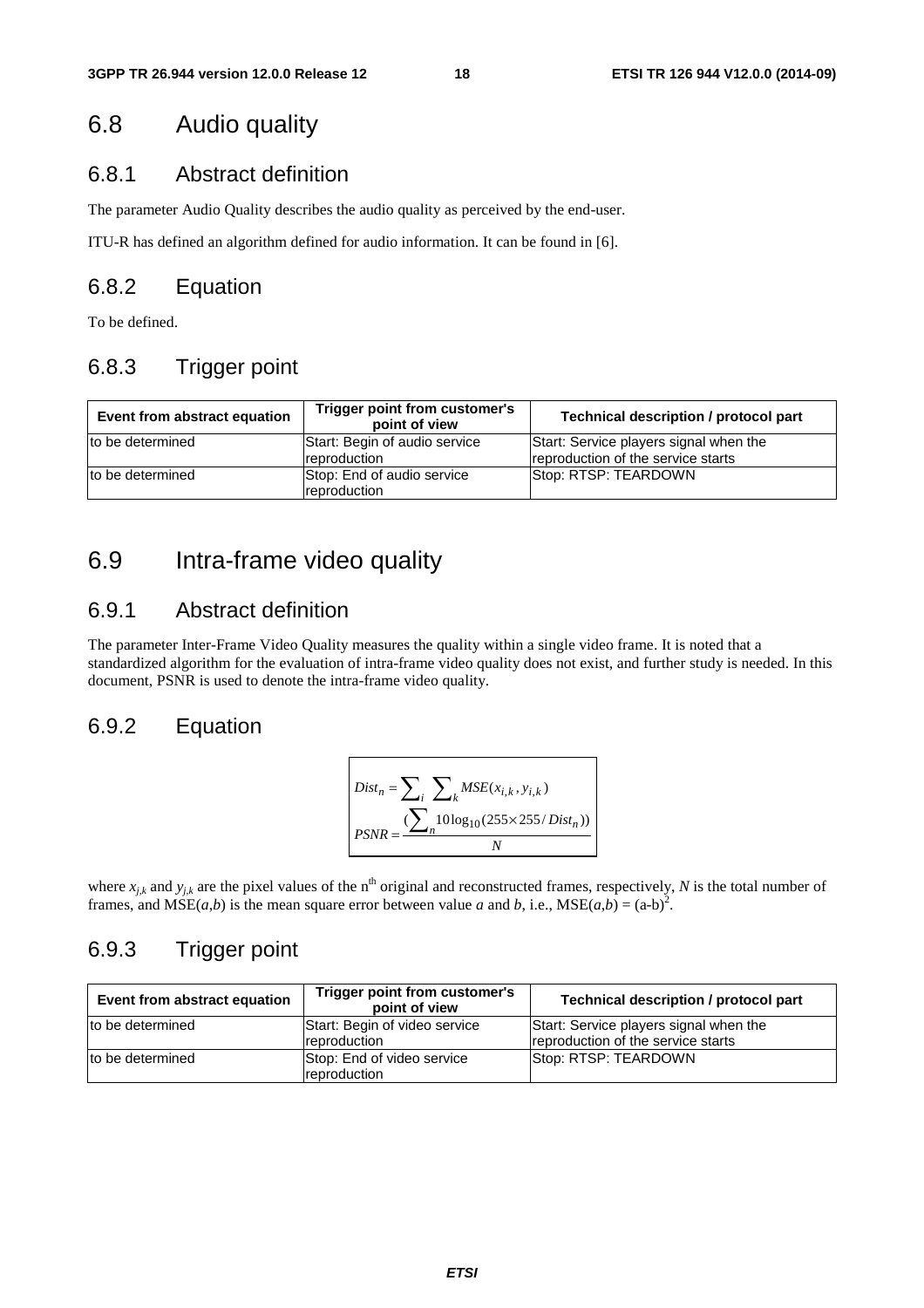# 6.10 Inter-frame video quality

## 6.10.1 Abstract definition

The parameter Inter-Frame Video Quality measures the quality of continuous video frames. It is noted that a standardized algorithm for the evaluation of inter-frame video quality does not exist, and further study is needed. In this document, standard deviation of PSNR (STD\_PSNR) is used to denote the inter-frame video quality.

## 6.10.2 Equation



This metric captures the variability of PSNR over the entire video sequence.

## 6.10.3 Trigger point

| Event from abstract equation | Trigger point from customer's<br>point of view | Technical description / protocol part                                        |
|------------------------------|------------------------------------------------|------------------------------------------------------------------------------|
| Ito be determined            | Start: Begin of video service<br>reproduction  | Start: Service players signal when the<br>reproduction of the service starts |
| to be determined             | Stop: End of video service<br>reproduction     | Stop: RTSP: TEARDOWN                                                         |

## 6.11 Audio/Video de-synchronization error

## 6.11.1 Abstract definition

The parameter Audio/Video De-Synchronization Error describes the percentage of time difference of the audio and video signal at the user side exceeds a predefined threshold.

## 6.11.2 Equation

| Audio/Video De - Synchronizatin Error = - | total time of audio/video de - synchronization |
|-------------------------------------------|------------------------------------------------|
|                                           | total time of service provision                |

## 6.11.3 Trigger point

| Event from abstract equation                                 | Trigger point from customer's<br>point of view | Technical description / protocol part                                       |
|--------------------------------------------------------------|------------------------------------------------|-----------------------------------------------------------------------------|
| Total time of audio/video de-                                |                                                | Accumulative time that audio/video Difference of the audio and video signal |
| synchronization                                              | lis de-synchronous                             | exceeds a predefined threshold                                              |
| Total time of service provisioning The total time of playing |                                                | The period of data transmission for service                                 |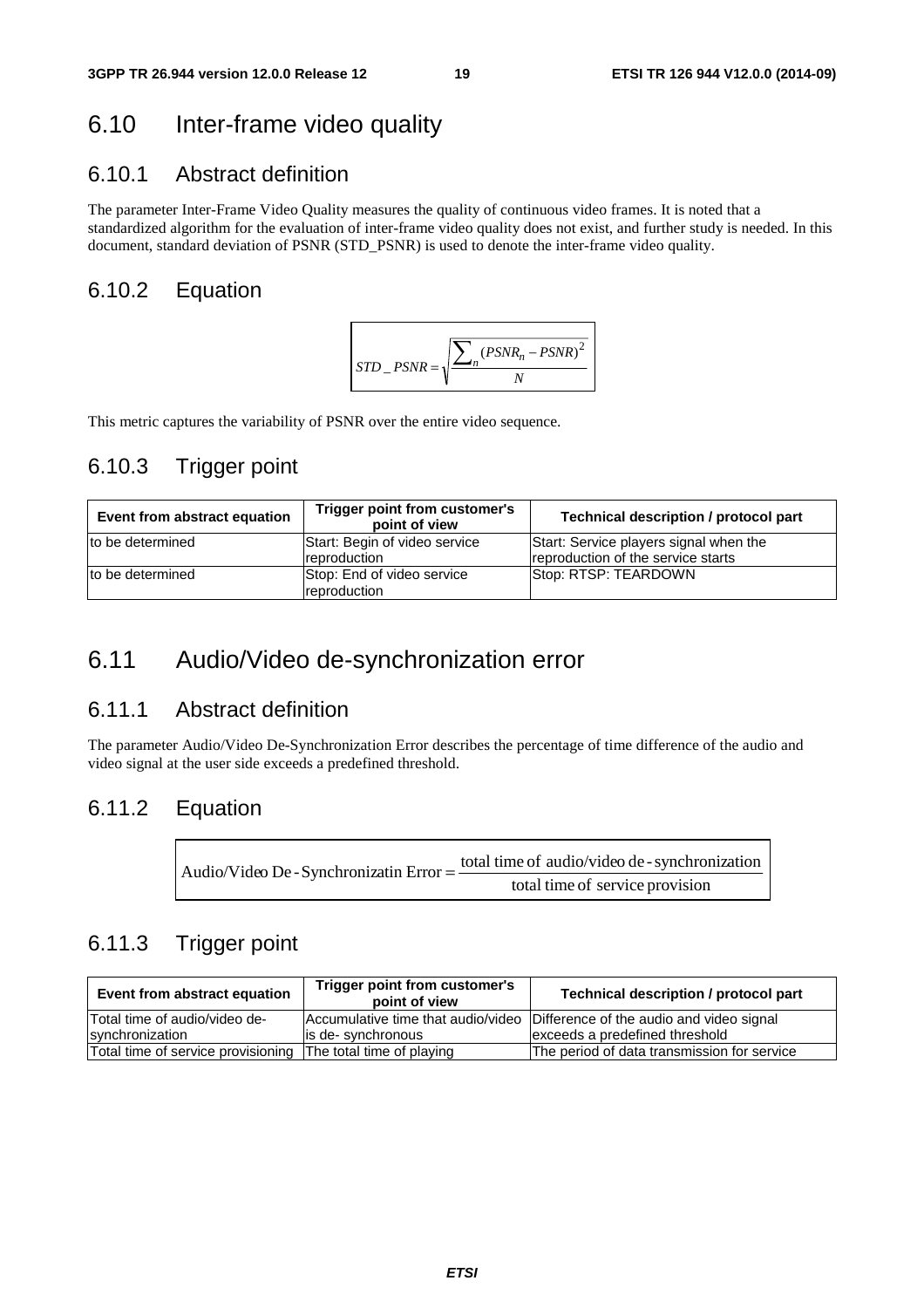# 7 SQoS parameters

## 7.1 SQoS parameters of each layer

SQoS parameters are defined according to one of three layers (Application, Transport and sub-Transport) as well as the network structure, SQoS parameters are first classified according to the layers.

Some parameters are selected according to protocol layers and give the definitions of each parameter. Most of the definitions are cited from documents of standards.

### 7.1.1 Application

### 7.1.1.1 Frame rate

Definition: The playing rate of frames, i.e. 30 frame/sec denotes a playing of 30 frames in one second.

### 7.1.1.2 Frame loss ratio

Definition: Frame loss ratio indicates the extent of frame loss between the sender and receiver. Frame loss ratio=number of the unreceived frames / number of all sending frames.

### 7.1.1.3 Frame error ratio

Definition: Frame error ratio=number of all error frame received/ number of all frames sent.

### 7.1.1.4 Transaction rate

Definition: The average rate for servers to transact the data packet. Those servers may include: SGSN, GGSN, VLR, HLR, AuC, web server, media server, etc.

### 7.1.1.5 Transaction delay

Definition: The sum of the time for a data packet to wait in queue and receive the service during the server transaction.

## 7.1.2 Transport

### 7.1.2.1 Bandwidth

Definition: The quantity of data transmitted per unit time in the network, usually expressed as bps.

### 7.1.2.2 Transfer delay

Definition: dT, the transfer delay from Src to Dst at time T is defined by the statement: Src sent the first bit of a unit data to Dst at wire-time T and that Dst received the last bit of that packet at wire-time T+dT.

NOTE: If the transfer delay from Src to Dst at T is undefined (informally, infinite), this means that Src sent the first bit of a unit data to Dst at wire-time T and that Dst did not receive that unit data [4].

### 7.1.2.3 Jitter

Definition: The differential time between the packet actual arrival time and its expected arrival time according to a standard clock.

### 7.1.2.4 Packet loss ratio

Definition: Packet loss ratio=the number of unreceived packets/the number of packets sent.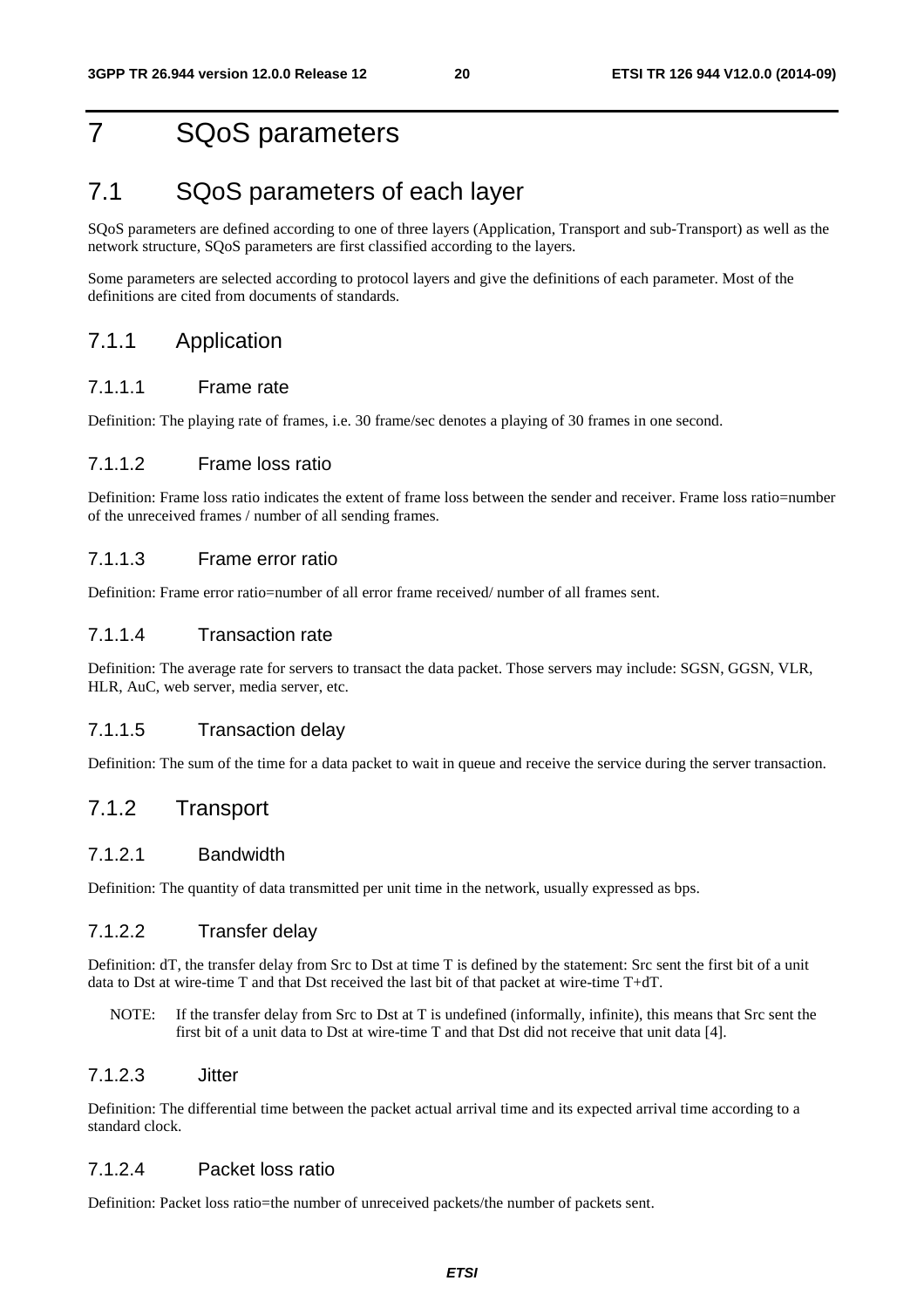### 7.1.2.5 Packet error ratio

Definition: Packet error ratio the number of received frames that contain an error in the frame payload divided by the total number of transmitted frames.

## 7.1.3 Sub-transport

### 7.1.3.1 Frame loss ratio

Definition: Frame loss ratio= the number of unreceived frames/the number of all sending frames.

### 7.1.3.2 Residual frame error ratio

Definition: The residual frame error ratio is the number of undetected error frames divided by the total number of transmitted frames in one direction of a single virtual connection.

### 7.1.3.3 Frame discard ratio

Definition: The number of received frames that are discarded because of a frame error divided by the total number of transmitted frames in one direction of a single virtual connection. Frame errors are defined as follows:

- 1) Frames those are too long or too short;
- 2) Frames that are not a multiple of 8 bits in length;
- 3) Frames with an invalid or unrecognized DLCI;
- 4) Frames with an abort sequence;
- 5) Frames with improper flag delimitation;
- 6) Frames that fail FCS [5].

### 7.1.3.4 Residual bit ratio

Definition: Indicates the undetected bit error ratio in the delivered SDUs. If no error detection is requested, Residual bit error ratio indicates the bit error ratio in the delivered SDUs [1].

### 7.1.3.5 Access delay

Definition: The delay time in queue of the station waiting for base station to assign a channel.

### 7.1.3.6 Block ratio

Definition: The frequency of channel arrangement request failure.

### 7.1.3.7 Soft handoff rate

Definition: The average rate for clients to handoff from one district to another.

## 7.2 SQoS parameters of each class

Some SQoS parameters are selected that is important enough for the five classes as table 1.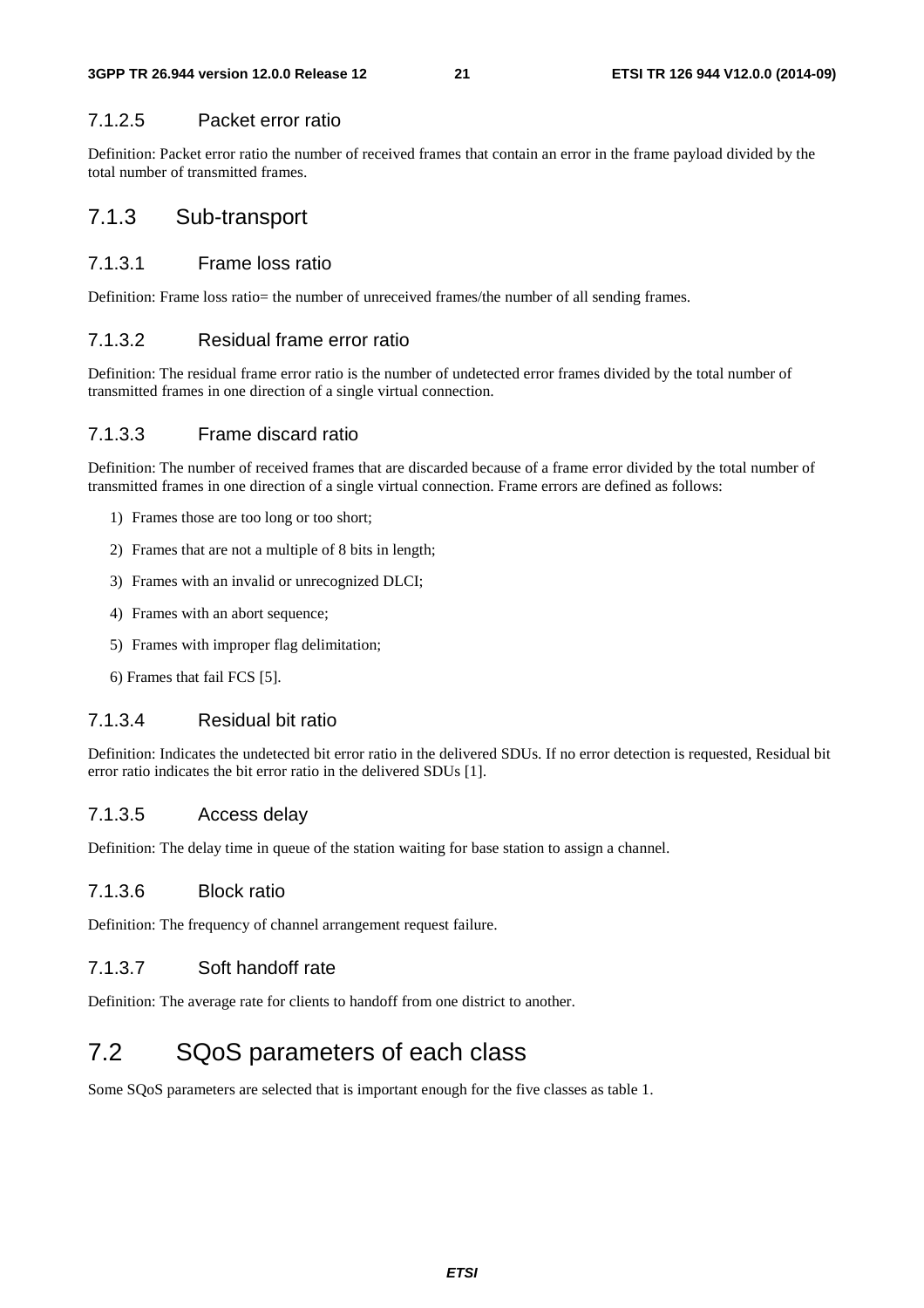| <b>Class</b>               | <b>SQoS parameters</b>                 |  |  |  |  |
|----------------------------|----------------------------------------|--|--|--|--|
| Client                     | 1)<br>Frame rate                       |  |  |  |  |
|                            | Frame loss ratio<br>2)                 |  |  |  |  |
|                            | Frame error ratio<br>3)                |  |  |  |  |
| lRadio access network      | 1)<br>Access delay                     |  |  |  |  |
|                            | Soft handoff rate<br>2)                |  |  |  |  |
|                            | <b>Block ratio</b><br>3)               |  |  |  |  |
| Wireless transport network | 1)<br><b>Bandwidth</b>                 |  |  |  |  |
|                            | Transfer delay<br>2)                   |  |  |  |  |
|                            | 3)<br>Jitter                           |  |  |  |  |
|                            | Packet loss ratio<br>$\vert 4)$        |  |  |  |  |
|                            | 5)<br>Frame loss ratio                 |  |  |  |  |
|                            | 6)<br>Frame error ratio                |  |  |  |  |
|                            | Frame discard ratio<br>7)              |  |  |  |  |
|                            | Residual bit error ratio<br>8)         |  |  |  |  |
| Wired transport network    | 1)<br><b>Bandwidth</b>                 |  |  |  |  |
|                            | Transfer delay<br>2)                   |  |  |  |  |
|                            | 3)<br>Jitter                           |  |  |  |  |
|                            | $\left( 4\right)$<br>Packet loss ratio |  |  |  |  |
|                            | Frame loss ratio<br>5)                 |  |  |  |  |
|                            | 6)<br>Frame error ratio                |  |  |  |  |
|                            | Frame discard ratio<br>7)              |  |  |  |  |
|                            | Residual bit error ratio<br>8)         |  |  |  |  |
| <b>Transaction Node</b>    | 1)<br><b>Transaction rate</b>          |  |  |  |  |
|                            | Transaction delay<br>2)                |  |  |  |  |
|                            | 3)<br>Transaction capacity             |  |  |  |  |

### **Table 1: SQoS parameters of each class**

# 7.3 SQoS parameters of each service

The general applicable SQoS parameters for each service (IMS, MBMS, PSS, and Video Telephone) are listed in table 2 according to both class and layers. A specific list of transaction node SQoS of each service is listed in table 3.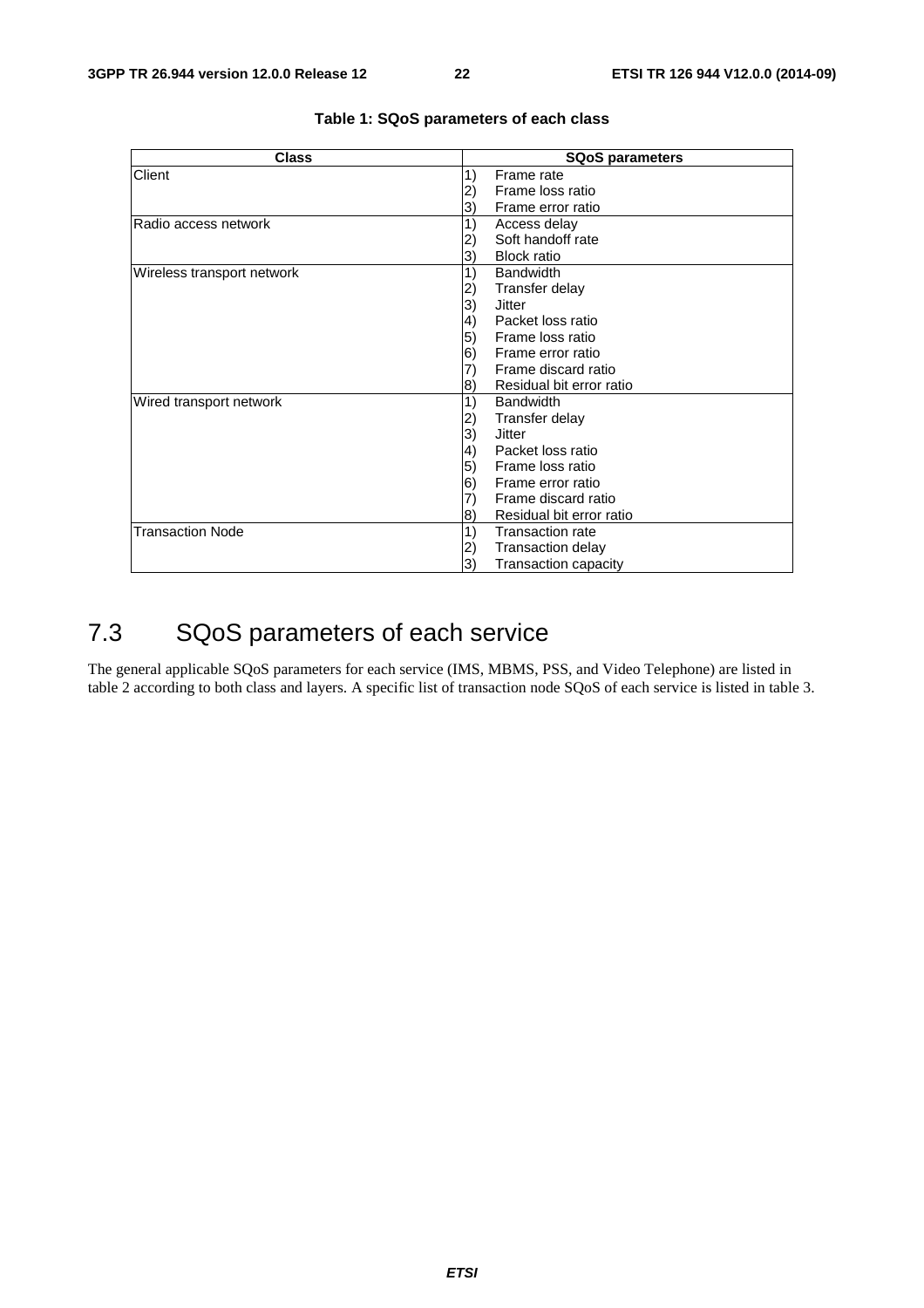| <b>Applicable SQoS parameters</b> |                          |                                                           |
|-----------------------------------|--------------------------|-----------------------------------------------------------|
| of IMS, MBMS, PSS, VT class       |                          |                                                           |
| Client                            | <b>Application Layer</b> | <b>IFrame</b> rate                                        |
|                                   |                          | Frame loss ratio,                                         |
|                                   |                          | Frame error ratio                                         |
|                                   | Transport Layer          |                                                           |
|                                   | Under transports         |                                                           |
| Radio access network              | Application Layer        |                                                           |
|                                   | Transport Layer          |                                                           |
|                                   | Under transports         | <b>Block ratio</b>                                        |
|                                   |                          | Access delay                                              |
|                                   |                          | Soft handoff rate                                         |
| Wireless transport                | <b>Application Layer</b> |                                                           |
| <b>Network</b>                    | Transport Layer          | <b>Bandwidth</b>                                          |
|                                   |                          | <b>Transfer Delay</b>                                     |
|                                   |                          | Jitter                                                    |
|                                   |                          | Packet loss ratio                                         |
|                                   | Under transports         | Frame loss ratio, Frame error ratio, Frame discard ratio, |
|                                   |                          | Residual bit error ratio                                  |
| Wired transport                   | <b>Application Layer</b> | Bandwidth                                                 |
| <b>Network</b>                    | Transport Layer          | <b>Transfer Delay</b>                                     |
|                                   |                          | <b>Jitter</b>                                             |
|                                   |                          | Packet loss ratio                                         |
|                                   | Under transports         | Frame loss ratio, Frame error ratio, Frame discard ratio, |
|                                   |                          | Residual bit error ratio                                  |
| <b>Transaction Node</b>           | <b>Application Layer</b> | Transaction rate                                          |
|                                   |                          | Transaction delay                                         |
|                                   |                          | Transaction capacity                                      |
|                                   | Transport Layer          |                                                           |
|                                   | Under transports         |                                                           |

| Table 2: General applicable SQoS parameters for service |  |  |  |  |  |
|---------------------------------------------------------|--|--|--|--|--|
|---------------------------------------------------------|--|--|--|--|--|

The SQoS metrics of each service are different in the transaction node class.

### **Table 3: Specific SQoS parameters for transaction node of each service**

| <b>Service and SQoS</b>      | <b>PSS</b>                                                                     | IMS                                                                                                                                                   | <b>MBMS</b>                                                                                                | <b>Video Telephony</b>                          |
|------------------------------|--------------------------------------------------------------------------------|-------------------------------------------------------------------------------------------------------------------------------------------------------|------------------------------------------------------------------------------------------------------------|-------------------------------------------------|
| Applicable Functional Entity | Base Station,<br>SGSN, GGSN,<br>VLR, HLR, AuC,<br>web server,<br>Imedia server | Base Station,<br>ISGSN.GGSN.<br>IVLR, HLR,<br>IAuCIP-CAN.P-<br>ICSCF.I-CSCF.S-<br>ICSCF,HSS,DHC<br>P.DNS.MGW.MG<br>CF, BGCF, AS, MR<br><b>FC.MRFP</b> | Base Station,<br>SGSN, GGSN,<br>VLR, HLR, AuC,<br>IBM-SC, CBC,<br>Data Sources<br>land Content<br>Provider | Base Station, SGSN, GGSN,<br>VLR, HLR, AuC, MGW |
| <b>SQoS Parameter</b>        | 1) Transaction rate<br>2) Transaction delay<br>3) Transaction capacity         |                                                                                                                                                       |                                                                                                            |                                                 |

# 8 Mapping between ESQoS and SQoS

# 8.1 General

Firstly, a general mapping between ESQoS and SQoS parameters for all the new services is presented, and then the specific characters of them are given.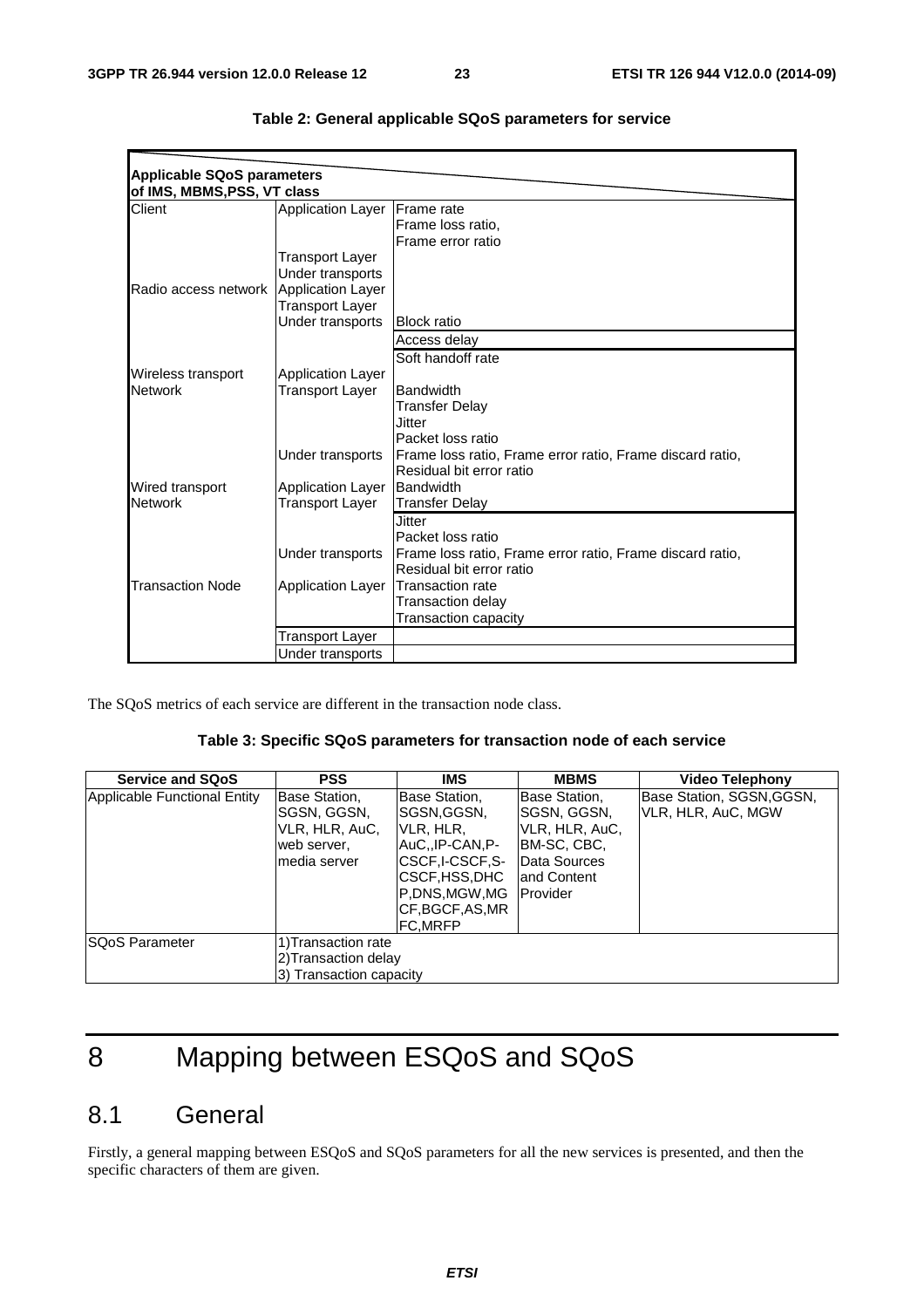### **Table 4: the ESQoS and SQoS parameters mapping**

|                             |                                                             | <b>ESQoS</b>                                                                                                                     | <b>Service Non-</b><br>Availability | <b>Service</b><br>failure<br>ratio | Initial<br>connection<br>time | <b>Initial</b><br>buffering<br>time | <b>Rebuffering</b><br>frequency | Rebuffering<br>time | <b>Audio</b><br>quality | Intra-<br>frame/inter-<br>frame Video | Audio/video de-<br>synchronization<br>error |
|-----------------------------|-------------------------------------------------------------|----------------------------------------------------------------------------------------------------------------------------------|-------------------------------------|------------------------------------|-------------------------------|-------------------------------------|---------------------------------|---------------------|-------------------------|---------------------------------------|---------------------------------------------|
| <b>SQoS</b>                 |                                                             |                                                                                                                                  |                                     |                                    |                               |                                     |                                 |                     |                         | quality                               |                                             |
| <b>Client</b>               | Application                                                 | <b>Frame</b> rate<br>Frame loss ratio,<br>Frame error ratio                                                                      |                                     |                                    |                               |                                     |                                 |                     |                         |                                       |                                             |
| Radio access<br>network     | Transports<br>Under transports<br>Application<br>Transports |                                                                                                                                  |                                     |                                    |                               |                                     |                                 |                     |                         |                                       |                                             |
|                             | Under transports                                            | <b>Block ratio</b><br>Access delay<br>Soft handoff rate                                                                          |                                     | V<br>V.                            |                               |                                     |                                 |                     | N                       |                                       |                                             |
| <b>Wireless</b>             | Application                                                 |                                                                                                                                  |                                     |                                    |                               |                                     |                                 |                     |                         |                                       |                                             |
| transport<br><b>Network</b> | Transports                                                  | Bandwidth<br><b>Transfer Delay</b><br><b>Jitter</b><br>Packet loss ratio                                                         |                                     | N                                  |                               |                                     |                                 |                     |                         |                                       |                                             |
|                             | Under transports                                            | Frame loss ratio, Frame<br>error ratio, Frame<br>discard ratio, Residual<br>bit error ratio                                      |                                     |                                    |                               |                                     |                                 |                     |                         |                                       |                                             |
| <b>Wired</b>                | Application                                                 |                                                                                                                                  |                                     |                                    |                               |                                     |                                 |                     |                         |                                       |                                             |
| transport<br><b>Network</b> | Transports<br>Under transports                              | <b>Bandwidth</b><br><b>Transfer Delay</b><br><b>Jitter</b><br>Packet loss ratio<br>Frame loss ratio, Frame<br>error ratio, Frame |                                     | N                                  |                               |                                     |                                 |                     | A.                      |                                       |                                             |
|                             |                                                             | discard ratio, Residual<br>bit error ratio                                                                                       |                                     |                                    |                               |                                     |                                 |                     |                         |                                       |                                             |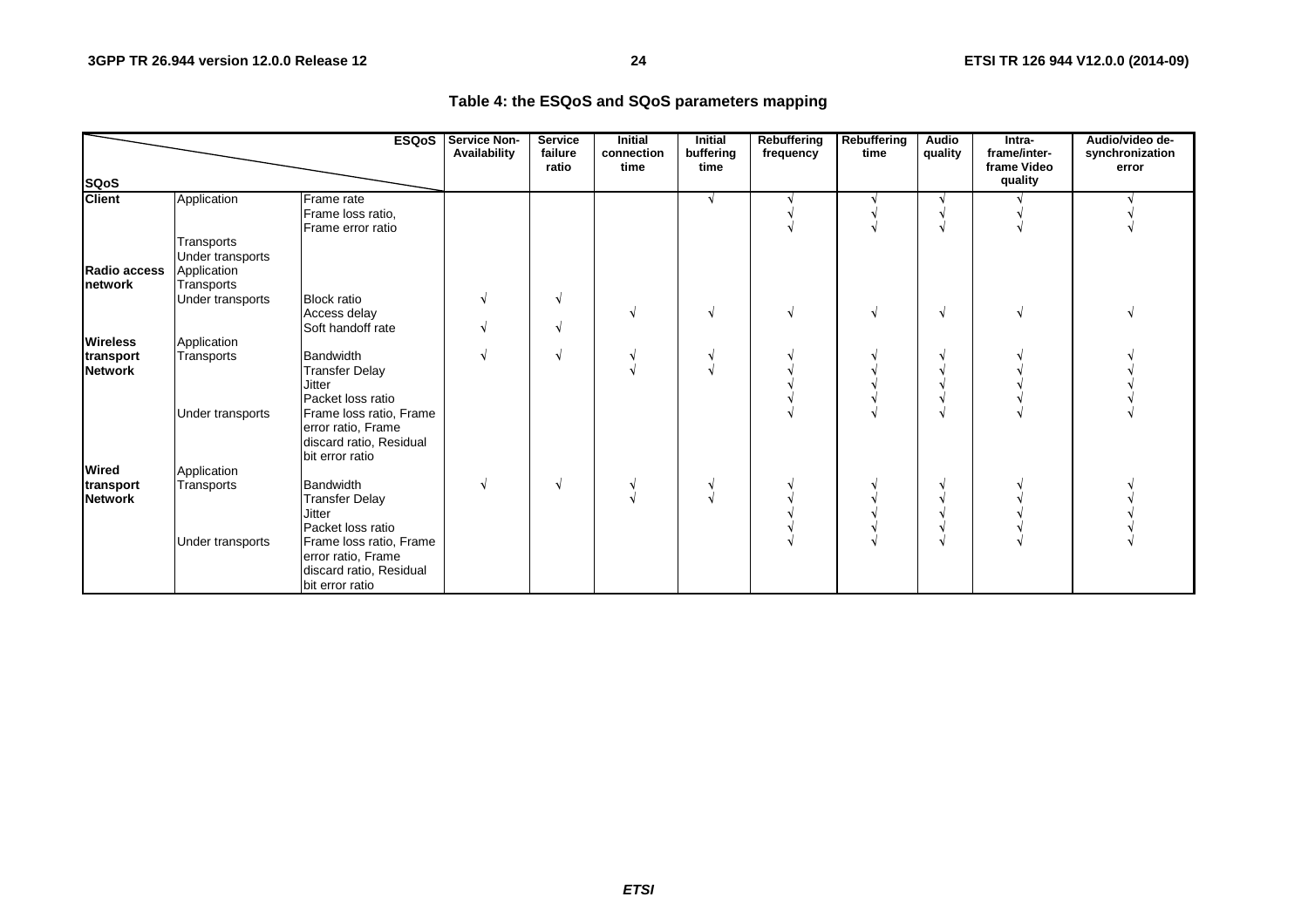|             |                  |             | <b>ESQoS</b>         | <b>Service Non-</b><br>Availability | Service<br>failure<br>ratio | <b>Initial</b><br>connection<br>time | Initial<br>buffering<br>time | Rebuffering<br>frequency | Rebuffering<br>time | Audio<br>quality | Intra-<br>frame/inter-<br>frame Video | Audio/video de-<br>synchronization<br>error |
|-------------|------------------|-------------|----------------------|-------------------------------------|-----------------------------|--------------------------------------|------------------------------|--------------------------|---------------------|------------------|---------------------------------------|---------------------------------------------|
| <b>SQoS</b> |                  |             |                      |                                     |                             |                                      |                              |                          |                     |                  | quality                               |                                             |
| Transaction | Application Base |             | Transaction rate     |                                     |                             |                                      |                              |                          |                     |                  |                                       |                                             |
| <b>Node</b> |                  | Station     | Transaction delay    |                                     |                             |                                      |                              |                          |                     |                  |                                       |                                             |
|             |                  |             | Transaction capacity |                                     |                             |                                      |                              |                          |                     |                  |                                       |                                             |
|             |                  | <b>SGSN</b> | Transaction rate     |                                     |                             |                                      |                              |                          |                     |                  |                                       |                                             |
|             |                  |             | Transaction delay    |                                     |                             |                                      |                              |                          |                     |                  |                                       |                                             |
|             |                  |             | Transaction capacity |                                     |                             |                                      |                              |                          |                     |                  |                                       |                                             |
|             |                  | <b>GGSN</b> | Transaction rate     |                                     |                             |                                      |                              |                          |                     |                  |                                       |                                             |
|             |                  |             | Transaction delay    |                                     |                             |                                      |                              |                          |                     |                  |                                       |                                             |
|             |                  |             | Transaction capacity |                                     |                             |                                      |                              |                          |                     |                  |                                       |                                             |
|             |                  | <b>HLR</b>  | Transaction rate     |                                     |                             |                                      |                              |                          |                     |                  |                                       |                                             |
|             |                  |             | Transaction delay    |                                     |                             |                                      |                              |                          |                     |                  |                                       |                                             |
|             |                  |             | Transaction capacity |                                     |                             |                                      |                              |                          |                     |                  |                                       |                                             |
|             |                  | <b>VLR</b>  | Transaction rate     |                                     |                             |                                      |                              |                          |                     |                  |                                       |                                             |
|             |                  |             | Transaction delay    |                                     |                             |                                      |                              |                          |                     |                  |                                       |                                             |
|             |                  |             | Transaction capacity |                                     |                             |                                      |                              |                          |                     |                  |                                       |                                             |
|             |                  | AuC         | Transaction rate     |                                     |                             |                                      |                              |                          |                     |                  |                                       |                                             |
|             |                  |             | Transaction delay    |                                     |                             |                                      |                              |                          |                     |                  |                                       |                                             |
|             |                  |             | Transaction capacity |                                     |                             |                                      |                              |                          |                     |                  |                                       |                                             |

# 8.2 PSS

The specific transaction nodes that PSS involves are HLR, VLR, AuC, web servers and media servers, so these nodes are listed in table 5.

**Table 5: the ESQoS and SQoS parameters mapping of PSS** 

|                             |        |             | <b>ESQoS</b> Service Non-<br>Availability | <b>Service</b><br>failure | Initial<br>connection | Initial<br>buffering | Rebuffering<br>frequency | Rebuffering<br>time | <b>Audio</b><br>quality | Intra-frame/inter-<br>frame Video | Audio/video de-<br>synchronization |
|-----------------------------|--------|-------------|-------------------------------------------|---------------------------|-----------------------|----------------------|--------------------------|---------------------|-------------------------|-----------------------------------|------------------------------------|
| <b>SQoS</b>                 |        |             |                                           | ratio                     | time                  | time                 |                          |                     |                         | quality                           | error                              |
| Transaction Application Web |        | Transaction |                                           |                           |                       |                      |                          |                     |                         |                                   |                                    |
| Node                        | server | rate        |                                           |                           |                       |                      |                          |                     |                         |                                   |                                    |
|                             |        | Transaction |                                           |                           |                       |                      |                          |                     |                         |                                   |                                    |
|                             |        | delay       |                                           |                           |                       |                      |                          |                     |                         |                                   |                                    |
|                             |        | Transaction |                                           |                           |                       |                      |                          |                     |                         |                                   |                                    |
|                             |        | capacity    |                                           |                           |                       |                      |                          |                     |                         |                                   |                                    |
|                             | Media  | Transaction |                                           |                           |                       |                      |                          |                     |                         |                                   |                                    |
|                             | server | rate        |                                           |                           |                       |                      |                          |                     |                         |                                   |                                    |
|                             |        | Transaction |                                           |                           |                       |                      |                          |                     |                         |                                   |                                    |
|                             |        | delay       |                                           |                           |                       |                      |                          |                     |                         |                                   |                                    |
|                             |        | Transaction |                                           |                           |                       |                      |                          |                     |                         |                                   |                                    |
|                             |        | capacity    |                                           |                           |                       |                      |                          |                     |                         |                                   |                                    |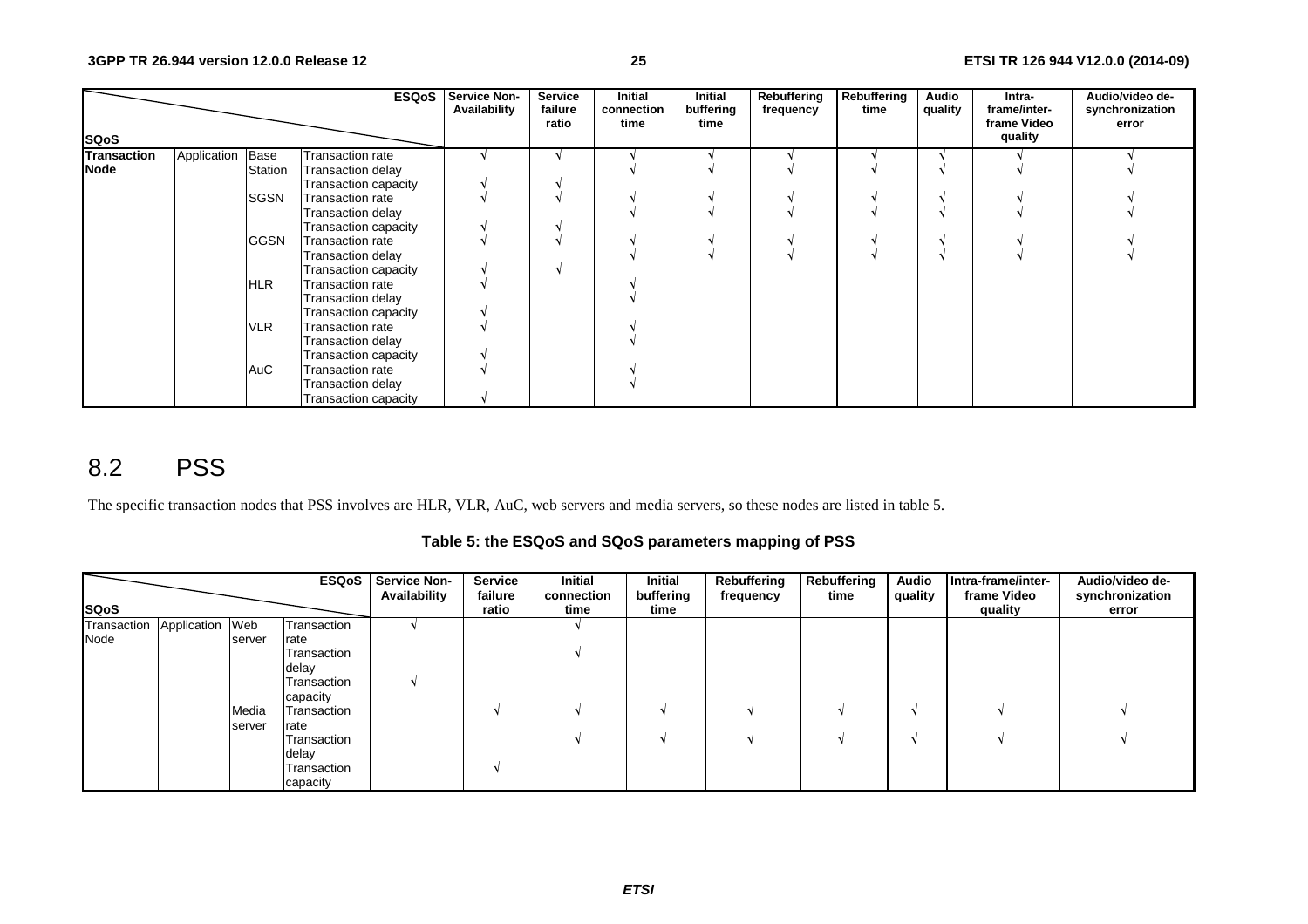# 8.3 MBMS

The specific transaction nodes that MBMS involves are BM-SC, CBC, Data Sources and Content Provider, so these nodes are listed in table 6.

|             |                               |            | ESQoS               | <b>Service Non-</b> | <b>Service</b>   | Initial            | Initial           | Rebuffering | <b>Rebuffering</b> | Audio   | Intra-                                 | Audio/video de-          |
|-------------|-------------------------------|------------|---------------------|---------------------|------------------|--------------------|-------------------|-------------|--------------------|---------|----------------------------------------|--------------------------|
| <b>SQoS</b> |                               |            |                     | Availability        | failure<br>ratio | connection<br>time | buffering<br>time | frequency   | time               | quality | frame/inter-<br>frame Video<br>quality | synchronization<br>error |
|             | Transaction Application BM-SC |            | Transaction         |                     |                  |                    |                   |             |                    |         |                                        |                          |
| Node        |                               |            | rate                |                     |                  |                    |                   |             |                    |         |                                        |                          |
|             |                               |            | Transaction         |                     |                  |                    |                   |             |                    |         |                                        |                          |
|             |                               |            | delay               |                     |                  |                    |                   |             |                    |         |                                        |                          |
|             |                               |            | Transaction         |                     |                  |                    |                   |             |                    |         |                                        |                          |
|             |                               |            | capacity            |                     |                  |                    |                   |             |                    |         |                                        |                          |
|             |                               | <b>CBC</b> | Transaction<br>rate |                     |                  |                    |                   |             |                    |         |                                        |                          |
|             |                               |            | Transaction         |                     |                  |                    |                   |             |                    |         |                                        |                          |
|             |                               |            | delay               |                     |                  |                    |                   |             |                    |         |                                        |                          |
|             |                               |            | Transaction         |                     |                  |                    |                   |             |                    |         |                                        |                          |
|             |                               |            | capacity            |                     |                  |                    |                   |             |                    |         |                                        |                          |
|             |                               | Data       | Transaction         |                     |                  |                    |                   |             |                    |         |                                        |                          |
|             |                               | Sources    | rate                |                     |                  |                    |                   |             |                    |         |                                        |                          |
|             |                               |            | Transaction         |                     |                  |                    |                   |             |                    |         |                                        |                          |
|             |                               |            | delay               |                     |                  |                    |                   |             |                    |         |                                        |                          |
|             |                               |            | Transaction         |                     |                  |                    |                   |             |                    |         |                                        |                          |
|             |                               |            | capacity            |                     |                  |                    |                   |             |                    |         |                                        |                          |
|             |                               | Content    | Transaction         |                     | N                |                    | N                 | N           |                    | N       |                                        |                          |
|             |                               | Provider   | rate                |                     |                  |                    |                   |             |                    |         |                                        |                          |
|             |                               |            | Transaction         |                     |                  |                    | N                 | M           |                    | N       |                                        |                          |
|             |                               |            | delay               |                     |                  |                    |                   |             |                    |         |                                        |                          |
|             |                               |            | Transaction         |                     | N                |                    |                   |             |                    |         |                                        |                          |
|             |                               |            | capacity            |                     |                  |                    |                   |             |                    |         |                                        |                          |

### **Table 6: the ESQoS and SQoS parameters mapping of MBMS**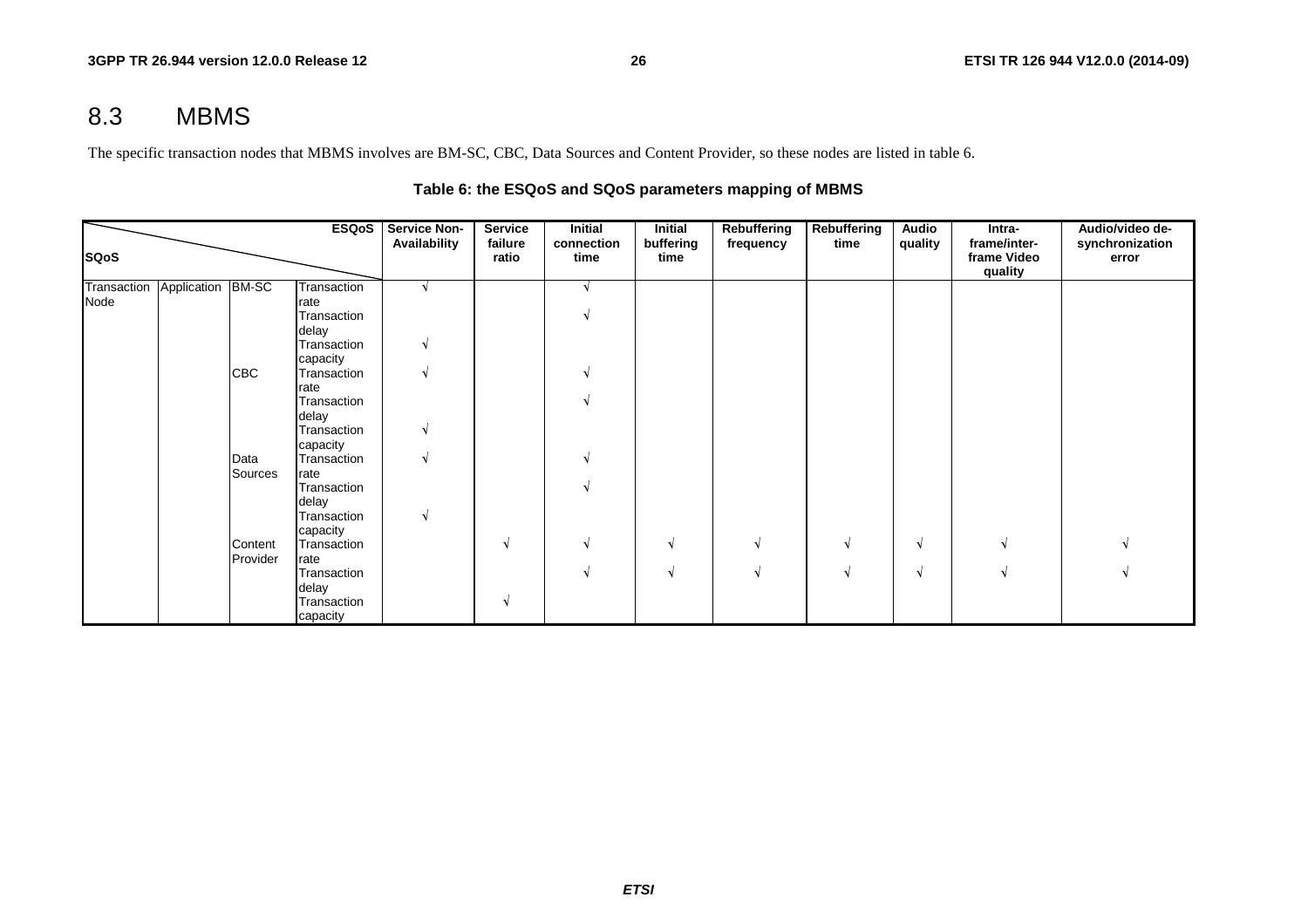# 8.4 Video telephony

The specific transaction nodes that Video Telephony involves are VLR and MGW, so these nodes are listed in table 7.

### **Table 7: the ESQoS and SQoS parameters mapping of VT**

|              |             | <b>ESQoS</b>    | <b>Service Non-</b><br>Availability | Service<br>failure | <b>Initial</b><br>connection | <b>Initial</b><br>buffering | Rebuffering<br>frequency | Rebuffering<br>time | <b>Audio</b><br>quality | Intra-frame/inter-<br>frame Video | Audio/video de-<br>synchronization |
|--------------|-------------|-----------------|-------------------------------------|--------------------|------------------------------|-----------------------------|--------------------------|---------------------|-------------------------|-----------------------------------|------------------------------------|
| <b>ISQoS</b> |             |                 |                                     | ratio              | time                         | time                        |                          |                     |                         | quality                           | error                              |
| Transaction  | Application | MGW Transaction |                                     |                    |                              |                             |                          |                     |                         |                                   |                                    |
| Node         |             | rate            |                                     |                    |                              |                             |                          |                     |                         |                                   |                                    |
|              |             | Transaction     |                                     |                    |                              |                             |                          |                     |                         |                                   |                                    |
|              |             | delay           |                                     |                    |                              |                             |                          |                     |                         |                                   |                                    |
|              |             | Transaction     |                                     |                    |                              |                             |                          |                     |                         |                                   |                                    |
|              |             | capacity        |                                     |                    |                              |                             |                          |                     |                         |                                   |                                    |

## 8.5 IMS

The specific transaction nodes that IMS involves are HLR, VLR, AuC, IP-CAN, P-CSCF, I-CSCF, S-CSCF, HSS, DHCP, DNS, MGW, MGCF, BGCF, AS, MRFC and MRFP, so these nodes are listed in table 8.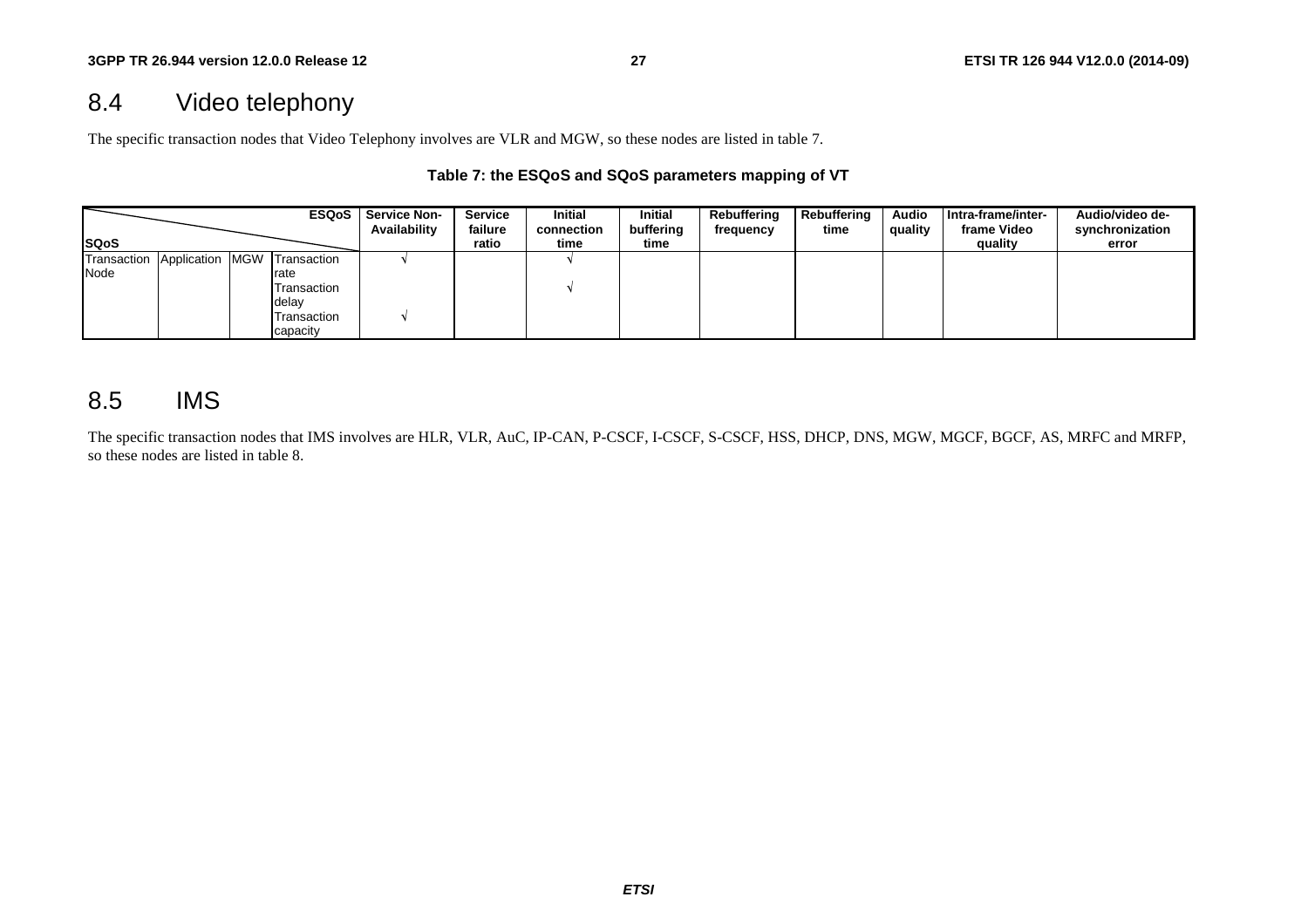| Table 8: the ESQoS and SQoS parameters mapping of IMS |  |  |
|-------------------------------------------------------|--|--|
|-------------------------------------------------------|--|--|

|                     |                    |               | <b>ESQoS</b>                                         | <b>Service Non-</b>      | <b>Service</b>   | <b>Initial</b>     | <b>Initial</b>    | Rebuffering | <b>Rebuffering</b> | <b>Audio</b> | Intra-                                 | Audio/video de-          |
|---------------------|--------------------|---------------|------------------------------------------------------|--------------------------|------------------|--------------------|-------------------|-------------|--------------------|--------------|----------------------------------------|--------------------------|
| <b>SQoS</b>         |                    |               |                                                      | Availability             | failure<br>ratio | connection<br>time | buffering<br>time | frequency   | time               | quality      | frame/inter-<br>frame Video<br>quality | synchronization<br>error |
| Transaction<br>Node | Application IP-CAN |               | <b>Transaction rate</b><br>Transaction<br>delay      | $\sqrt{ }$               |                  | N                  |                   |             |                    |              |                                        |                          |
|                     |                    |               | Transaction<br>capacity                              | N                        |                  |                    |                   |             |                    |              |                                        |                          |
|                     |                    | P-CSCF        | Transaction rate<br>Transaction                      | N                        |                  |                    |                   |             |                    |              |                                        |                          |
|                     |                    |               | delay<br>Transaction<br>capacity                     | N                        |                  |                    |                   |             |                    |              |                                        |                          |
|                     |                    | <b>I-CSCF</b> | Transaction rate<br>Transaction<br>delay             | $\sqrt{ }$               |                  |                    |                   |             |                    |              |                                        |                          |
|                     |                    |               | Transaction<br>capacity                              | N                        |                  |                    |                   |             |                    |              |                                        |                          |
|                     |                    | S-CSCF        | Transaction rate<br>Transaction<br>delay             | $\sqrt{}$                |                  |                    |                   |             |                    |              |                                        |                          |
|                     |                    | <b>HSS</b>    | Transaction<br>capacity<br>Transaction rate          | $\sqrt{ }$<br>$\sqrt{ }$ |                  |                    |                   |             |                    |              |                                        |                          |
|                     |                    |               | Transaction<br>delay<br>Transaction                  | N                        |                  |                    |                   |             |                    |              |                                        |                          |
|                     |                    | <b>DHCP</b>   | capacity<br>Transaction rate<br>Transaction<br>delay | $\sqrt{ }$               |                  |                    |                   |             |                    |              |                                        |                          |
|                     |                    |               | Transaction<br>capacity                              | N                        |                  |                    |                   |             |                    |              |                                        |                          |
|                     |                    | <b>DNS</b>    | Transaction rate<br>Transaction<br>delay             | N                        |                  |                    |                   |             |                    |              |                                        |                          |
|                     |                    |               | Transaction<br>capacity                              | $\sqrt{ }$               |                  |                    |                   |             |                    |              |                                        |                          |
|                     |                    | <b>MGW</b>    | Transaction rate<br>Transaction<br>delay             | $\sqrt{ }$               |                  |                    |                   |             |                    |              |                                        |                          |
|                     |                    | <b>MGCF</b>   | Transaction<br>capacity<br>Transaction rate          | N<br>$\sqrt{ }$          |                  |                    |                   |             |                    |              |                                        |                          |
|                     |                    |               | Transaction<br>delay                                 |                          |                  |                    |                   |             |                    |              |                                        |                          |
|                     |                    |               | Transaction<br>capacity                              | $\sqrt{ }$               |                  |                    |                   |             |                    |              |                                        |                          |
|                     |                    | <b>BGCF</b>   | Transaction rate                                     | $\sqrt{ }$               |                  | N.                 |                   |             |                    |              |                                        |                          |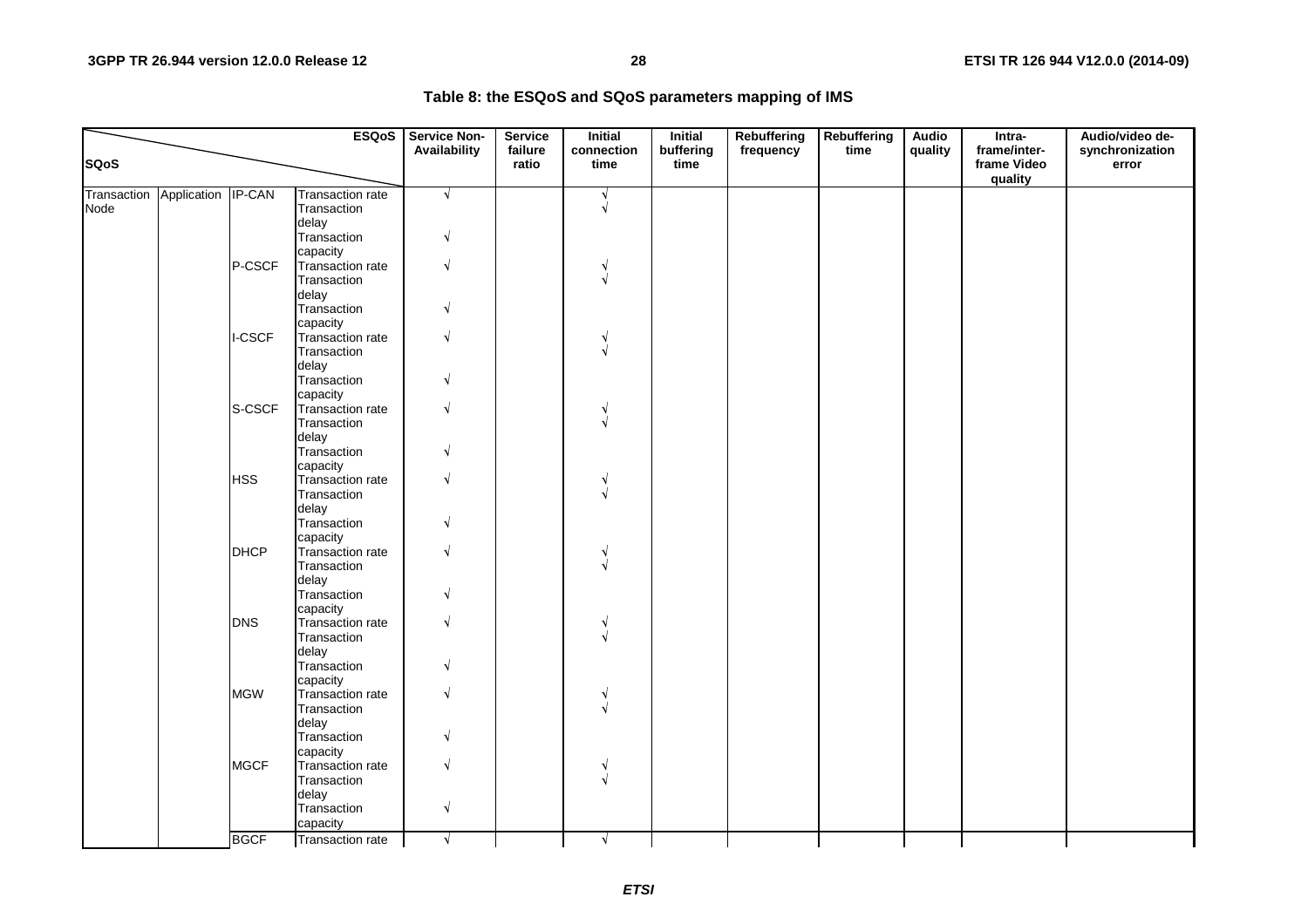### **29 ETSI TR 126 944 V12.0.0 (2014-09)**

| <b>SQoS</b> |             | <b>ESQoS</b>            | <b>Service Non-</b><br>Availability | <b>Service</b><br>failure<br>ratio | <b>Initial</b><br>connection<br>time | Initial<br>buffering<br>time | Rebuffering<br>frequency | Rebuffering<br>time | Audio<br>quality | Intra-<br>frame/inter-<br>frame Video | Audio/video de-<br>synchronization<br>error |
|-------------|-------------|-------------------------|-------------------------------------|------------------------------------|--------------------------------------|------------------------------|--------------------------|---------------------|------------------|---------------------------------------|---------------------------------------------|
|             |             |                         |                                     |                                    |                                      |                              |                          |                     |                  | quality                               |                                             |
|             |             | Transaction             |                                     |                                    |                                      |                              |                          |                     |                  |                                       |                                             |
|             |             | delay                   |                                     |                                    |                                      |                              |                          |                     |                  |                                       |                                             |
|             |             | Transaction             | N                                   |                                    |                                      |                              |                          |                     |                  |                                       |                                             |
|             |             | capacity                |                                     |                                    |                                      |                              |                          |                     |                  |                                       |                                             |
|             | AS          | <b>Transaction rate</b> | V                                   |                                    |                                      |                              |                          |                     |                  |                                       |                                             |
|             |             | Transaction             |                                     |                                    |                                      |                              |                          |                     |                  |                                       |                                             |
|             |             | delay                   |                                     |                                    |                                      |                              |                          |                     |                  |                                       |                                             |
|             |             | Transaction             | N                                   |                                    |                                      |                              |                          |                     |                  |                                       |                                             |
|             |             | capacity                |                                     |                                    |                                      |                              |                          |                     |                  |                                       |                                             |
|             | <b>MRFC</b> | <b>Transaction rate</b> | V                                   |                                    |                                      |                              |                          |                     |                  |                                       |                                             |
|             |             | Transaction             |                                     |                                    |                                      |                              |                          |                     |                  |                                       |                                             |
|             |             | delay                   |                                     |                                    |                                      |                              |                          |                     |                  |                                       |                                             |
|             |             | Transaction             | V                                   |                                    |                                      |                              |                          |                     |                  |                                       |                                             |
|             |             | capacity                |                                     |                                    |                                      |                              |                          |                     |                  |                                       |                                             |
|             | <b>MRFP</b> | <b>Transaction rate</b> | $\sqrt{ }$                          |                                    |                                      |                              |                          |                     |                  |                                       |                                             |
|             |             | Transaction             |                                     |                                    |                                      |                              |                          |                     |                  |                                       |                                             |
|             |             | delay                   |                                     |                                    |                                      |                              |                          |                     |                  |                                       |                                             |
|             |             | Transaction             | N                                   |                                    |                                      |                              |                          |                     |                  |                                       |                                             |
|             |             | capacity                |                                     |                                    |                                      |                              |                          |                     |                  |                                       |                                             |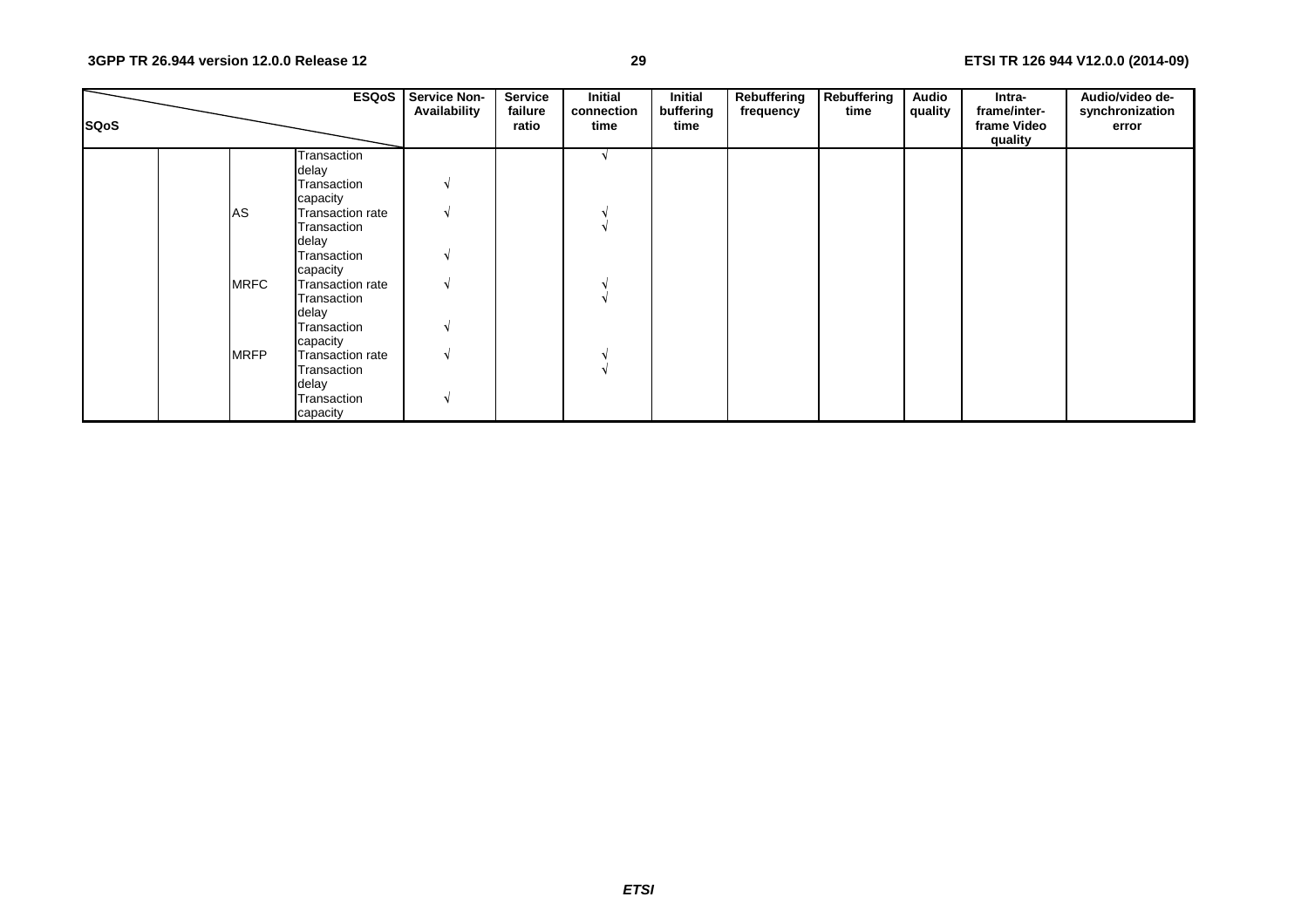# Annex A: PSS Performance Analysis with Theoretical Models

# A.1 Introduction

The "End-to-end Multimedia Services Performance Metrics" work item is conducting a research on the performance metrics for popular multimedia services, including streaming, multimedia broadcast multicast service (MBMS), video telephony and IP Multimedia subsystem Service (IMS), etc. This annex will support and justify the results in the present document.

In this annex, the performance evaluation for end-to-end multimedia services based on System QoS (SQoS) and end-to-End Service QoS (ESQoS) parameters is conducted, to provide the possible operational methods for operators/service providers to guarantee the quality of the provided services. The quantitative study of ESQoS and SQoS parameters would benefit both operators/service providers and end users as well. It would offer models and metrics for operators/service providers to better manage network capacity and deploy services. It would also guide operators/service providers to provide the best service in limited bandwidth with little latency and packet loss.

In this annex, packet-switched streaming service is taken as an example.

# A.2 Scope

Theoretical models are introduced to study the ESQoS and SQoS parameters. The inherent relationship between the ESQoS and SQoS parameters of PSS is described, which provide the possible operational methods for the operators/service providers to guarantee of the service performance.

First, some general models are proposed to study the performance parameters of the multimedia services. Then, the accurate and concrete models are created to figure out the relationships of the ESQoS and SQoS parameters.

Further, these methods and models can be extended to other multimedia services.

# A.3 References

The following documents contain provisions which, through reference in this text, constitute provisions of the present document.

- References are either specific (identified by date of publication, edition number, version number, etc.) or non-specific.
- For a specific reference, subsequent revisions do not apply.
- For a non-specific reference, the latest version applies. In the case of a reference to a 3GPP document (including a GSM document), a non-specific reference implicitly refers to the latest version of that document *in the same Release as the present document*.
- [1] CACC, Department of ECE, Duke University, Kishor S. Trivedi, Dharmaraja Selvamuthu, Xiaomin Ma: "Analytic Modeling of Handoffs in Wireless Cellular Networks", 2002.
- [2] MISCHA SCHWARTZ, broadband integrated networks, Prentice Hall, 1996.
- [3] Lin C. Performance evaluation of computer networks and computer systems, Tsinghua University Press, 2001.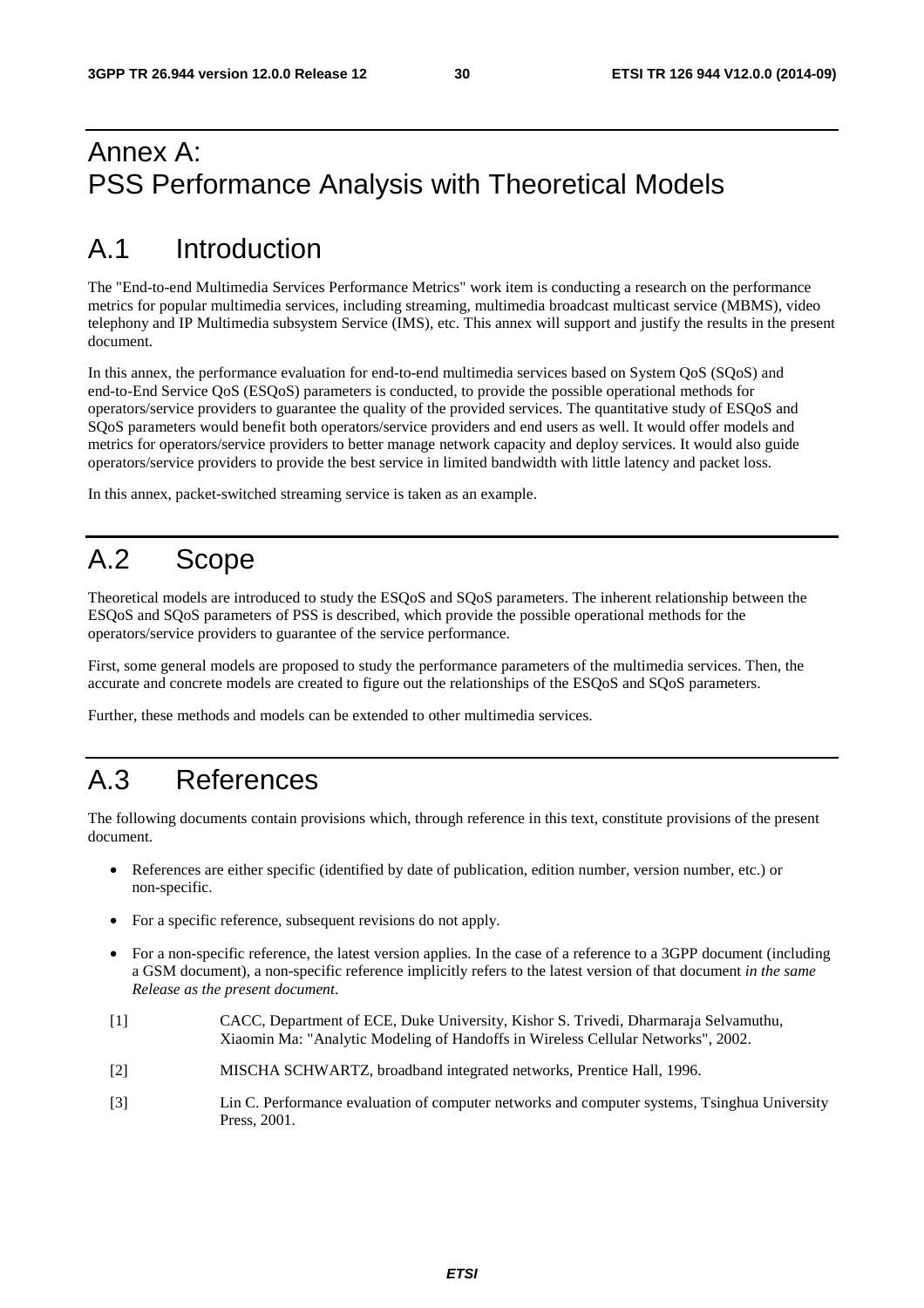# A.4 General models

Three classes of general models are presented including radio access network modelling, transport network modelling, node modelling. And there are two types of node models: simple node model and complex node model. These models can be used to study the performance metrics of various multimedia services and the network conditions. In this annex, queuing models are introduced to get the metrics, including the delay, failure ratio and loss ratio.

## A.4.1 Radio access network model

Some analytical models are introduced for the radio access network to evaluate some important parameters, such as the block ratio of new calls, the failure ratio of handoff calls.

## A.4.1.1 Model description

As an example, a queuing model can be used for Streaming Service in the access cell [1].

The new calls and handoff calls share a fixed numbers of channels in the cell, and the left channels are reserved. A new call will be connected if an idle channel is available among the sharing channels, otherwise the call is blocked. A handoff call will be connected if an idle channel is available in the cell, otherwise the call is failed.

For simplicity, assume that the arrival stream of new calls, the stream of handoff arrivals, the channel holding time for new calls and handoff calls are all of exponential distributions. Besides, the model also considers the platform failure and the base repeater failure. All failures are assumed to be mutually independent. Times to platform and base repeater failures and repair are assumed to be exponentially distributed.

The parameters' definitions are as follows:

| $\lambda_n$ :                 | the rate of arrival stream of new calls.      |
|-------------------------------|-----------------------------------------------|
| $\lambda_h$ :                 | the rate of stream of handoff arrivals.       |
| $\mu_c$ :                     | the channel holding time for new calls.       |
| $\mu_n$ :                     | the channel holding time for handoff calls.   |
| $N_b$ :                       | the number of the base repeaters in the cell. |
| M:                            | the channel number of each base repeater.     |
| g:                            | the reserved resources.                       |
| $\frac{1}{\lambda_s}$         | mean time of platform failure.                |
| $\frac{1}{\mu_s}$ :           | mean time of platform repair.                 |
| $\frac{1}{\lambda_b}$ :       | mean time of base repeater failure.           |
| $\vert$<br>$\overline{\mu_b}$ | mean time of base repeater repair.            |

Now the system can be basically modelled as a queue, which can be presented by a Markov chain.

Solving the model, the block ratio of new calls and the failure ratio of handoff calls can be easily obtained.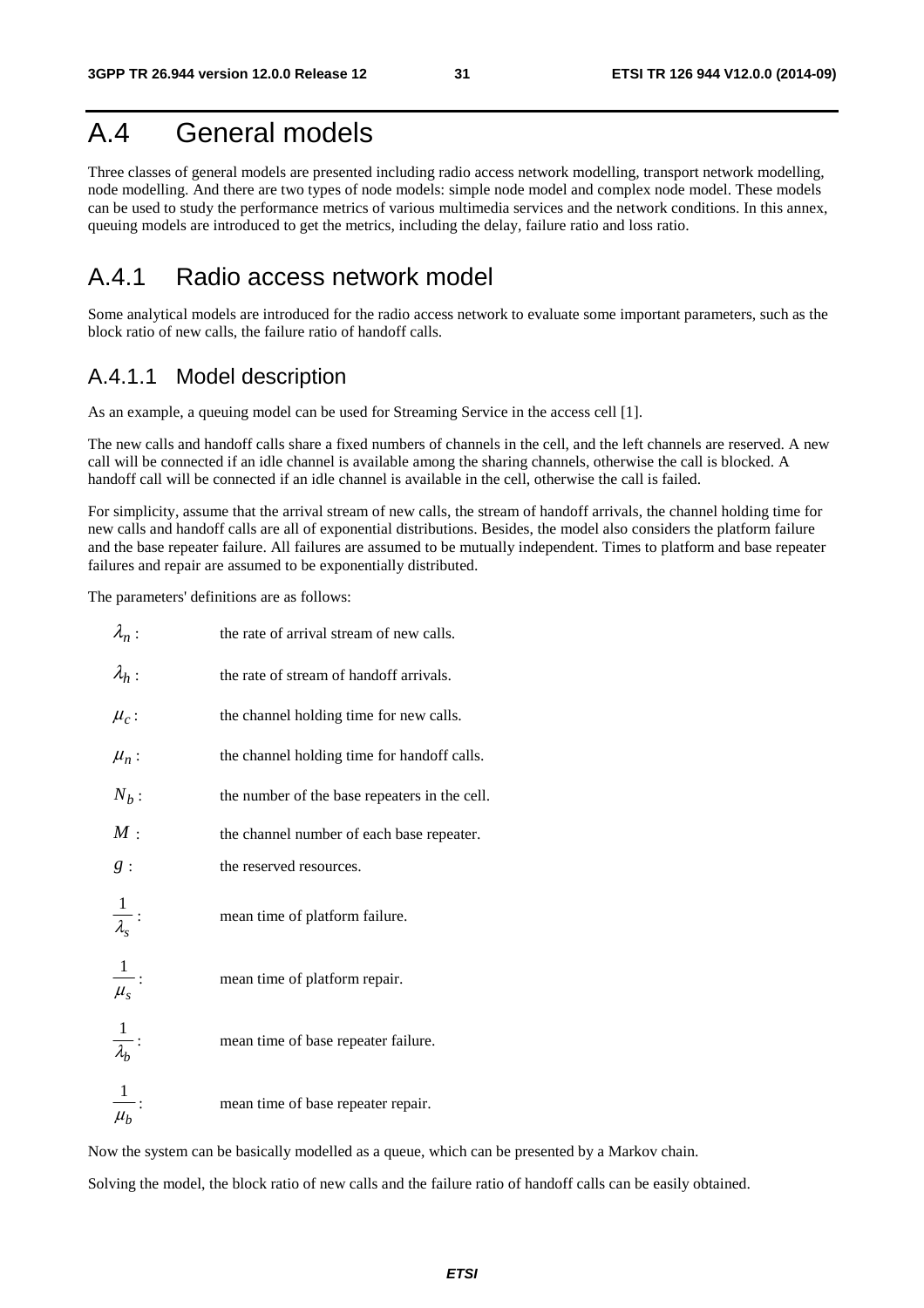A.4.1.2 The block ratio of new calls and the failure ratio of handoff calls Let:

$$
\lambda = \lambda_n + \lambda_h
$$

$$
\mu = \mu_c + \mu_h
$$

$$
A = \frac{\lambda}{\mu}
$$

$$
A_1 = \frac{\lambda_h}{\mu_c + \mu_h}
$$

Solving the Markov chain, it can be obtained:

$$
P_d(N,g) = \frac{A^{N-g}}{N!} A_1^g
$$
  
\n
$$
P_d(N,g) = \frac{A^n}{N!} A_1^m + \sum_{n=N-g}^{N} A_1^{N-g} A_1^{n-(N-g)}
$$
  
\n
$$
P_b(N,g) = \frac{\sum_{n=N-g}^{N} A^{N-g}}{n!} A_1^{n-(N-g)}
$$
  
\n
$$
P_b(N,g) = \frac{\sum_{n=N-g}^{N} A^{N-g}}{n!} A_1^{n-(N-g)}
$$
  
\n
$$
= A^{N-g} \frac{\sum_{k=0}^{g} A_1^k}{n!} + \sum_{n=N-g}^{N} A_1^{N-g} A_1^{n-(N-g)}
$$
  
\n
$$
P(s,k;N_b) = \left(\frac{\lambda_s}{\lambda_s + \mu_s} \frac{1}{k!} \left(\frac{\mu_b}{\lambda_b}\right)^k \left[1 + \sum_{i=1}^{N_b} \frac{1}{j!} \left(\frac{\mu_b}{\lambda_b}\right)^j\right]^{-1}, \text{ if } s = 0,
$$

$$
\begin{cases}\n\lambda_s + \mu_s \ k! \left(\lambda_b\right) \left[\begin{array}{c} 1 \\ -\frac{1}{j-1}j! \left(\lambda_b\right) \end{array}\right] & , \quad \text{if } s = 0, \\
\frac{\mu_s}{\lambda_s + \mu_s} \frac{1}{k!} \left(\frac{\mu_b}{\lambda_b}\right)^k \left[1 + \sum_{j=1}^{N_b} \frac{1}{j!} \left(\frac{\mu_b}{\lambda_b}\right)^j\right]^{-1}, & \text{if } s = 1.\n\end{cases}
$$

$$
\overline{A}(N_b) = \begin{cases}\n\sum_{k=0}^{N_b} P(0, k; N_b) + \sum_{k=0}^{N_b} P(1, k; N_b) \frac{N_b - k}{N_b}, & \text{w/o APS} \\
\sum_{k=0}^{N_b} P(0, k; N_b) + P(1, 0; N_b), & \text{w/ APS.} \n\end{cases}
$$

*ETSI*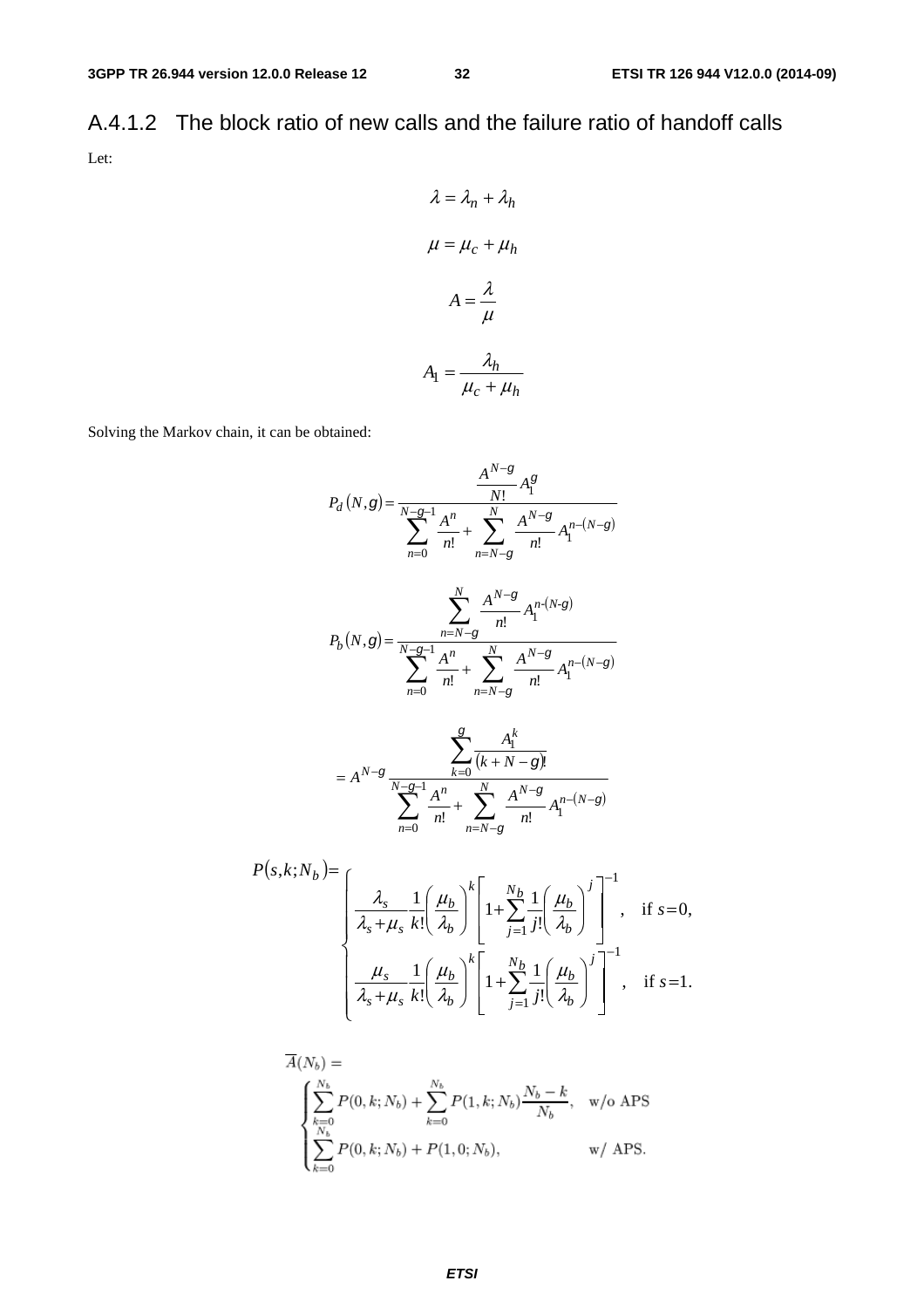$$
P_b^o(N_b, M, g) = \overline{A}(N_b)
$$
  
\n
$$
1(G > 0) \sum_{k=1}^{G} P(1, k; N_b) \left(\frac{k}{N_b}\right)
$$
  
\n
$$
+ \sum_{k=G+1}^{N_b} P(1, k; N_b) P_b(kM - 1, g) \left(\frac{k}{N_b}\right),
$$
  
\n
$$
1(G > 0) \sum_{k=1}^{G} P(1, k; N_b)
$$
  
\n
$$
+ \sum_{k=G+1}^{N_b} P(1, k; N_b) P_b(kM - 1, g),
$$
  
\n
$$
w / APS
$$

$$
P_d^o(N_b, M, g) = \overline{A}(N_b)
$$
  
+ 
$$
\begin{cases} \sum_{k=1}^{N_b} P(1, k; N_b) P_d(kM - 1, g) \frac{k}{N_b}, & w/o \text{ APS} \\ \sum_{k=1}^{N_b} P(1, k; N_b) P_d(kM - 1, g), & w/APS. \end{cases}
$$

Where  $I(e)$  is the indicator function:  $I(e) = 1$  if expression e is true; otherwise  $I(e) = 0$ ;

$$
G = \lfloor (g+1)/M \rfloor;
$$

0  $P_{\text{b}}^{0}(N_{\text{b}}, M, g)$  is the block ratio of new calls and  $P_{\text{d}}^{0}(N_{\text{b}}, M, g)$  is the failure ratio of handoff calls.

## A.4.2 Transport network model

There are two types of network: wireless network and wired network. First the average transfer delay of a packet in the wired network is analyzed. In the transfer delay model, the transfer time is ignored. Then consider the transfer time of a mount of data in the whole transport network.

The transport network is very complex and to get the transfer delay of a packet is not so easy. For simplicity, the transport network with a Jackson network is modeled and the average transfer delay of a packet is analyzed [2].

## A.4.2.1 Model description

It is assumed that the packet switching network as a Jackson network to analysis the average transfer delay of a packet in the network.

| ,,                                                                                    | THE total foad of the hetwork from outside. |  |  |  |  |  |  |
|---------------------------------------------------------------------------------------|---------------------------------------------|--|--|--|--|--|--|
| $\lambda_i$ :                                                                         | The load on link i.                         |  |  |  |  |  |  |
| L:                                                                                    | The number of links in the network.         |  |  |  |  |  |  |
| $M$ .                                                                                 | The average length of a packet.             |  |  |  |  |  |  |
| $R_i$ :                                                                               | The data transport rate of link i.          |  |  |  |  |  |  |
| The analysis to the transfer time is very simple. The parameters used are as follows. |                                             |  |  |  |  |  |  |

- *D* : The size of the data to be transported.
- *dwireless* The mean bandwidth in wireless network.

γ : The total load of the network from outside.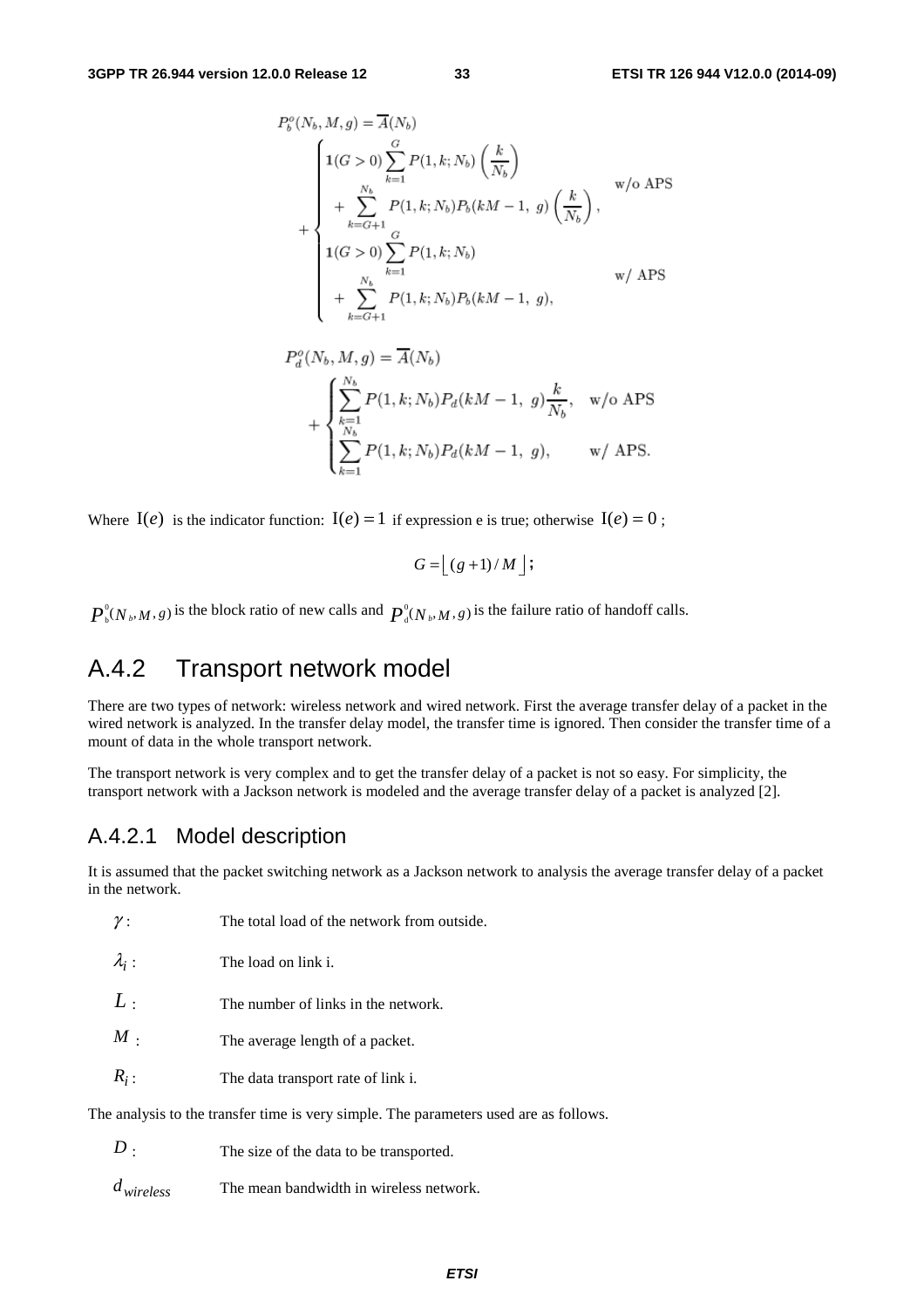*dwired* The mean bandwidth in wired network.

### A.4.2.2 The mean transfer delay and the transfer time

Solving the transfer delay model, it can be obtained:

$$
T_{\text{tran\_delay}} = \frac{1}{\gamma} \sum_{i=1}^{L} \frac{M}{R_i - M \lambda_i}
$$

 $T_{\textit{tran\_delay}}$  is the mean transfer delay of a packet over the network.

It can be easily to get the transfer time:

$$
T_{\text{tran\_time}} = \frac{D}{d_{\text{wireless}}} + \frac{D}{d_{\text{wired}}}
$$

 $T_{\text{tran time}}$  is the transfer time of data D over the wireless and wired transport network.

## A.4.3 Node model

The work "node" there means all the entities handling data in the network including the gateway, router, and server. There are four class of traffic in the network according to 3GPP. Among all the nodes, some just handle one class of traffic or some information requests and some need to handle all the four class of traffic. According to the class of data flow handled by each node, the nodes are classified into two kinds: simple nodes and complex nodes. A simple node only handles one class of traffic or some information requests and a complex node handles all the four class of traffic.

### A.4.3.1 Simple node model

In all the nodes related to the streaming service, the web server, media server, HLR, VLR and AuC are considered as the simple node.

Because these nodes just handle one class of traffic or some information requests, so a simple node is modelled as a queuing system. Solving the mode the transaction delay and the data loss ratio in the node can be get.

### A.4.3.1.1 Model description

Assume that the data unit arrival into the node is Poisson distributed, and the transaction time of a data unit is exponentially distributed. These data units are scheduled using FIFO algorithm. And the buffer size is B (data unit). The parameters are defined as follows:

| $\lambda$ : | The arrival rate of data units. |
|-------------|---------------------------------|
|             |                                 |

μ 1 The mean transaction time to a data unit of the node.

*B* : The buffer size in the node.

The model is as figure A.1.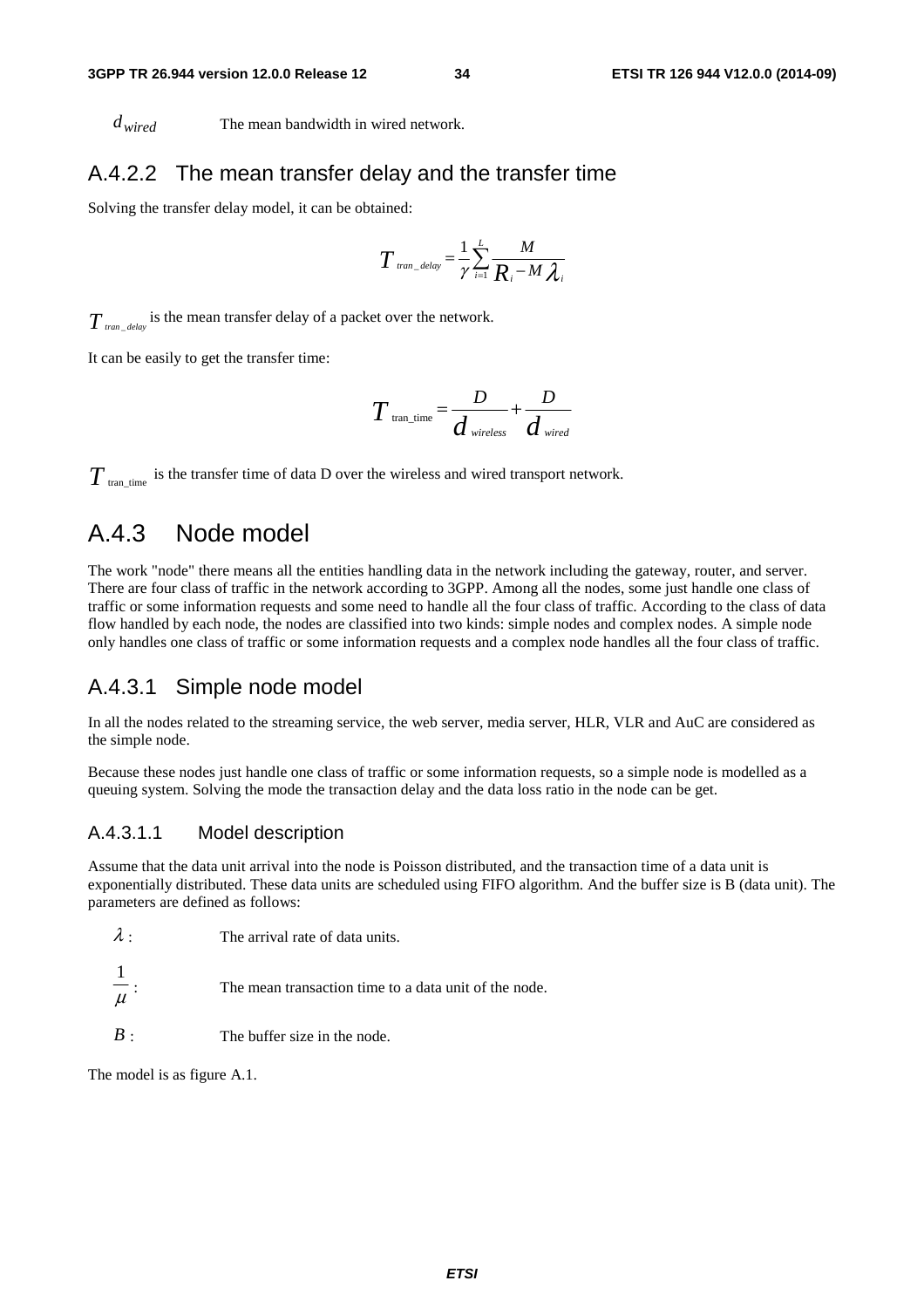

**Figure A.1: A queuing model of a simple node** 

### A.4.3.1.2 The transaction delay and the data loss ratio

Solving the model, it can be obtained.

$$
T = \frac{\lambda}{\mu(\mu - \lambda)}
$$

$$
p_{B} = (1 - \rho)\rho^{B} = (1 - \frac{\lambda}{\mu})(\frac{\lambda}{\mu})
$$

*B*

 $T_w$  is the transaction delay and  $P_B$  is the data loss ratio.

## A.4.3.2 Complex node model

In all the nodes related to the streaming service, the BS, SGSN and GGSN are considered as the complex node.

These nodes need to handle four class of data flow: conversational class, streaming class, interactive class and background class. Their delay requirements are getting stricter, and the transfer priority in a node is according to the delay requirements. So the complex node is modeled as a queuing system with four queues and a single server. Solving the mode, the transaction delay and the data loss ratio in the node can be get.

### A.4.3.2.1 Model description

In the conversational class the voice traffic is analyzed and in the streaming class the video traffic is analyzed.

#### **The voice traffic model**

In the book Broadband Integrated Networks, Mischa Schwartz points out two models: fluid flow model and MMPP (Markov-modulated Poisson Process) model. Here the MMPP model is adopted. The MMPP model is as follows [3].

The model is a queuing system and the data source is combined by several voice sources as figure A.2. Each voice source has two states: on and off. When the source is in the state on, it generates voice data with Poisson arrival or rather it is silent. The model is as figure A.3.



**Figure A.2: A queuing model for voice traffic** 



**Figure A.3: Two-state model**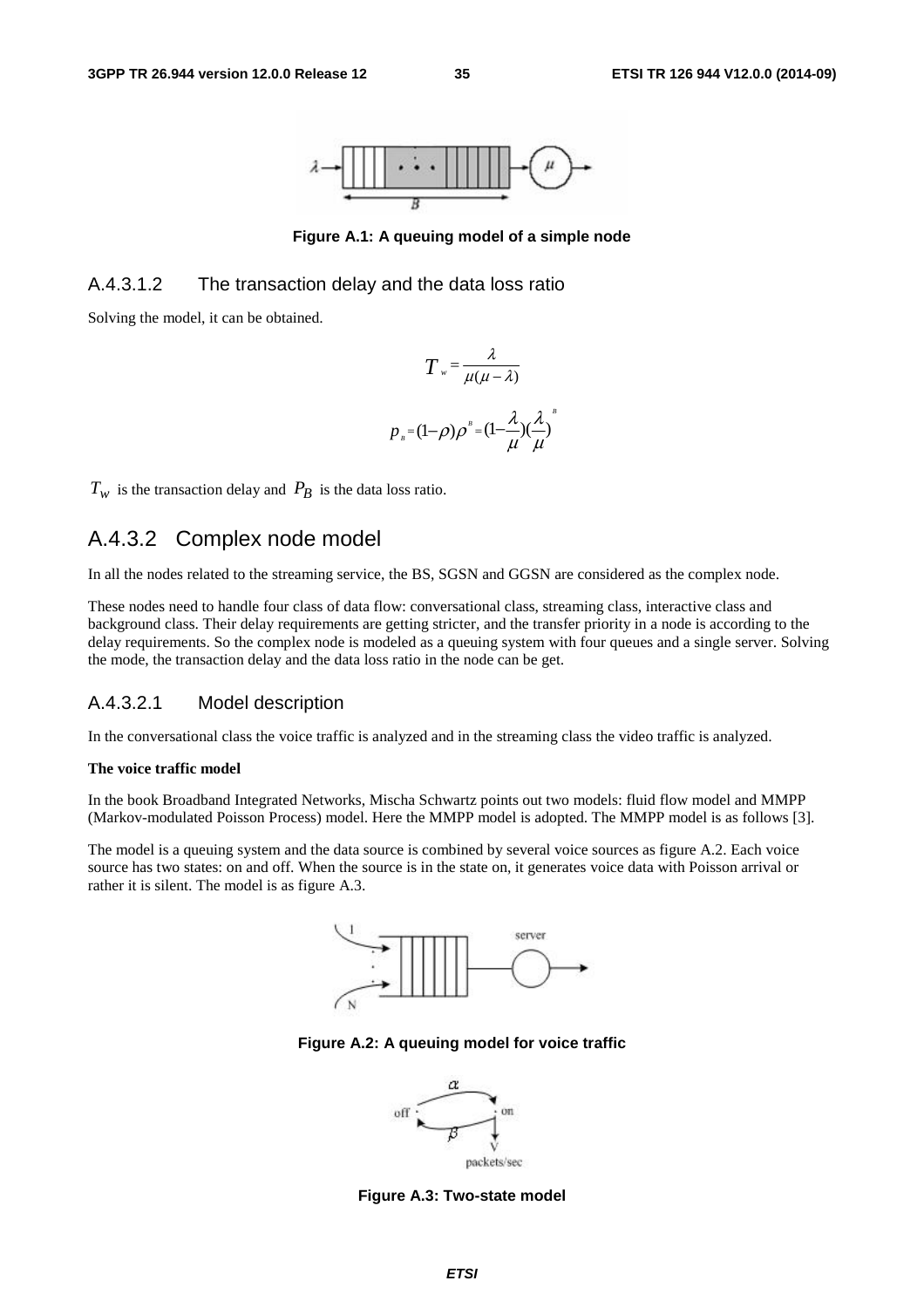The parameters are defined as follows:

| $\,N$ .    | The number of voice source in the voice model.                      |
|------------|---------------------------------------------------------------------|
| $\alpha$ . | The transfer rate from the off state to on state.                   |
| $\beta$ .  | The transfer rate from the on state to off state.                   |
|            | The mean output data rate when the voice source is in the on state. |

#### **The video traffic model**

Also adopting the way in the book "Broadband Integrated Networks", an equivalent process of the sum of M identical two state "minisources" for the video traffic of N video source is defined. The model is as figure A.4.



**Figure A.4: The model of video traffic** 

The traffics of interactive class and background class are both assumed to be Poisson arrival.

And because the protocol of the data link layer is ATM, so it is assumed that the transaction time to each class data of the node is a constant.

All the buffers are infinite.

So the model of a complex node is as figure A.5.



**Figure A.5: The model of a complex node** 

 $\alpha_1$ : The transfer rate of the conversational traffic from the off state the on state.

 $\alpha$ <sup>2</sup>: The transfer rate of the streaming traffic from the off state the on state.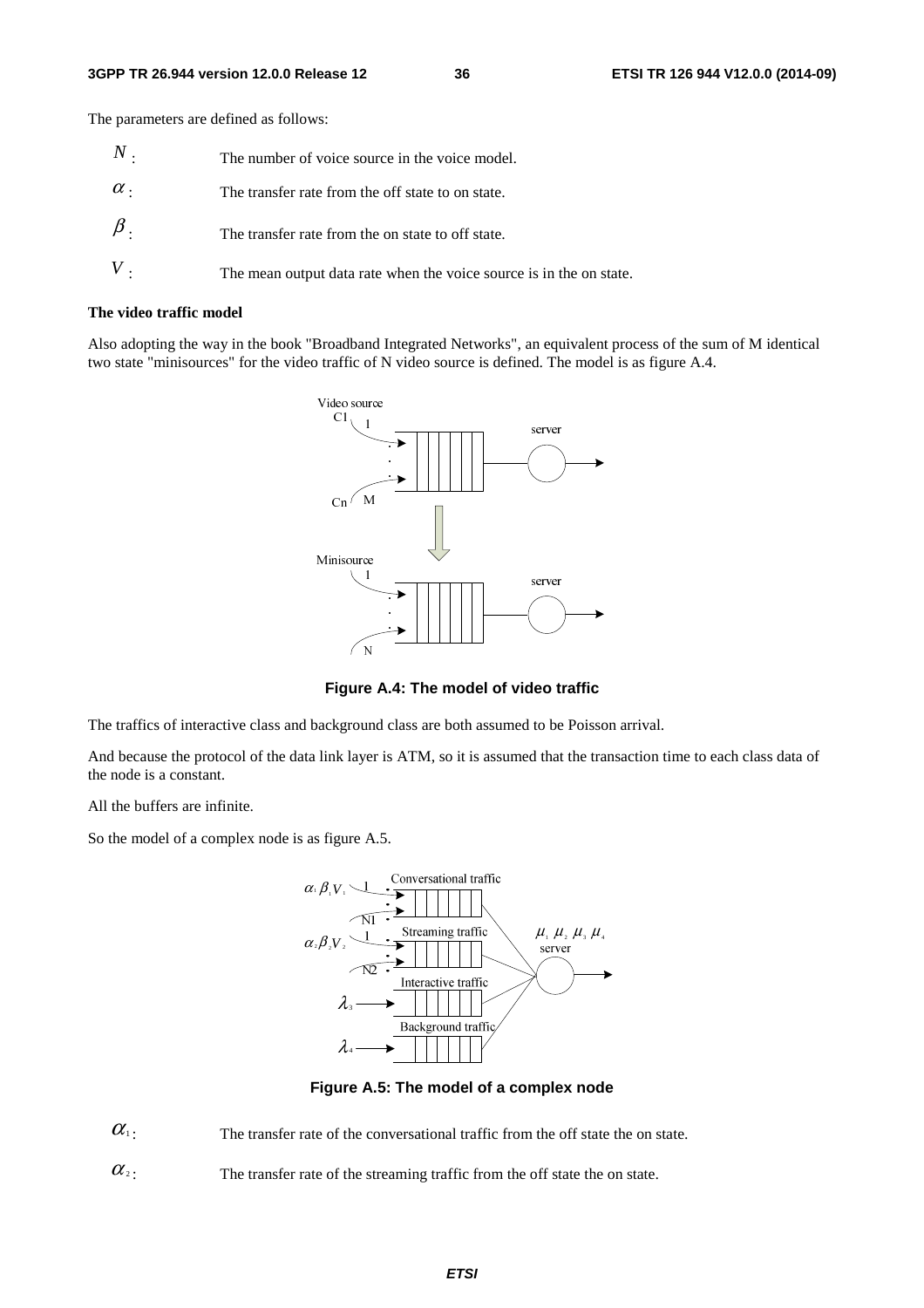| $\beta_{\scriptscriptstyle{\overline{1}}}$ . | The transfer rate of the conversational traffic from the on state to the off state. |
|----------------------------------------------|-------------------------------------------------------------------------------------|
| $\beta_{\scriptscriptstyle 2}$               | The transfer rate of the streaming traffic from the on state to the off state.      |
| $V_{\perp}$                                  | The output data rate when the voice source is in the on state                       |
| $V_{2}$ .                                    | The output data rate when the video source is in the on state                       |
| $\lambda_{3}$                                | The arrival rate of interactive traffic data units.                                 |
| $\lambda_{4}$                                | The arrival rate of background traffic data units.                                  |
| $\mu_{\scriptscriptstyle 1}$ .               | The transaction time of the node to the conversational traffic.                     |
| $\mu_{\scriptscriptstyle 2}$ .               | The transaction time of the node to the streaming traffic.                          |
| $\mu_{\scriptscriptstyle 3}$ .               | The transaction time of the node to the interactive traffic.                        |
| $\mu_{\scriptscriptstyle{4}}$ .              | The transaction time of the node to the background traffic.                         |

## A.4.3.2.2 The transaction delay

$$
T_{w} = \frac{1}{2} \sum_{i=1}^{4} \rho_{i} {}^{*}T_{si}
$$
\n
$$
T_{w1} = \frac{T_{w}}{1-\rho_{1}}
$$
\n
$$
T_{w2} = \frac{T_{w} + \rho_{1} {}^{*}T_{w1}}{1-\rho_{2} - \rho_{1}}
$$
\n
$$
T_{w3} = \frac{T_{w} + \rho_{2} {}^{*}T_{w2} + \rho_{1} {}^{*}T_{w1}}{1-\rho_{3} - \rho_{2} - \rho_{1}}
$$
\n
$$
T_{w4} = \frac{T_{w} + \rho_{3} {}^{*}T_{w3} + \rho_{2} {}^{*}T_{w2} + \rho_{1} {}^{*}T_{w1}}{1-\rho_{4} - \rho_{3} - \rho_{2} - \rho_{1}}
$$

 $T_{W1}$  is the transaction delay of the conversational traffic in the node.  $T_{W2}$  is the transaction delay of the streaming traffic in the node.  $T_{w3}$  is the transaction delay of the interactive traffic in the node.  $T_{w_4}$  is the transaction delay of the background traffic in the node.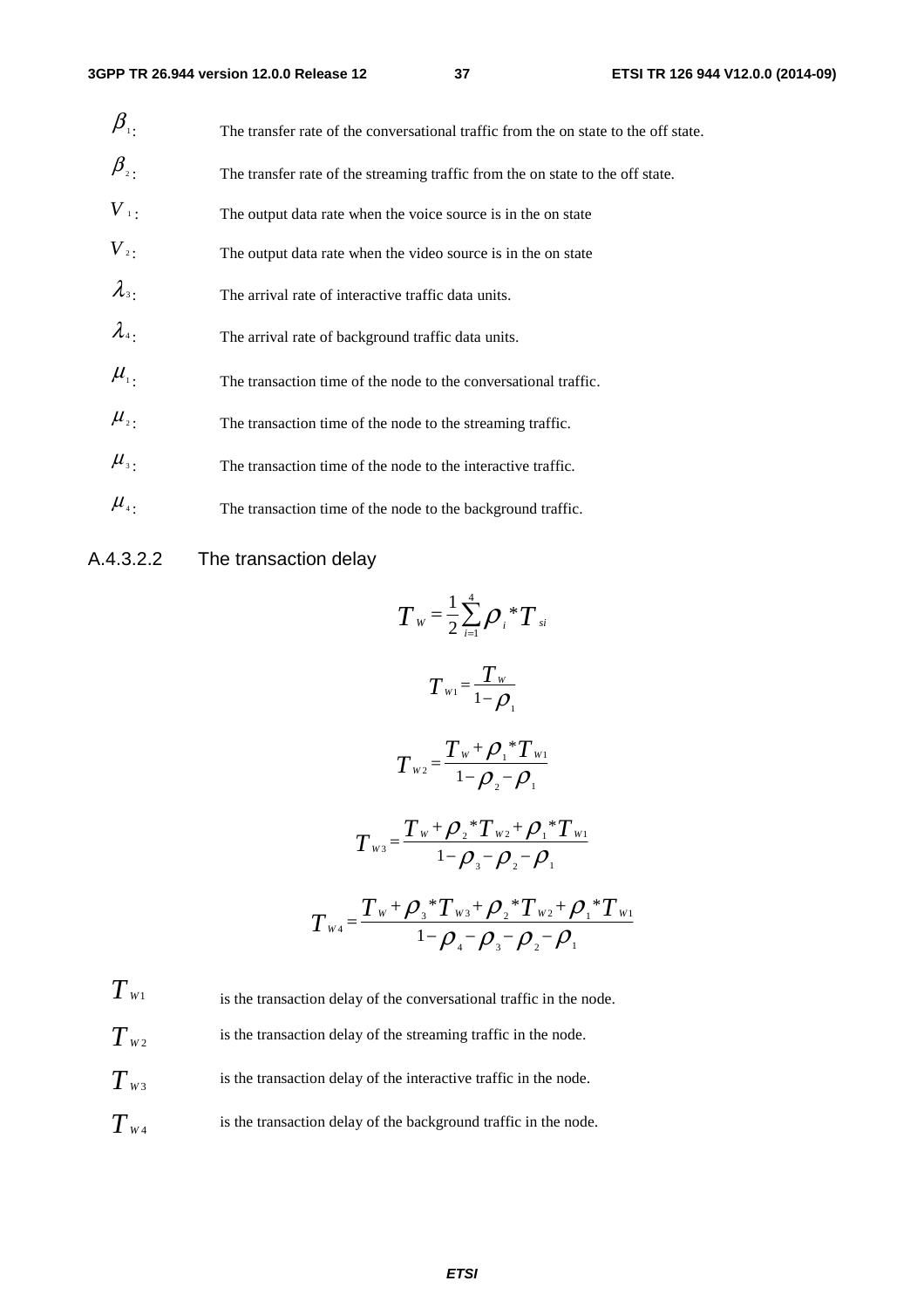# A.5 Modelling the relationship between ESQoS and SQoS

The models of this section aim to describe the relationship of each ESQoS parameter and their relative SQoS parameters pointed out in the present document. Not all the SQoS parameters are analyzed with these models. It only gives some example to justify how to get the mapping between the ESQoS and SQoS in the present document.

# A.5.1 Service Non-Availability

## A.5.1.1 Relative SQoS and other parameters

The parameters used for the service non-availability model are list in table A.1.

### **Table A.1: the SQoS and other parameters in our model of service non-availability**

| class                                  | layer                                                        | <b>SQoS</b>                                                 | Other parameters                                                                                                                                                                                                                                                                                                                                                                                                                                                                                                 | <b>Model</b>                                | <b>Parameters to</b><br>calculate                                                            |
|----------------------------------------|--------------------------------------------------------------|-------------------------------------------------------------|------------------------------------------------------------------------------------------------------------------------------------------------------------------------------------------------------------------------------------------------------------------------------------------------------------------------------------------------------------------------------------------------------------------------------------------------------------------------------------------------------------------|---------------------------------------------|----------------------------------------------------------------------------------------------|
| Radio access<br>network<br>Transaction | Under transports                                             | <b>Block ratio</b><br>Soft handoff rate<br>Transaction rate | The channel number<br>The reserved channel<br>number<br>The rate of arrival<br>stream of new calls<br>The channel holding<br>time for new calls<br>The channel holding<br>time for handoff calls<br>The number of the<br>base repeaters in the<br>cell<br>The channel number of<br>each base repeater<br>The reserved<br>resources<br>Mean time of platform<br>failure<br>Mean time of platform<br>repair<br>Mean time of base<br>repeater failure<br>Mean time of base<br>repeater repair<br><b>Buffer</b> size | Radio access<br>network model<br>Node model | the block ratio of new<br>calls<br>$P_{\,\rm access\_fail}$ ure<br>Transaction failure ratio |
| node                                   | Base station,<br>SGSN, GGSN,<br>HLR, VLR, AuC,<br>Web server | Transaction<br>capacity                                     |                                                                                                                                                                                                                                                                                                                                                                                                                                                                                                                  |                                             | $P$ web_failure                                                                              |

The first three columns are from the present document.

Other columns means the parameters affected the ESQoS also, but they are not SQoS parameters.

The general models used in our model are list in the column model. And the parameter to be analyzed are list behind the model column.

The radio access network and the web server for service non-availability without the wireless and wired network failure and the transaction nodes in the network are analyzed.

The parameters' locations used in our model are as figure A.6.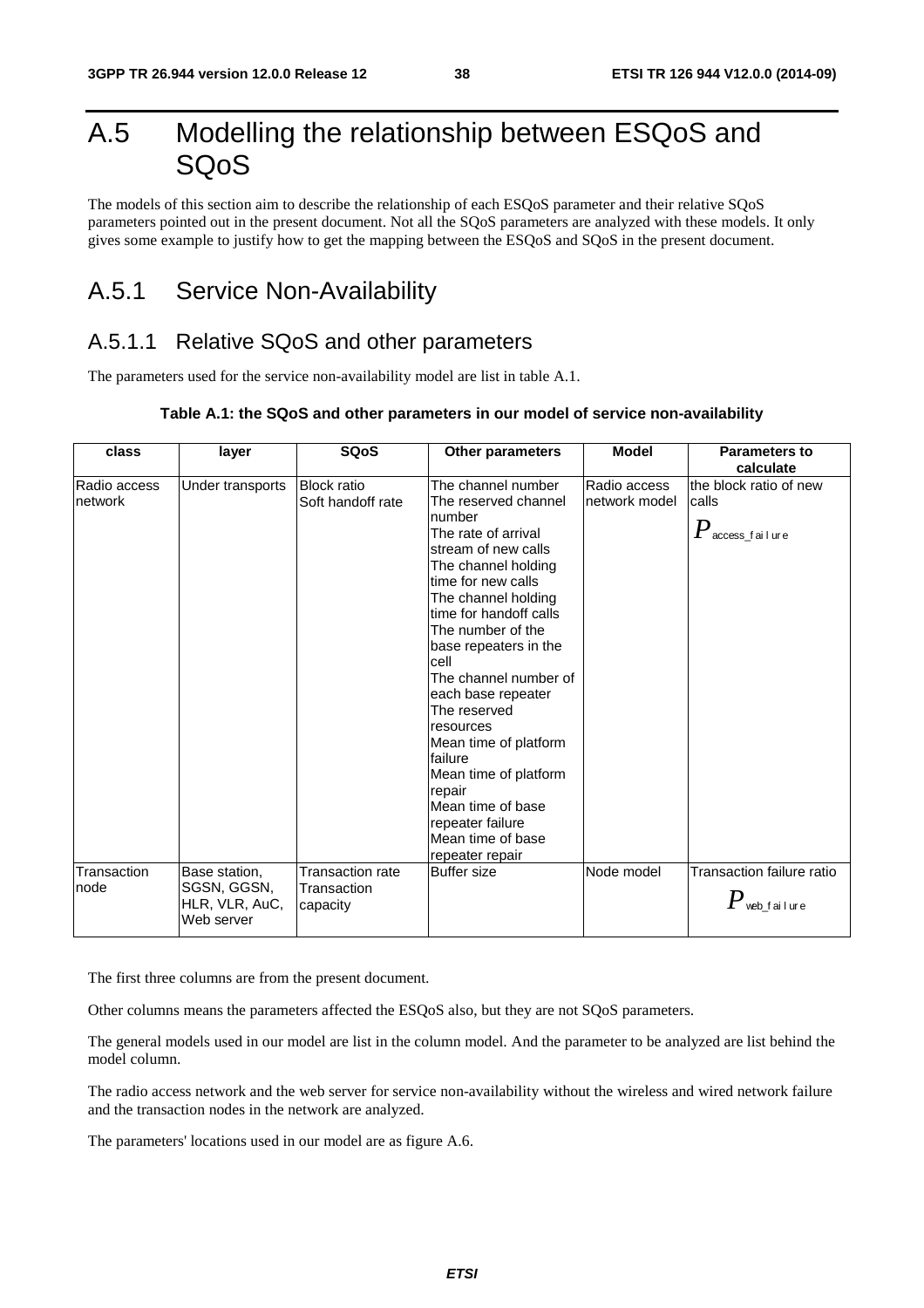



NOTE: The parameter transaction rate and transaction capacity can be got by testing the transaction node. And the buffer size can also be easily got from the node.

The soft handoff rate, the new call arrival rate, new call holding time and handoff call holding time are statistical parameters. They can be got from the cell's statistical data of the cell.

The mean time of platform failure, mean time of platform repair, mean time of base repeater failure and the mean time of base repeater repair can be got by analysing the base station's performance. It is not included in our work. The base repeater's number and the channel number of base repeaters are the cell's setting parameters.

## A.5.1.2 Model description

Ignoring the wireless and wired network failure, the failure ratio of a data unit transferred in the network can be expressed as follows:

$$
p_{\text{failure}} = p_{\text{access\_failure}} + p_{\text{web\_failure}}
$$

$$
P_{access\_failure} = \overline{A}(N_b)
$$
\n
$$
+ \begin{cases}\n1(G > 0) \sum_{k=1}^{G} P(1, k; N_b) \left(\frac{k}{N_b}\right) & \text{w/o APS} \\
+ \sum_{k=G+1}^{N_b} P(1, k; N_b) P_b(kM - 1, g) \left(\frac{k}{N_b}\right), & \text{w/o APS} \\
1(G > 0) \sum_{k=1}^{G} P(1, k; N_b) & \text{w/ APS} \\
+ \sum_{k=G+1}^{N_b} P(1, k; N_b) P_b(kM - 1, g), & \text{w/ APS}\n\end{cases}
$$

$$
p_{\text{web\_failure}} = (1 - \rho)\rho^B = (1 - \frac{\lambda}{\mu})(\frac{\lambda}{\mu})^B
$$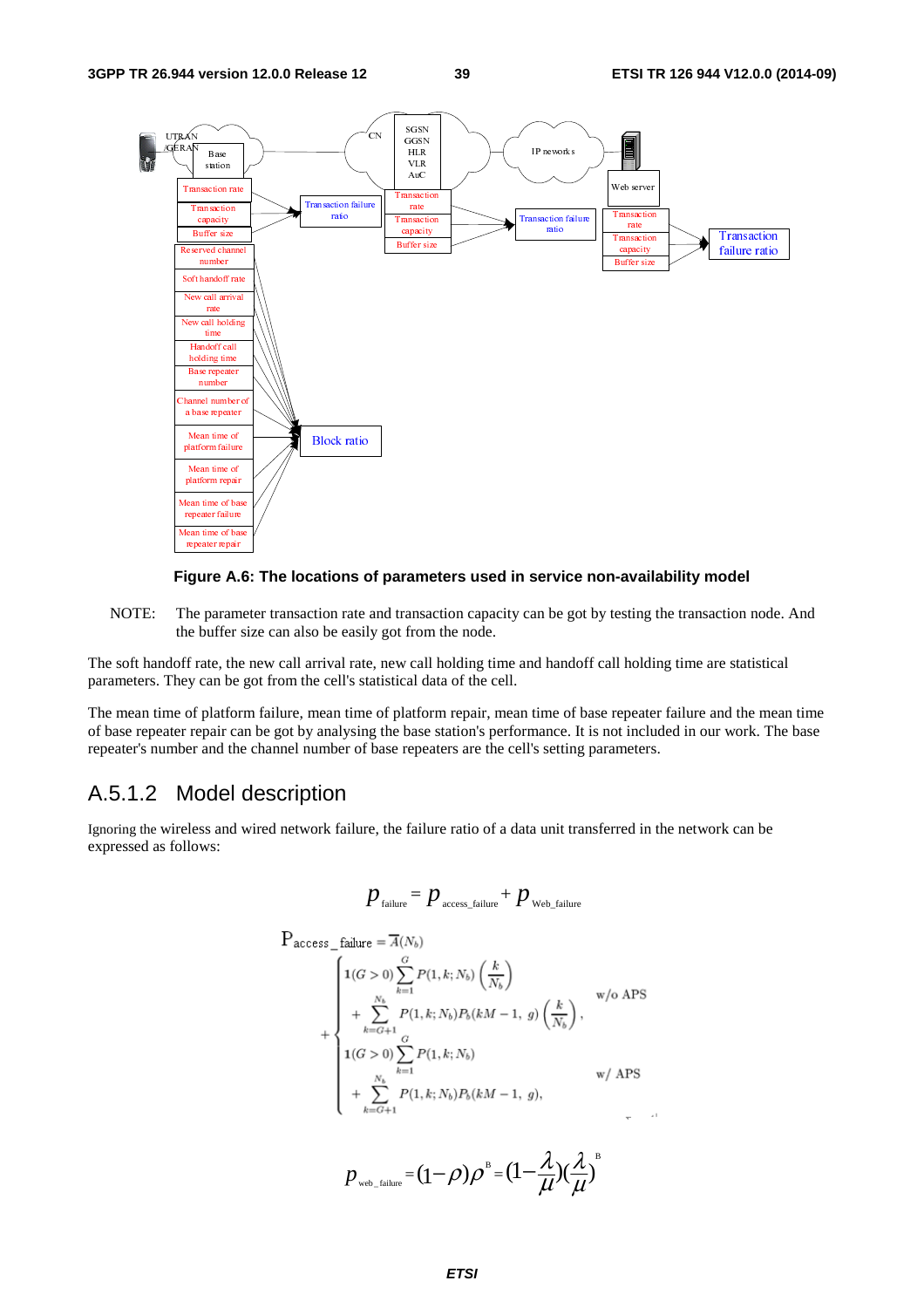All the parameters' definitions are from clause 4.

In the base station, the service non-availability can be changed by adjusting some parameters as table A.2.

### **Table A.2: The simple relation between service non-availability and other parameters in the base station**

| <b>Parameters</b>                             | Service non-availability |
|-----------------------------------------------|--------------------------|
| Transaction rate $\uparrow$                   |                          |
| Transaction capacity $\uparrow$               |                          |
| Buffer size $\uparrow$                        |                          |
| Reserved channel number $\uparrow$            |                          |
| Soft handoff rate $\uparrow$                  |                          |
| New call arrival rate $\uparrow \uparrow$     |                          |
| Handoff call holding time $\uparrow$          |                          |
| New call holding time $\uparrow$              |                          |
| Base repeater number $\uparrow$               |                          |
| Channels number of a base repeater $\uparrow$ |                          |
| Mean time of platform failure $\uparrow$      |                          |
| Mean time of platform repair $\uparrow$       |                          |
| Mean time of base repeater failure $\uparrow$ |                          |
| Mean time of base repeater repair $\uparrow$  |                          |
| means value increases;                        |                          |
| means value decreases.                        |                          |

In the transaction node (SGSN, GGSN, VLR, HLR, AuC, web server), the service non-availability can be changed by adjusting some parameters as table A.3.

### **Table A.3: The simple relation between service non-availability and other parameters in the transaction nodes**

| <b>Parameters</b>               | Service non-availability |  |
|---------------------------------|--------------------------|--|
| Transaction rate $\uparrow$     |                          |  |
| Transaction capacity $\uparrow$ |                          |  |
| Buffer size $\uparrow$          |                          |  |
| means value increases;          |                          |  |
| means value decreases.          |                          |  |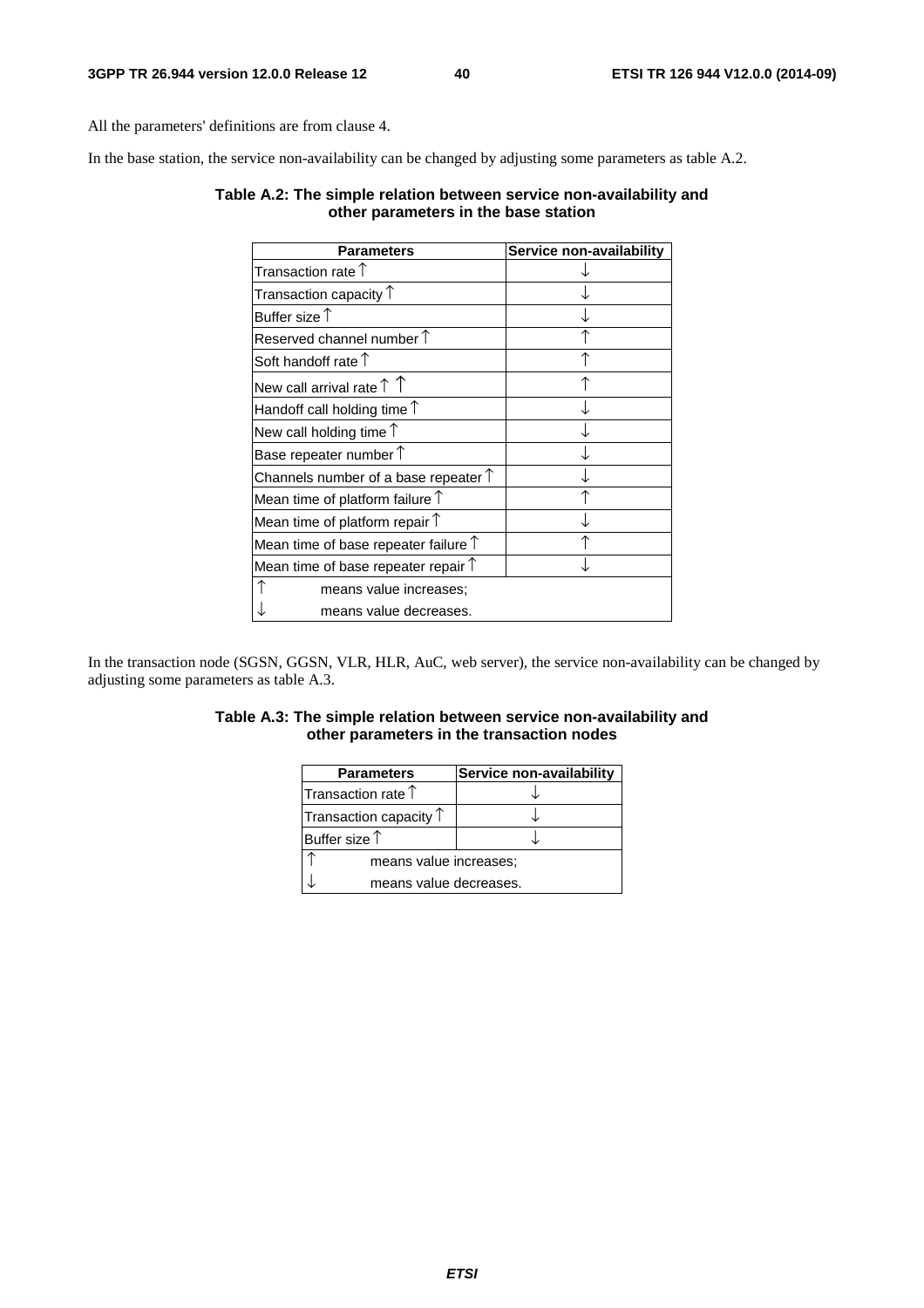# A.5.2 Service Failure Ratio

# A.5.2.1 Relative SQoS and other parameters

The parameters affect the service failure ratio are list in table A.4.

### **Table A.4: the SQoS and other parameters in the model of service failure ratio**

| class                   | layer                                                          | <b>SQoS</b>                                    | <b>Other parameters</b>                                                                                                                                                                                                                                                                                                                                                                                                       | <b>Model</b>                  | <b>Parameters to</b><br>calculate                                                    |
|-------------------------|----------------------------------------------------------------|------------------------------------------------|-------------------------------------------------------------------------------------------------------------------------------------------------------------------------------------------------------------------------------------------------------------------------------------------------------------------------------------------------------------------------------------------------------------------------------|-------------------------------|--------------------------------------------------------------------------------------|
| Radio access<br>network | Under transports                                               | <b>Block ratio</b><br>Soft handoff<br>rate     | The rate of arrival<br>stream of new calls<br>The channel holding<br>time for new calls<br>The channel holding<br>time for handoff calls<br>The number of the base<br>repeaters in the cell<br>The channel number of<br>each base repeater<br>The reserved resources<br>Mean time of platform<br>lfailure<br>Mean time of platform<br>repair<br>Mean time of base<br>repeater failure<br>Mean time of base<br>repeater repair | Radio access<br>network model | the failure ratio of<br>handoff calls<br>$\boldsymbol{P}_{\text{handoff\_f}}$ ailure |
| Transaction<br>node     | Base station,<br>SGSN, GGSN,<br>HLR, VLR, AuC,<br>Media server | Transaction<br>rate<br>Transaction<br>capacity | Buffer size                                                                                                                                                                                                                                                                                                                                                                                                                   | Node model                    | <b>Transaction failure</b><br>$\pmb{P}$ media_failure                                |

The radio access network and the media server for service failure ratio are analyzed, ignoring the wireless and wired network failure and the transaction nodes in the network.

The first three columns are from the present document.

Other columns means the parameters affected the QoE ESQoS also, but they are not SQoS parameters.

The general models used in our model are list in the column model. And the parameter to be analyzed are list behind the model column.

The radio access network and the media server for service failure ratio are analyzed without the wireless and wired network failure and the transaction nodes in the network.

The parameters' locations used in our model are as figure A.7.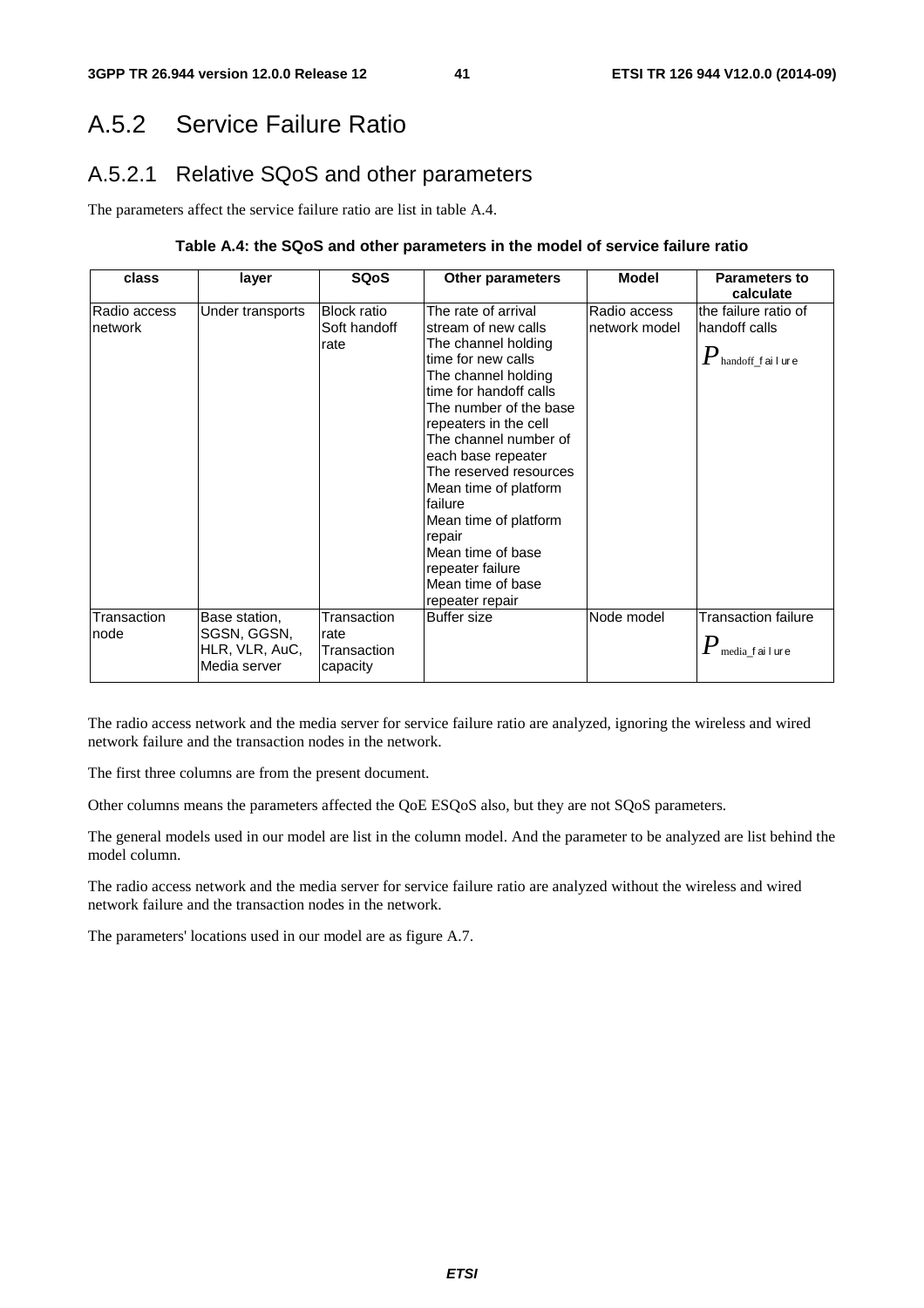

#### **Figure A.7: The locations of parameters used in service failure ratio model**

NOTE: The parameter transaction rate and transaction capacity can be got by testing the transaction node. And the buffer size can also be easily got from the node.

The soft handoff rate, the new call arrival rate, new call holding time and handoff call holding time are statistical parameters. They can be got from the cell's statistical data.

The mean time of platform failure, mean time of platform repair, mean time of base repeater failure and the mean time of base repeater repair can be got by analysing the base station's performance. It is not included in our work. The base repeater's number and the channel number of base repeaters are the cell's setting parameters.

### A.5.2.2 Model description

Ignoring the wireless and wired network failure, the failure ratio of a data unit transferred in the network can be expressed as follows:

$$
p_{\text{failure}} = p_{\text{handoff\_failure}} + p_{\text{media\_failure}}
$$
\n
$$
P_{\text{handoff\_failure}} = \overline{A}(N_b)
$$
\n
$$
+ \begin{cases} \sum_{k=1}^{N_b} P(1, k; N_b) P_d(kM - 1, g) \frac{k}{N_b}, & \text{w/o APS} \\ \sum_{k=1}^{N_b} P(1, k; N_b) P_d(kM - 1, g), & \text{w/APS.} \end{cases}
$$
\n
$$
p_{\text{median\_failure}} = (1 - \rho) \rho^B = (1 - \frac{\lambda}{\mu})(\frac{\lambda}{\mu})^B
$$

All the parameters' definitions are from clause 4.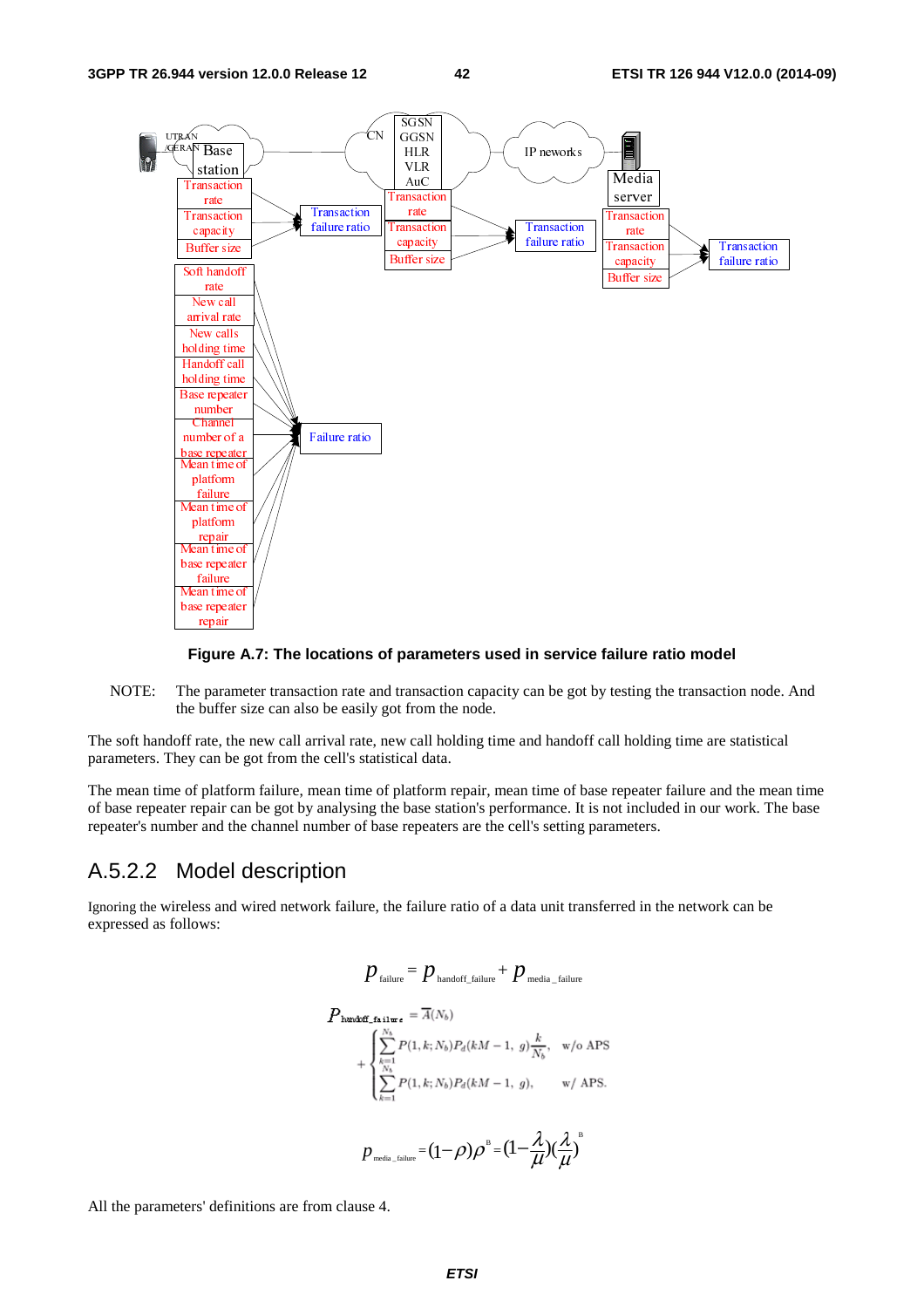In the base station, the service failure ratio can be changed by adjusting some parameters as table A.5.

| <b>Parameters</b>                             | Service non-availability |
|-----------------------------------------------|--------------------------|
| Transaction rate $\uparrow$                   |                          |
| Transaction capacity $\uparrow$               |                          |
| Buffer size $\uparrow$                        |                          |
| Soft handoff rate $\uparrow$                  |                          |
| New call arrival rate $\uparrow$              |                          |
| Handoff call holding time $\uparrow$          |                          |
| New call holding time $\uparrow$              |                          |
| Base repeater number $\uparrow$               |                          |
| Channels number of a base repeater $\uparrow$ |                          |
| Mean time of platform failure $\uparrow$      |                          |
| Mean time of platform repair $\uparrow$       |                          |
| Mean time of base repeater failure $\uparrow$ |                          |
| Mean time of base repeater repair $\uparrow$  |                          |
| means value increases;                        |                          |
| means value decreases.                        |                          |

**Table A.5: The simple relation between service failure ratio and other parameters in the base station** 

In the transaction node (SGSN, GGSN, VLR, HLR, AuC, media server), the service failure ratio can be changed by adjusting some parameters as table A.6.

| Table A.6: The simple relation between service failure ratio and |  |  |
|------------------------------------------------------------------|--|--|
| other parameters in the transaction nodes                        |  |  |

| <b>Parameters</b>               | Service failure ratio |  |
|---------------------------------|-----------------------|--|
| Transaction rate $\uparrow$     |                       |  |
| Transaction capacity $\uparrow$ |                       |  |
| Buffer size $\uparrow$          |                       |  |
| means value increases;          |                       |  |
| means value decreases.          |                       |  |

An example is given to understand the further explain about the relationship.

In the radio access network, to decrease the service non-availability, both of the soft handoff rate and the new call arrival rate can be decreased. The two parameters are both related to the cell's radius.

Increase the total channel number or decrease the reserved channel number can also decrease the service non-availability. The total channel number can be computed from the base repeater number and the channels number of a repeater. The mean time of the repeater's failure and the mean time of repair also affect the total channel number.

To increase the mean time platform failure or decrease the mean time of repair also decreases the service nonavailability.

In these transaction nodes, developing the performance (the transaction rate, transaction capacity and the buffer size) of them will decrease the service non-availability and the service failure ratio.

Adjusting the value of the soft hand rate, new call arriving rate, base repeater number, channels number of a base repeater, mean time of platform failure, mean time of platform repair, mean time of base repeater failure, mean time of base repeater repair, transaction rate, transaction capability and buffer size has the same effect on the service nonavailability and the service failure ratio. But decreasing the reserved channel number will decrease the service nonavailability and increase the service failure ratio.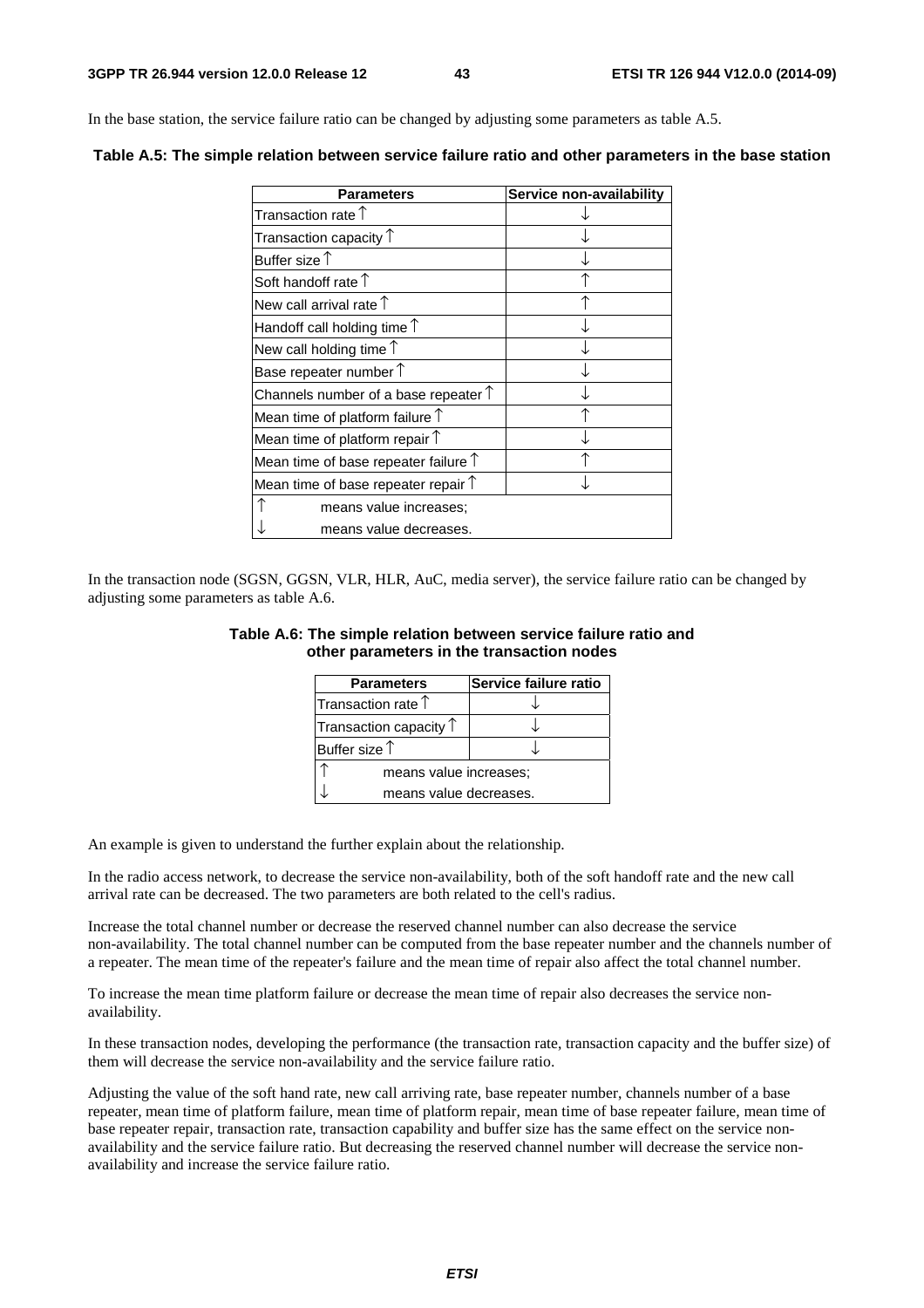# A.5.3 Initial Connection Time

# A.5.3.1 Relative SQoS and other parameters

The parameters affect the initial connection time are list in table A.7.

### **Table A.7: the SQoS and other parameters in our model of initial connection time**

| class                            | layer                                                                                            | <b>SQoS</b>                                 | Other parameters                                                                                                                                                                                                                            | <b>Model</b>               | <b>Parameters to</b><br>calculate                                                                                                                                                                         |
|----------------------------------|--------------------------------------------------------------------------------------------------|---------------------------------------------|---------------------------------------------------------------------------------------------------------------------------------------------------------------------------------------------------------------------------------------------|----------------------------|-----------------------------------------------------------------------------------------------------------------------------------------------------------------------------------------------------------|
| client                           | Application                                                                                      |                                             | Frame size                                                                                                                                                                                                                                  |                            |                                                                                                                                                                                                           |
| Wireless<br>transport<br>network | Transports                                                                                       | <b>Bandwidth</b><br>Transport<br>delay      | The total transport data size during<br>The connection procedure (related to<br>the protocols)                                                                                                                                              | Transport<br>network model | Transfer time<br>$T$ tran_t i me                                                                                                                                                                          |
| Wired transport<br>network       | Transports                                                                                       | <b>Bandwidth</b><br>Transport<br>delay      | The total load from outside<br>The load on one link<br>The links number<br>The average length of packet<br>The link's data transport rate<br>The total transport data size during<br>The connection procedure (related to<br>the protocols) | Transport<br>network model | Transfer time<br>$T$ tran_t i me<br>Transfer delay<br>$T$ tran_delay                                                                                                                                      |
| Transaction<br>node              | <b>Base</b><br>station.<br>SGSN,<br>GGSN,<br>HLR, VLR,<br>AuC, Web<br>server,<br>Media<br>server | Transaction<br>delay<br>Transaction<br>rate | <b>Buffer size</b>                                                                                                                                                                                                                          | Node model                 | Transaction<br>delay<br>$T$ BS_delay<br>$T_{\,\rm SGSN\_delay}$<br>$T$ GGSN_delay<br>$T$ vlr._delay<br>$T$ HLR_delay<br>$T$ AuC_delay<br>$T_{\scriptscriptstyle\rm web\_delay}$<br>$T_{\rm media\_delay}$ |

The transfer delay and time of wireless /wired networks, the related transaction delay of transaction nodes for initial connection time are analyzed, disregarding radio access network's delay.

The parameters' locations used in our model are as figure A.8.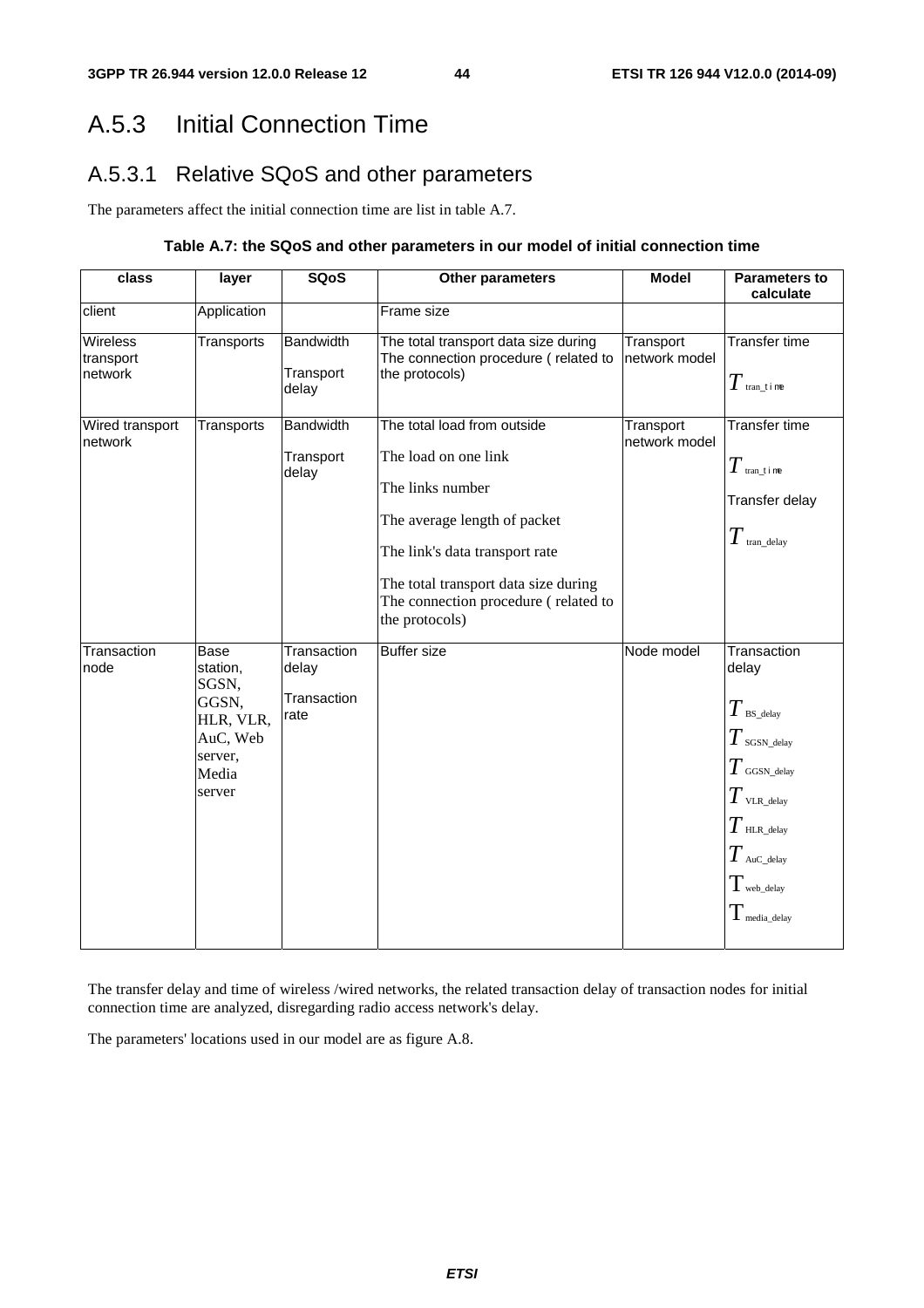

**Figure A.8: The locations of parameters used in service initial connection time model** 

NOTE: The parameter transaction rate and transaction capacity can be got by testing the transaction node. And the buffer size in the transaction node can also be easily got from the node.

The total data size during the connection procedure depends on the frame size in the client and the protocols used. It includes the data for the initiation between client and the server and the first frame data.

The data transport rate of one link and links number are the network's framework parameters.

The load on one link, total load on the network and average length of packet can be got from the network's statistical data.

### A.5.3.2 Model description

The initial connection time ( $T$  <sub>connect</sub>) can be considered as a function of the transfer delay and the transfer time in network and the transaction delay in all the relative transaction nodes. The expression can be get as follows:

$$
T_{\text{connect}} = \nF(T_{\text{tran\_delay}}, T_{\text{tran\_time}}, T_{\text{BS\_delay}}, T_{\text{SGSN\_delay}}, T_{\text{GGSN\_delay}}, T_{\text{VLR\_delay}}, T_{\text{HL\_delay}}, T_{\text{Auc\_delay}}, T_{\text{web\_delay}}, T_{\text{media\_delay}})
$$

And  $T_{\text{connect}}$  varies in the same manner as all the parameters.

$$
T_{\text{tran\_delay}} = \frac{1}{\gamma} \sum_{i=1}^{L} \frac{M}{R_i - M \lambda_i}
$$

$$
T_{\text{tran\_time}} = \frac{D}{d_{\text{wireless}}} + \frac{D}{d_{\text{wire}}
$$

 $T$  BS\_delay  $T$  SGSN\_delay  $T$  GGSN\_delay can be got from formula  $T$  server\_delay1 =  $\frac{T_w + \rho_z * T_{wz} + \rho_1 * T_{w1}}{1 - \rho_z + \rho_z + \rho_1}$ 3  $\mathcal{V}$  2  $\mathcal{V}$  1 \* $T_{w}$ + $Q$ .\*  $T_{\text{server\_delay1}} = \frac{T_w + \rho_{2} * T_{w2} + \rho_{1} * T_w}{1 - \rho_{3} - \rho_{2} - \rho_{1}}$ 

$$
T_{\text{VLR\_delay}} \sum_{\text{HLR\_delay}} T_{\text{HLR\_delay}} \sum_{\text{Auc\_delay}} T_{\text{web\_delay}} \sum_{\text{median}} T_{\text{median}} \text{ can be got from formula}
$$
  

$$
T_{\text{server\_delay}} = \frac{\lambda}{\mu(\mu - \lambda)}.
$$

All the parameters' definitions are from clause 4.

In the client, the initial connection time can be changed by adjusting some parameters as table A.8.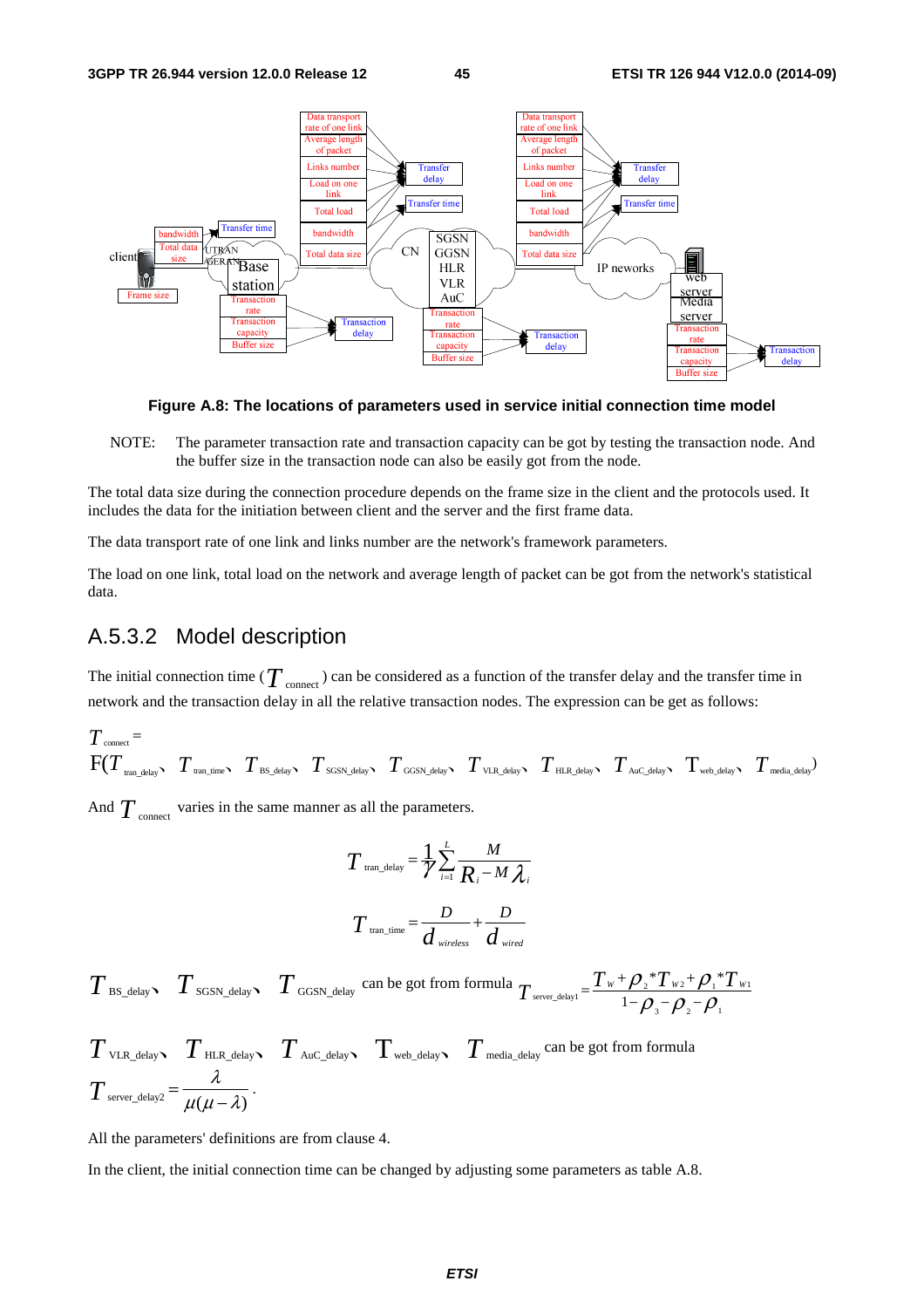### **Table A.8: The simple relation between initial connection time and other parameters in the client**

|                        | Parameters   Initial connection time |  |
|------------------------|--------------------------------------|--|
| Buffer size $\uparrow$ |                                      |  |
| means value increases; |                                      |  |
| means value decreases. |                                      |  |

In the wireless network, the initial connection time can be changed by adjusting some parameters as table A.9.

#### **Table A.9: The simple relation between initial connection time and other parameters in the wireless network**

| <b>Parameters</b>          | Initial connection time |  |
|----------------------------|-------------------------|--|
| Bandwidth $\uparrow$       |                         |  |
| Total data size $\uparrow$ |                         |  |
| means value increases:     |                         |  |
| means value decreases.     |                         |  |

In the wired network, he initial connection time can be changed by adjusting some parameters as table A.10.

| <b>Parameters</b>                          | Initial connection time |  |
|--------------------------------------------|-------------------------|--|
| Bandwidth $\uparrow$                       |                         |  |
| Total data size $\uparrow$                 |                         |  |
| Total load $\mathop{\uparrow}$             |                         |  |
| Load on one link $\uparrow$                |                         |  |
| Links number $\uparrow$                    |                         |  |
| Average length of packet $\uparrow$        |                         |  |
| Data transport rate of one link $\uparrow$ |                         |  |
| means value increases:                     |                         |  |
| means value decreases.                     |                         |  |

#### **Table A.10: The simple relation between initial connection time and other parameters in the wired network**

In the transaction nodes (base station, SGSN, GGSN, VLR, HLR, AuC, media server), the initial connection time can be changed by adjusting some parameters as table A.11.

| Table A.11: The simple relation between initial connection time and |                                            |  |
|---------------------------------------------------------------------|--------------------------------------------|--|
|                                                                     | other parameters in the transactions nodes |  |

| <b>Parameters</b>               | Initial connection time |  |
|---------------------------------|-------------------------|--|
| Transaction rate $\uparrow$     |                         |  |
| Transaction capacity $\uparrow$ |                         |  |
| Buffer size $\uparrow$          |                         |  |
| means value increases:          |                         |  |
| means value decreases.          |                         |  |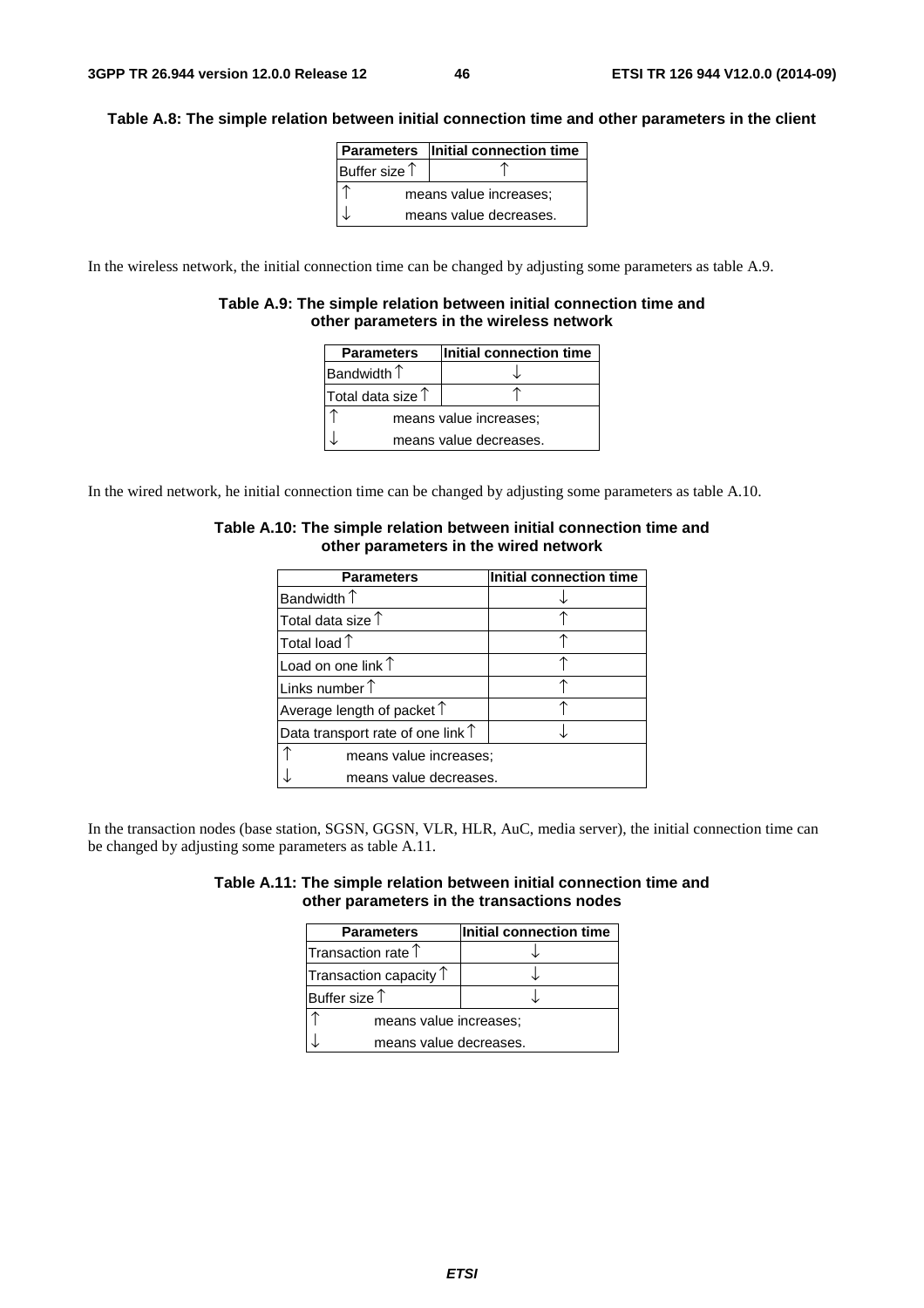# A.5.4 Initial Buffering Time

## A.5.4.1 Relative SQoS and other parameters

The parameters affect the initial buffering time are list in table A.12.

### **Table A.12: the SQoS and other parameters in our model of initial buffering time**

| class                                   | layer                                                 | <b>SQoS</b>                                 | Other parameters                                                                                                                                                                                                                            | <b>Model</b>                | <b>Parameters to</b><br>calculate                                                                                        |
|-----------------------------------------|-------------------------------------------------------|---------------------------------------------|---------------------------------------------------------------------------------------------------------------------------------------------------------------------------------------------------------------------------------------------|-----------------------------|--------------------------------------------------------------------------------------------------------------------------|
| client                                  | Application                                           | Frame rate                                  | Frame size<br><b>Buffer size</b>                                                                                                                                                                                                            |                             |                                                                                                                          |
| <b>Wireless</b><br>transport<br>network | Transports                                            | <b>Bandwidth</b><br>Transport<br>delay      | The total transport data size during<br>The connection procedure (related<br>to the protocols)                                                                                                                                              | Transport<br>Inetwork model | Transfer time<br>tran time                                                                                               |
| Wired transport<br>network              | Transports                                            | <b>Bandwidth</b><br>Transport<br>delay      | The total load from outside<br>The load on one link<br>The links number<br>The average length of packet<br>The link's data transport rate<br>The total transport data size during<br>The connection procedure (related<br>to the protocols) | Transport<br>network model  | Transfer time<br>$\overline{T}$<br>tran time<br>Transfer delay<br>tran_delay                                             |
| Transaction<br>node                     | Base<br>station,<br>SGSN,<br>GGSN,<br>Media<br>server | Transaction<br>delay<br>Transaction<br>rate | <b>Buffer size</b>                                                                                                                                                                                                                          | Node model                  | Transaction<br>delay<br>$T$ BS_delay<br>$T{\scriptstyle_{\rm SGSN\_delay}}$<br>$T$ GGSN_delay<br>$\mathbf 1$ media_delay |

The transfer delay and time of wireless /wired networks, the related transaction delay of transaction node for initial buffering time are analyzed, ignoring delay of radio access network.

The parameters' locations used in our model are as figure A.9.



### **Figure A.9: The locations of parameters used in service initial buffering time model**

NOTE: The parameter transaction rate and transaction capacity can be got by testing the transaction node. And the buffer size in the transaction node can also be easily got from the node.

The total data size during the connection procedure depends on the buffer size in the client and the protocols used. Why the frame size and frame rate are listed here? Because they affect the buffer size the system set.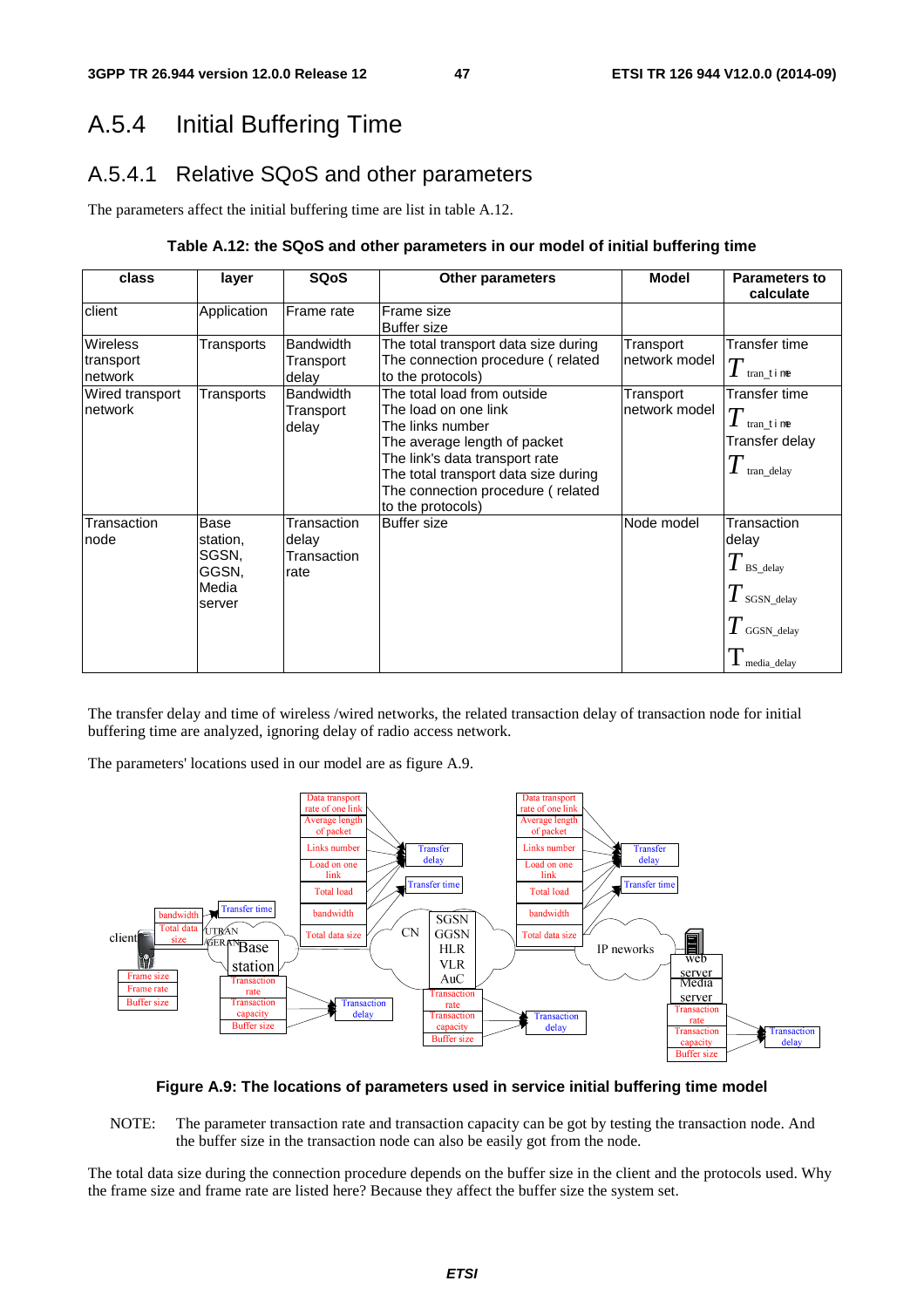#### **3GPP TR 26.944 version 12.0.0 Release 12 48 ETSI TR 126 944 V12.0.0 (2014-09)**

The data transport rate of one link and links number are the network's framework parameters.

The load on one link, total load on the network and average length of packet can be got from the network's statistical data.

### A.5.4.2 Model description

The initial connection time ( $T_{\text{buffering}}$ ) can be considered as a function of the transfer delay and the transfer time in network and the transaction delay in all the relative transaction nodes. The expression can be get as follows:

 $T_{\text{buffering}} = \text{F}(T_{\text{tran delay}}, T_{\text{tran time}}, T_{\text{BS delay}}, T_{\text{SGSN delay}}, T_{\text{GGSN delay}}, T_{\text{median}})$ 

And  $T_{\text{buffering}}$  varies in the same manner as all the parameters.

$$
T_{\text{tran\_delay}} = \frac{1}{\gamma} \sum_{i=1}^{L} \frac{M}{R_i - M \lambda_i}.
$$

$$
T_{\text{tran\_time}} = \frac{D}{d_{\text{wireless}}} + \frac{D}{d_{\text{wireed}}}
$$

 $T$  BS\_delay  $T$  SGSN\_delay  $T$  GGSN\_delay can be got from formula  $T$ <sub>server\_delay1</sub> =  $\frac{T_w + \rho_z * T_{wz} + \rho_1 * T_{w1}}{1 - \rho_z + \rho_z}$ 3  ${\cal F}$  2  ${\cal F}$  1  $*T_{w}$ + $\mathcal{O}.*$  $T_{\text{server\_delay1}} = \frac{T_w + \rho_{_2} * T_{w_2} + \rho_{_1} * T_w}{1 - \rho_{_3} - \rho_{_2} - \rho_{_1}}$ 

$$
T_{\text{median\_delay}}
$$
 can be got from formula  $T_{\text{server\_delay2}} = \frac{\lambda}{\mu(\mu - \lambda)}$ .

All the parameters' definitions are from section 4.

In the client, the initial buffering time can be changed by adjusting some parameters as table A.13.

#### **Table A.13: The simple relation between initial buffering time and other parameters in the client**

|                        | <b>Parameters</b> Initial connection time |
|------------------------|-------------------------------------------|
| Buffer size $\uparrow$ |                                           |
|                        | means value increases;                    |
|                        | means value decreases.                    |

In the wireless network, the initial buffering time can be changed by adjusting some parameters as table A.14.

**Table A.14: The simple relation between initial buffering time and other parameters in wireless network** 

| <b>Parameters</b>          | Initial connection time |  |  |  |
|----------------------------|-------------------------|--|--|--|
| Bandwidth $\uparrow$       |                         |  |  |  |
| Total data size $\uparrow$ |                         |  |  |  |
| means value increases;     |                         |  |  |  |
|                            | means value decreases.  |  |  |  |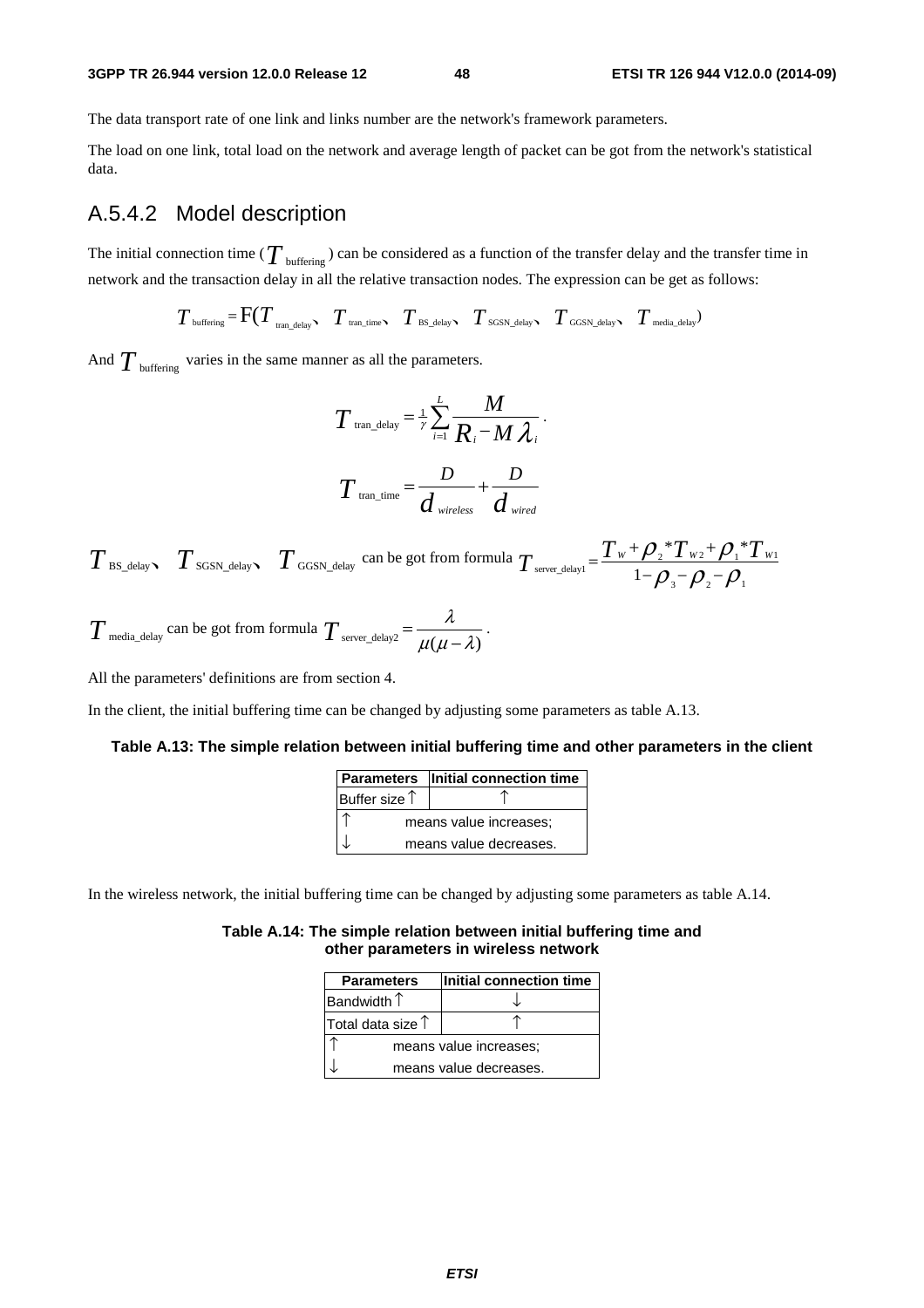In the wired network, the initial buffering time can be changed by adjusting some parameters as table A.15.

**Table A.15: The simple relation between initial buffering time and other parameters in wired network** 

| <b>Parameters</b>                          | Initial connection time |  |  |  |
|--------------------------------------------|-------------------------|--|--|--|
| Bandwidth $\uparrow$                       |                         |  |  |  |
| Total data size $\uparrow$                 |                         |  |  |  |
| Total load $\uparrow$                      |                         |  |  |  |
| Load on one link $\uparrow$                |                         |  |  |  |
| Links number $\uparrow$                    |                         |  |  |  |
| Average length of packet $\uparrow$        |                         |  |  |  |
| Data transport rate of one link $\uparrow$ |                         |  |  |  |
| means value increases;                     |                         |  |  |  |
| means value decreases.                     |                         |  |  |  |

In the transaction nodes (base station, SGSN, GGSN, VLR, HLR, AuC, media server), the initial buffering time can be changed by adjusting some parameters as table A.16.

### **Table A.16: The simple relation between initial buffering time and other parameters in the transaction nodes**

| <b>Parameters</b>               | Initial connection time |  |  |  |
|---------------------------------|-------------------------|--|--|--|
| Transaction rate $\uparrow$     |                         |  |  |  |
| Transaction capacity $\uparrow$ |                         |  |  |  |
| Buffer size $\uparrow$          |                         |  |  |  |
| means value increases;          |                         |  |  |  |
| means value decreases.          |                         |  |  |  |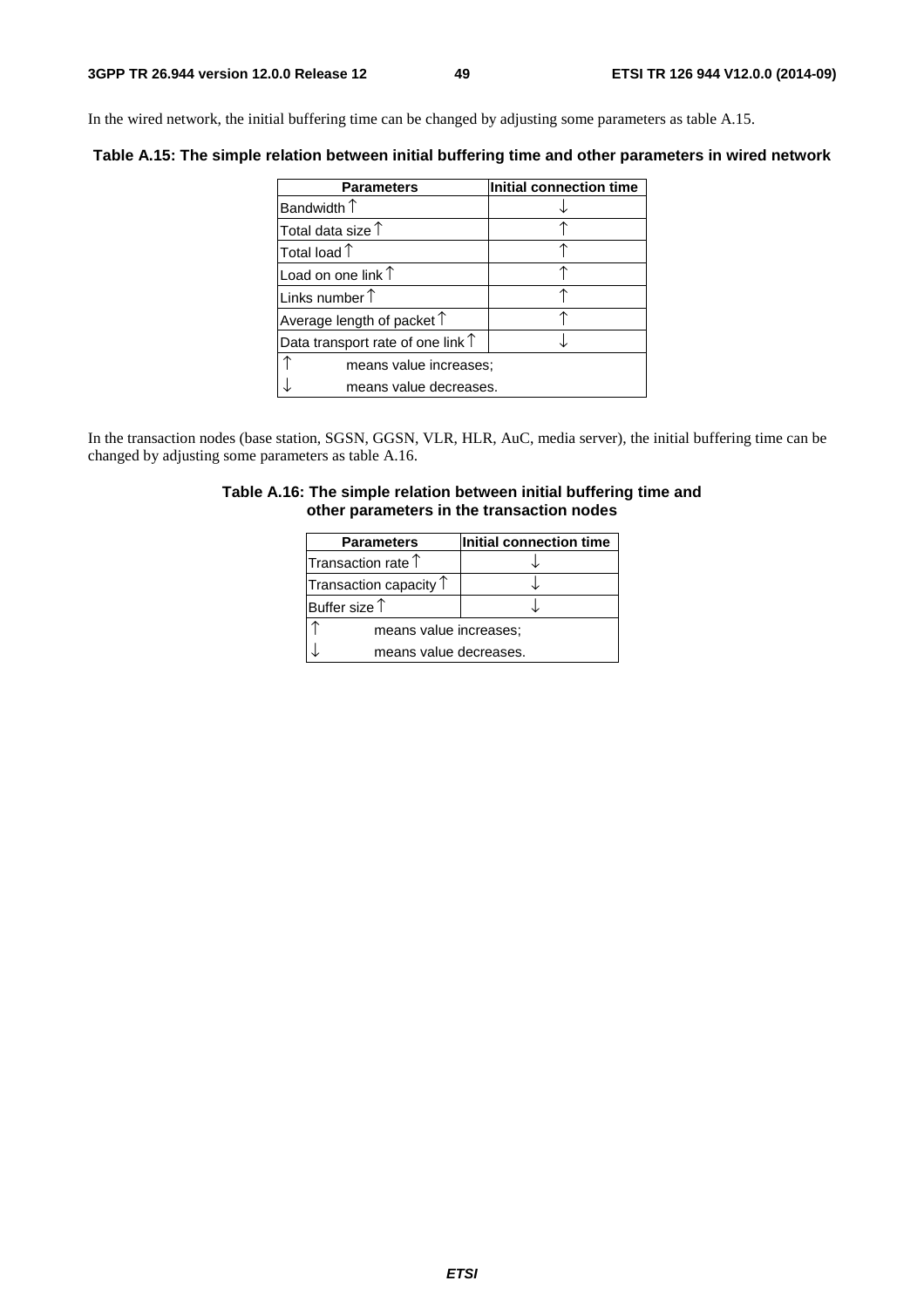# A.5.5 Re-Buffering Frequency

## A.5.5.1 Relative SQoS and other parameters

The rebuffering is a important metric to reflect the network's condition. The majority of SQoS parameters affect it.

The model analyse the SQoS parameters' effect in the application and transports layers.

**Table A.17: the SQoS and other parameters in our model of service rebuffering frequency** 

| class              | layer         | <b>SQoS</b>                             | <b>Other parameters</b> | <b>Model</b>      |
|--------------------|---------------|-----------------------------------------|-------------------------|-------------------|
| client             | Application   | Frame rate                              | Frame size              | Model the whole   |
|                    |               | Frame loss ratio                        | <b>Buffer size</b>      | transport process |
|                    |               | Frame error ratio                       |                         |                   |
| Radio access       | Under         | Access delay                            | Channels                |                   |
| network            | transports    |                                         |                         |                   |
| Wireless transport | Transports    | <b>Bandwidth</b>                        | Wireless transport      |                   |
| network            |               | Transport delay                         | condition               |                   |
|                    |               | Jitter                                  |                         |                   |
|                    |               | Packet loss ratio                       |                         |                   |
|                    | Under         | Frame loss ratio, Frame error ratio,    |                         |                   |
|                    | transports    | Frame discard ratio, Residual bit error |                         |                   |
|                    |               | ratio                                   |                         |                   |
| Wired transport    | Transports    | <b>Bandwidth</b>                        | network load,           |                   |
| network            |               | Transport delay                         | network framework       |                   |
|                    |               | Jitter                                  |                         |                   |
|                    |               | Packet loss ratio                       |                         |                   |
|                    | Under         | Frame loss ratio, Frame error ratio,    |                         |                   |
|                    | transports    | Frame discard ratio, Residual bit error |                         |                   |
|                    |               | ratio                                   |                         |                   |
| Transaction node   | Base station, | Transaction delay                       | <b>Buffer size</b>      |                   |
|                    | SGSN,         | Transaction rate                        |                         |                   |
|                    | GGSN,         |                                         |                         |                   |
|                    | Media server  |                                         |                         |                   |

## A.5.5.2 Model description

Assumed the send data is initially distributed of  $F_0(t)$ . After the transportation, affected by the frame loss rate, the frame error rate, bandwidth and delay, the data is distributed of  $F(t)$  at the end. Here delay means transfer delay and transaction delay. The model is as figure A.10.



**Figure A.10: the model of transportation**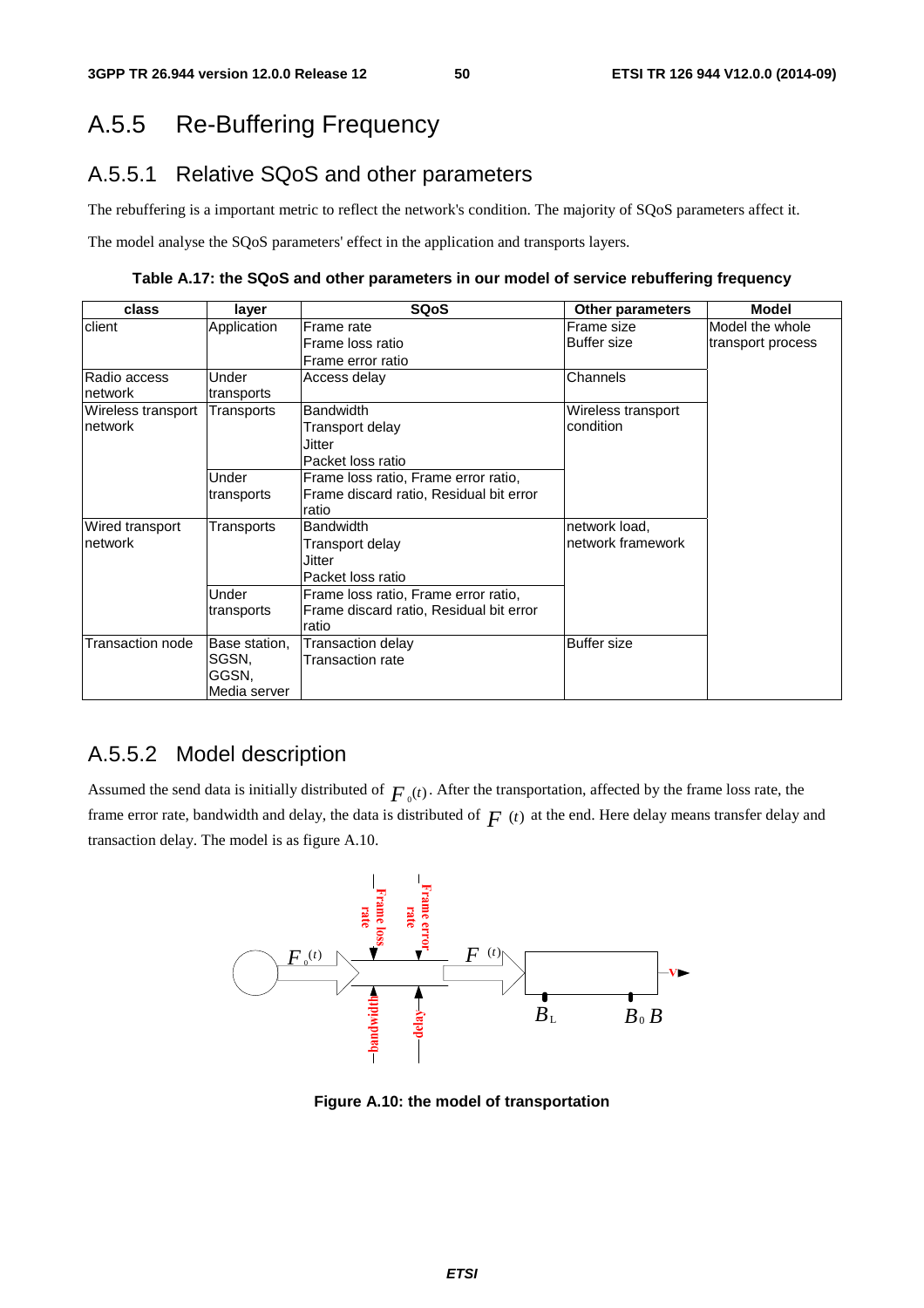The effect of frame loss rate and frame error rate on the send data are the same. So it can be assume that the data become  $F_{\mu}(t)$  after affected by the frame loss rate and frame error rate. And it become  $F_{\mu}(t)$  after affected by the change of bandwidth, then become  $F(t)$  because of the delay at last. The functions  $F_1(t)$ ,  $F_2(t)$ ,  $F(t)$  can be analyzed after our simulation.

The initial data size in the buffer  $B$ . When the data in the buffer exceed  $B_0$ , the player starts to play, and when data is less than  $B<sub>i</sub>$ , the rebuffering starts. The frame rate is V when it is playing.

 $F(t)$  means the amount of arrival data, so  $F(t)$  is a monotonic increasing function. So its inverse function exists.

When  $B+(F(t)-v^*t) < B_+$ , the system start rebuffering. And  $B_0-(B+(F(t)-v^*t)) \leq F(t')-F(t)$ , where  $t'$  is the time when the rebuffering finishes.

$$
F^{-1}(B_0-(B-v^*t)) \leq t'
$$

So the rebuffering frequency is:

$$
\frac{\sum \mathbf{I}(B+(F(t)-v^*t)
$$

 $I(e)$  is the indicator function:  $I(e) = 1$  if expression e is true; otherwise  $I(e) = 0$ .

 $\mathcal{T}_{\text{test}}$  is the total time to test.

## A.5.6 Re-Buffering Time

### A.5.6.1 Relative SQoS and other parameters

The model is the same as clause 5.5.

### A.5.6.2 Model description

The rebuffering time of this time is:

$$
t^-t = F^{-1}(B_0-(B-v^*t)) - t
$$

And the mean rebuffering time is:

$$
\frac{\displaystyle\sum_{B+(F(t)-v^*t)
$$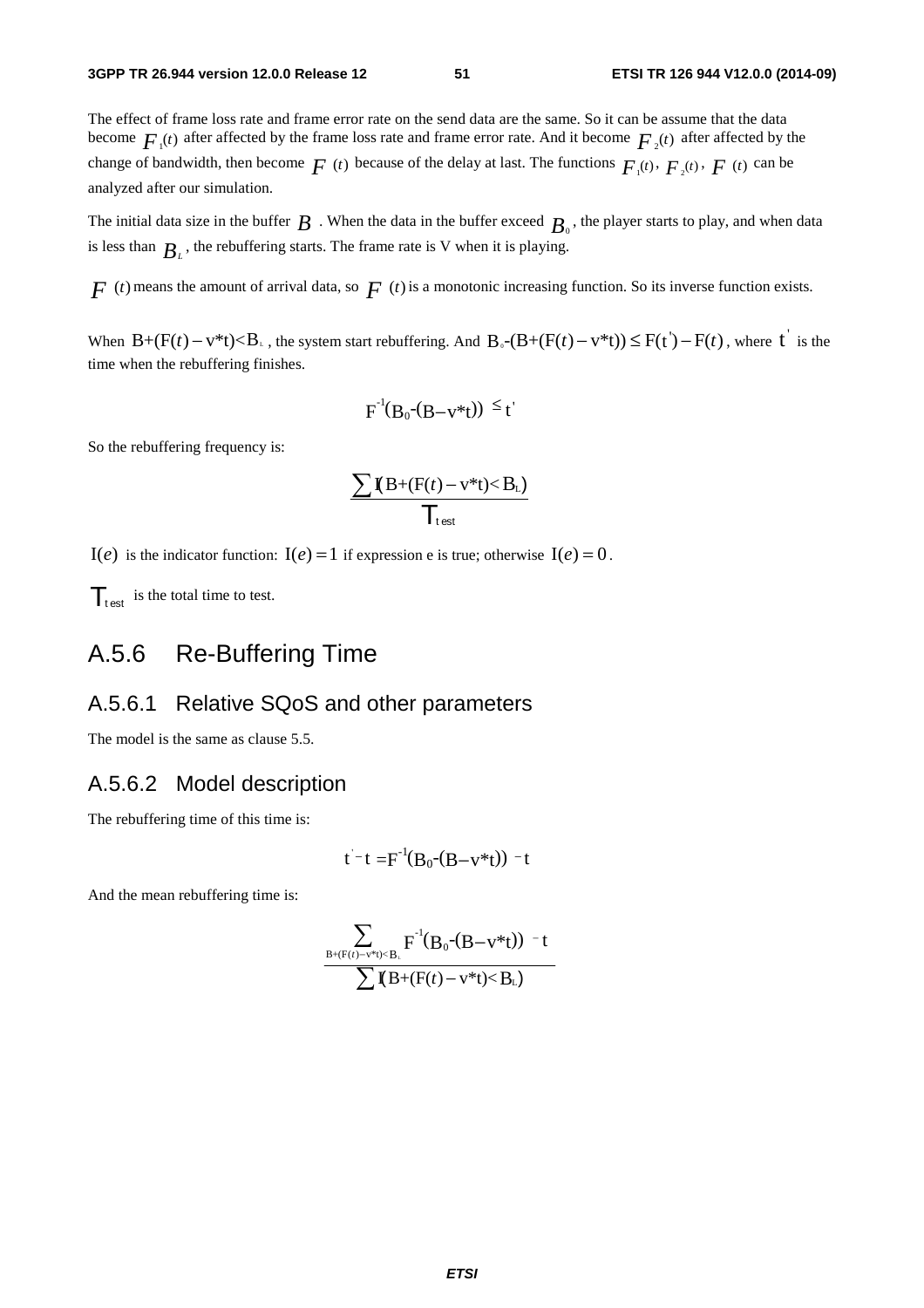# Annex B: Analysis of QoE

# B.1 Introduction

The SA4 "End-to-end Multimedia Services Performance Metrics" work item is conducting a research on the performance metrics for popular multimedia services, including streaming, multimedia broadcast multicast service (MBMS), video telephony and IP Multimedia subsystem Service (IMS), etc. This annex is an extension to the present document, which will support and justify the results in the present document.

In this annex, a subjective test is conducted to acquire the QoE. And the results of the test are listed in the following sections.

And also, in this annex, packet-switched streaming service is taken as an example.

# B.2 Process

From the user perspective, the service performance indicators cannot be defined only according to researcher's experience. It should be acquired by user investigation as well as experience.

# B.2.1 Collection of QoE

The selected testers are kept unknown about any indicators. After watching given audio/video multimedia contents with different quality levels and experiencing those services, they take down the performance indicators only with their feeling and experience.

Then according to their record and description, the scope of QoE is determined.

The common user's requirements of service performance are collected and classified as our QoE, disregarding the measurability.

See clause 3.1.

## B.2.2 Weightiness of Selected QoE

With DSCQS (see ITU-R Recommendation BT.500), testers are asked to mark each service and content in comparison with the reference. Those services and contents are provided with different quality levels of each selected indicator.

# B.3 Results

## B.3.1 Collection of QoE

- Service Non-Access.
- Service Failure.
- Service Setting-up Time.
- Re-Buffering.
- Image corruption.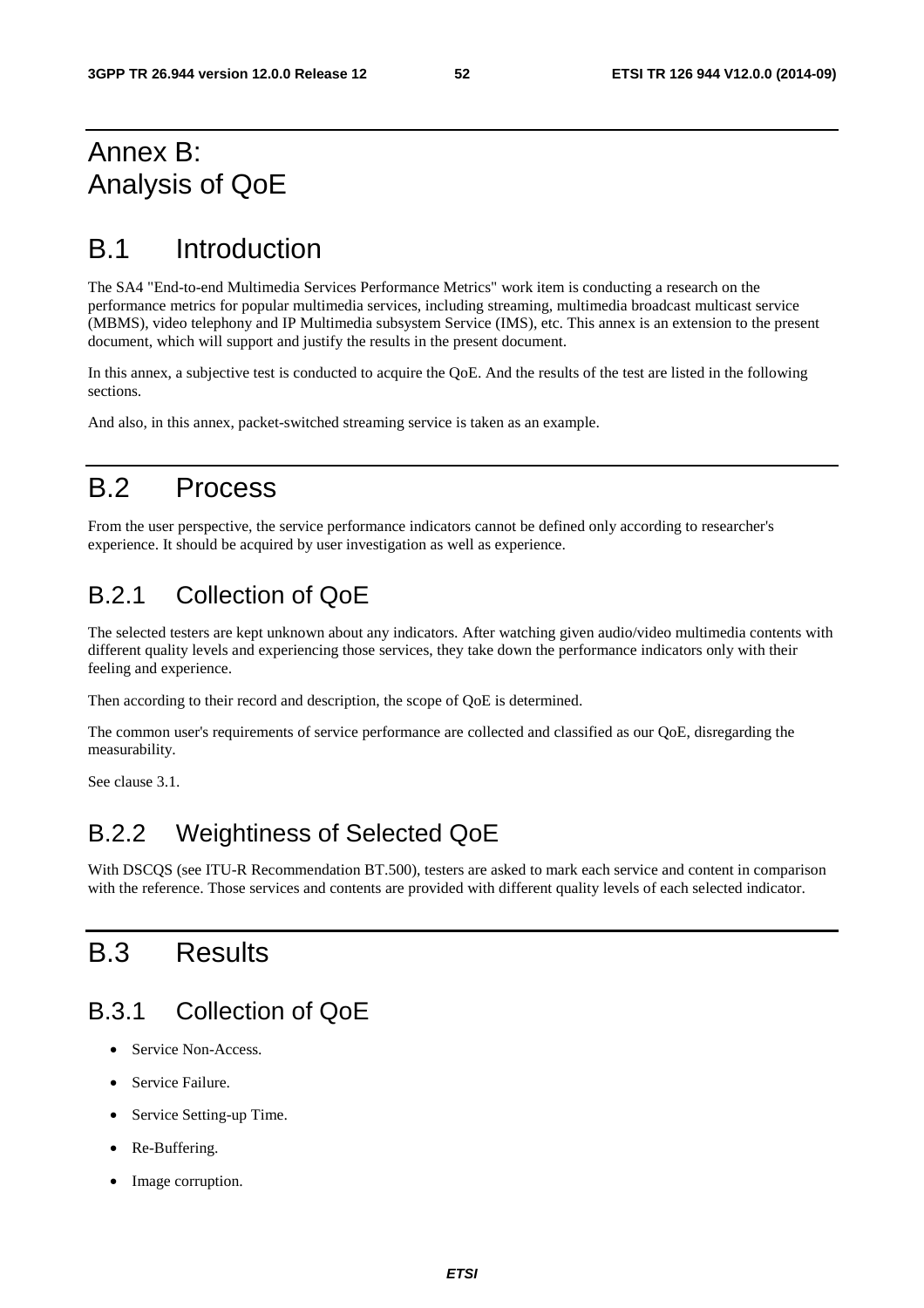- Blurriness.
- Blockiness.
- Colour Reproduction Accuracy.
- Edge Noise.
- Freeze image.
- Incontinuous Image with block.
- Audio Quality.
- Audio/Video Synchronization Error.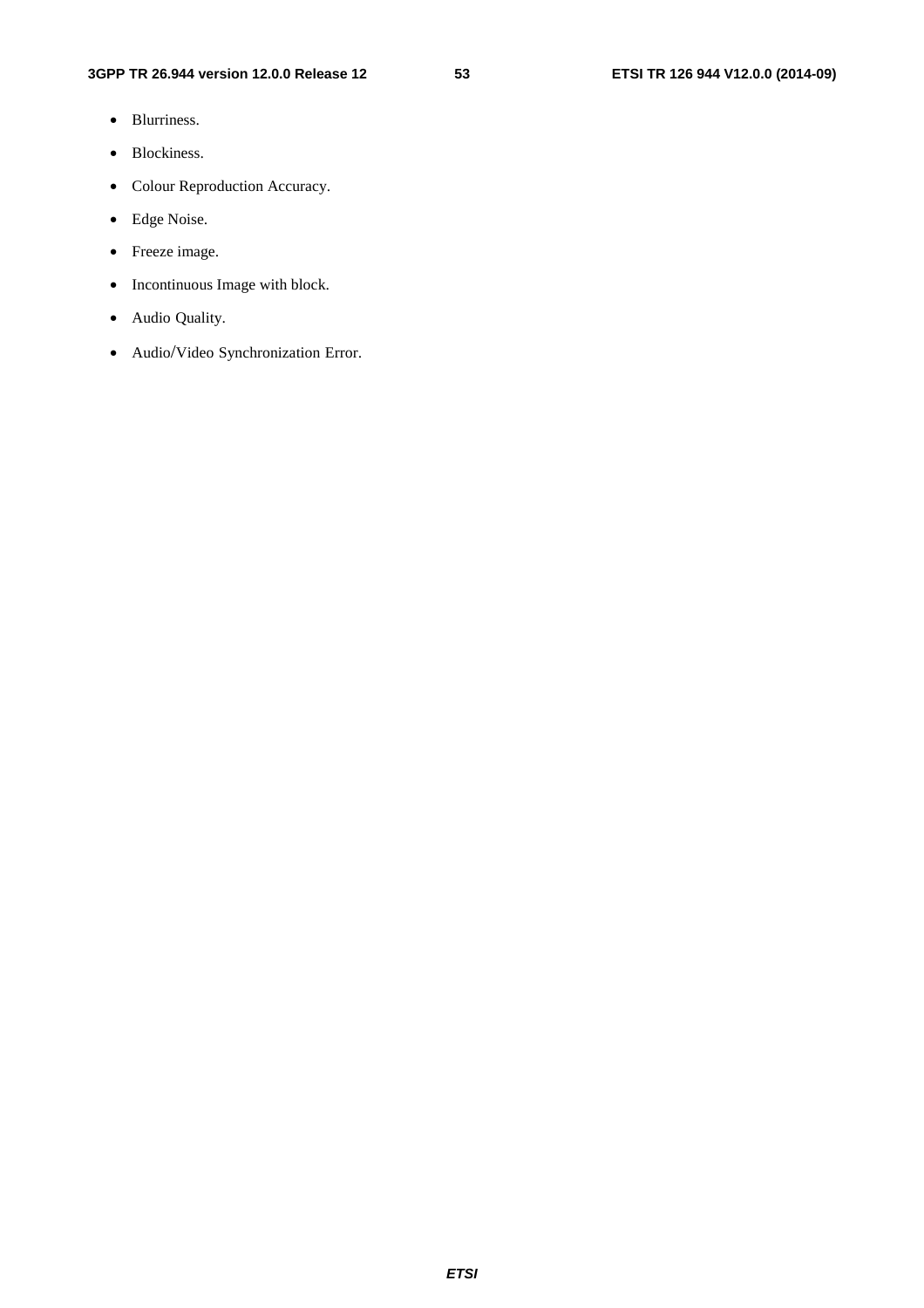

B.3.2 Comparison of Weightiness among Selected QoE **Parameters** 

**Figure B.1**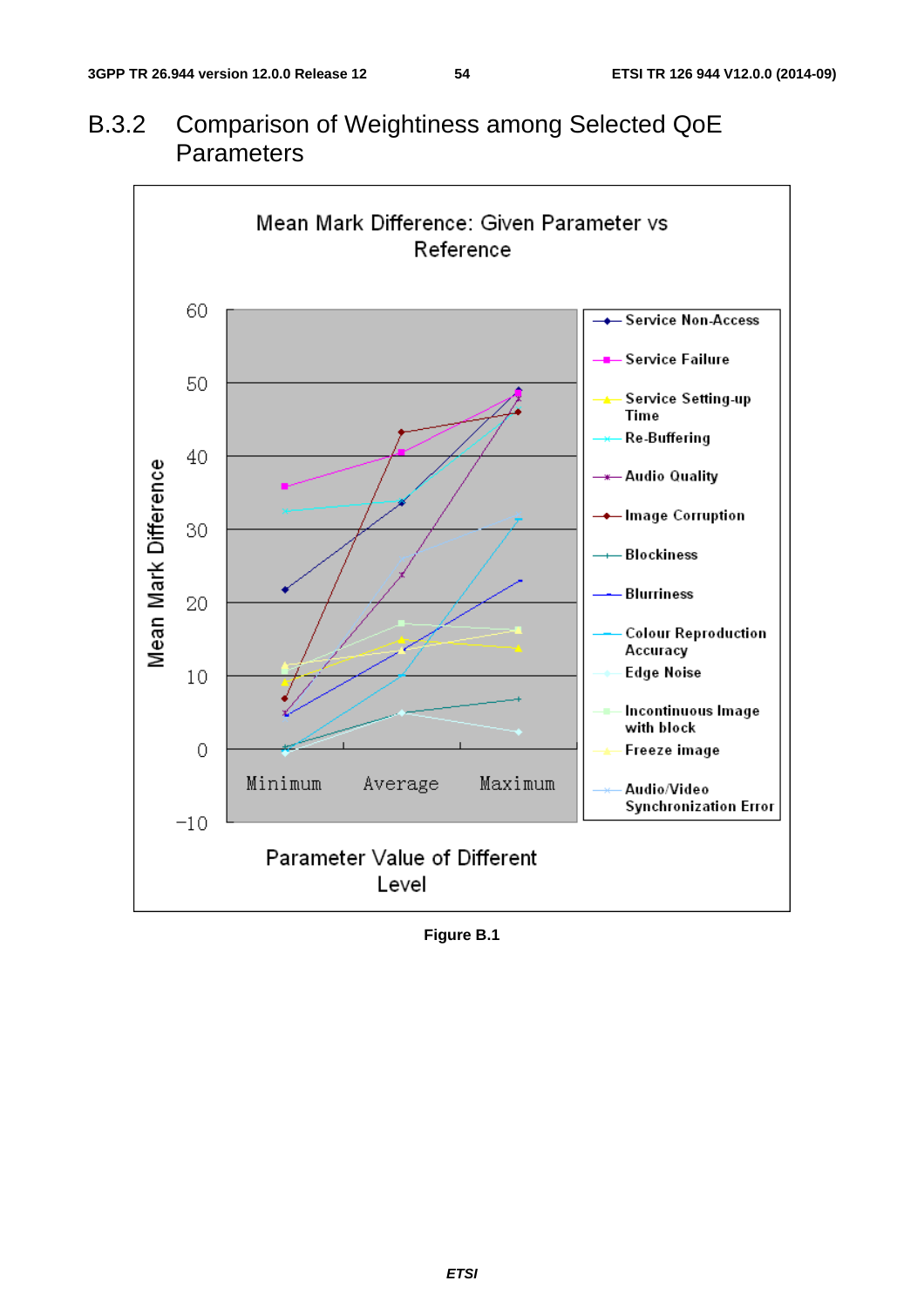# Annex C: Comparison with TS 102 250 of ETSI STQ Mobile

# C.1 Introduction

The SA4 "End-to-end Multimedia Services Performance Metrics" work item is conducting a research on the performance metrics for popular multimedia services, including streaming, multimedia broadcast multicast service (MBMS), video telephony and IP multimedia subsystem service (IMS), etc. This annex is an extension to the present document, which will support and justify the results in the present document.

In this annex, a comprehensive comparison of work between E2EMSPM and ETSI STQ Mobile is conducted to justify the work of E2EMSPM. And the results of the analysis are listed in the following sections.

# C.2 References

The following documents contain provisions which, through reference in this text, constitute provisions of the present document.

- References are either specific (identified by date of publication, edition number, version number, etc.) or non-specific.
- For a specific reference, subsequent revisions do not apply.
- For a non-specific reference, the latest version applies. In the case of a reference to a 3GPP document (including a GSM document), a non-specific reference implicitly refers to the latest version of that document *in the same Release as the present document*.
- [1] ETSI TS 102 250-1 (V1.1.1 10/2003): "Speech Processing, Transmission and Quality Aspects (STQ); QoS aspects of popular services in GSM and 3G networks; Part 1: Identification of Quality of Service aspects".
- [2] ETSI TS 102 250-2 (V1.4.1 03/2006): "Speech Processing, Transmission and Quality Aspects (STQ); QoS aspects of popular services in GSM and 3G networks; Part 2: Definition of Quality of Service parameters and their computation".
- [3] ETSI TS 102 250-3 (V1.3.2 09/2005): "Speech Processing, Transmission and Quality Aspects (STQ); QoS aspects of popular services in GSM and 3G networks; Part 3: Typical procedures for Quality of Service measurement equipment".
- [4] ETSI TS 102 250-4 (V1.1.1 10/2003): "Speech Processing, Transmission and Quality Aspects (STQ); QoS aspects of popular services in GSM and 3G networks; Part 4: Requirements for Quality of Service measurement equipment".
- [5] ETSI TS 102 250-5 (V1.3.1 11/2005): "Speech Processing, Transmission and Quality Aspects (STQ); QoS aspects of popular services in GSM and 3G networks; Part 5: Definition of typical measurement profiles".
- [6] ETSI TS 102 250-6 (V1.2.1 10/2004): "Speech Processing, Transmission and Quality Aspects (STQ); QoS aspects of popular services in GSM and 3G networks; Part 6: Post processing and statistical methods".
- [7] 3GPP TS 23 107 (V6.4.0 03/2006): "3rd Generation partnership Project; Technical Specification Group Services and System Aspects; Quality of Service (QoS) Concept and architecture (Release 6)".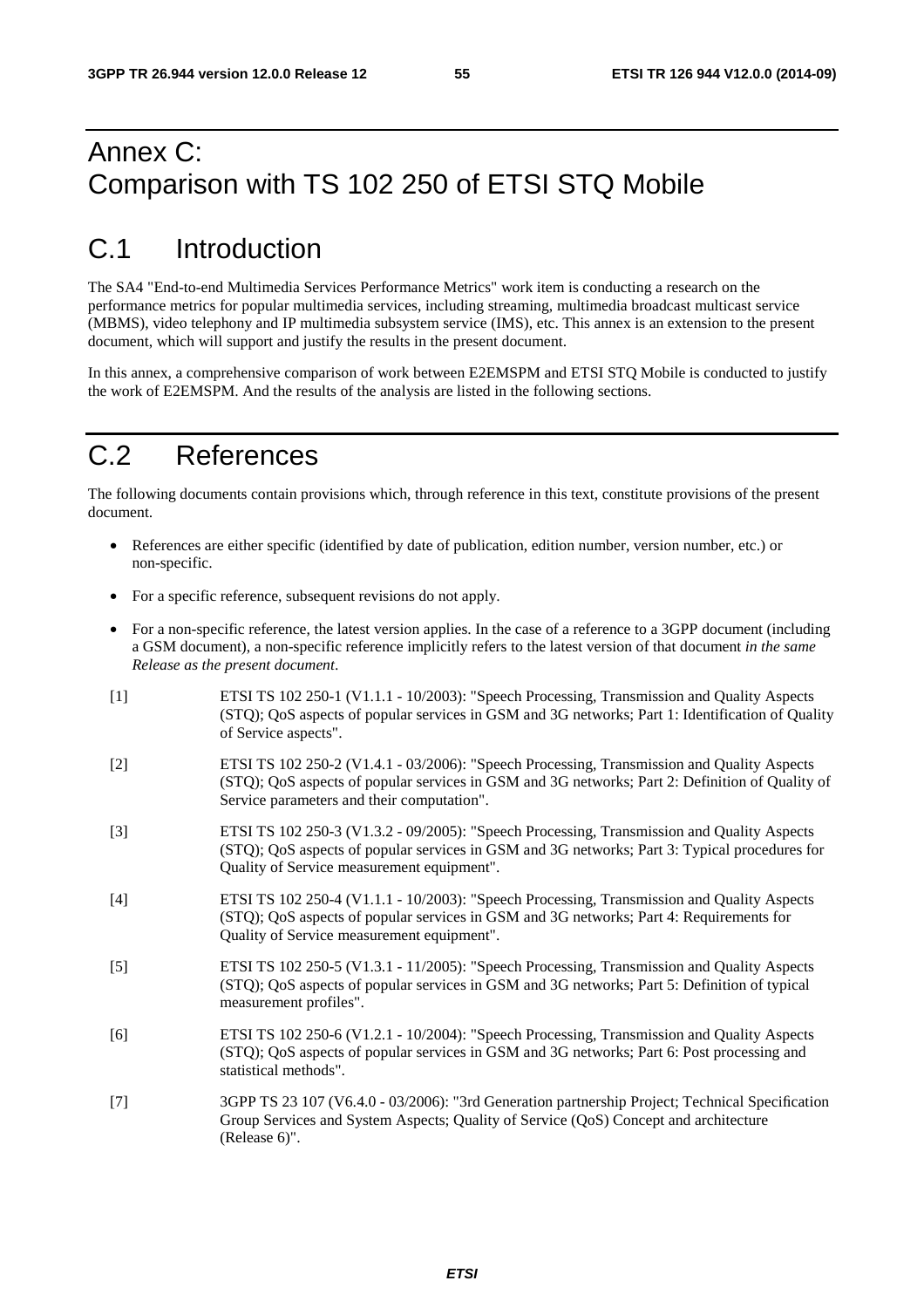# C.3 Comparison with 3GPP E2EMSPM and ETSI STQ Mobile

In this part, the difference is illuminated between 3GPP E2EMSPM and ETSI STO Mobile on multimedia services from the following points of view.

# C.3.1 Research Scope

## C.3.1.1 Framework

E2EMSPM has a systematic framework of End-to-end Multimedia Services Performance Metrics is as figure C.1.



### **Figure C.1: Systematic Framework of End-to-end Multimedia Services Performance Indicators**

ETSI STQ Mobile focuses on the similar area of End-to-End Service QoS.

## C.3.1.2 Quality of experience

Client Radio access Horizontal<br>
Horizontal<br>
Horizontal<br>
imilar area of End-to-End Service QoS.<br> **Clience**<br> **Clience**<br> **Clience**<br> **Clience**<br> **Clience**<br> **Clience**<br> **Clience**<br> **Clience**<br> **Clience**<br> **Clience**<br> **Clience**<br> **Clie** International<br>**Transferience**<br>The correl<br>The original<br>Transferience<br>The Spection<br>Transferience<br>Transferience<br>Transferience<br>Transferience<br>Transferience<br>Transferience<br>Transferience<br>Transferience<br>Transferience<br>Transferience<br>T The Mobile strategy<br>
The Mobile strategy<br>
TS 102 2.<br>
TS 102 2.<br>
Etween mean<br>
the the service cannot be experience.<br>
In as QoE, do as QoE, do Interview. network<br>
ices Performance Indi<br>
IS 102 250-2 specifies th<br>
reen measurement results<br>
the service. Although Qo<br>
innot be defined only acc<br>
rience.<br>
s QoE, disregarding the<br>
l for service analysis vary E2EMSPM brings up the concept of Quality of Experience (QoE). Yet ETSI STQ Mobile specifies the use of perceptual models for the evaluation of content quality, whenever applicable (e.g. TS 102 250-2 specifies the use of ITU-R Recommendation P.862.2 for speech quality evaluation).

The judgement of measurement results (e.g. target setting) and the correlation between measurement results and actual customer satisfaction are out of the scope of ETSI STQ Mobile.

QoE is how a user perceives the quality of service - how satisfied he or she is with the service. Although QoE is a subjective metric, it is important to quantify it. From the user's perspective, QoE cannot be defined only according to researcher's experience. It should be acquired by user investigation as well as experience.

The common user's requirements to different services are collected and classified as QoE, disregarding the measurability. Users have different requirements for different services. So the QoE for service analysis vary with the types of services.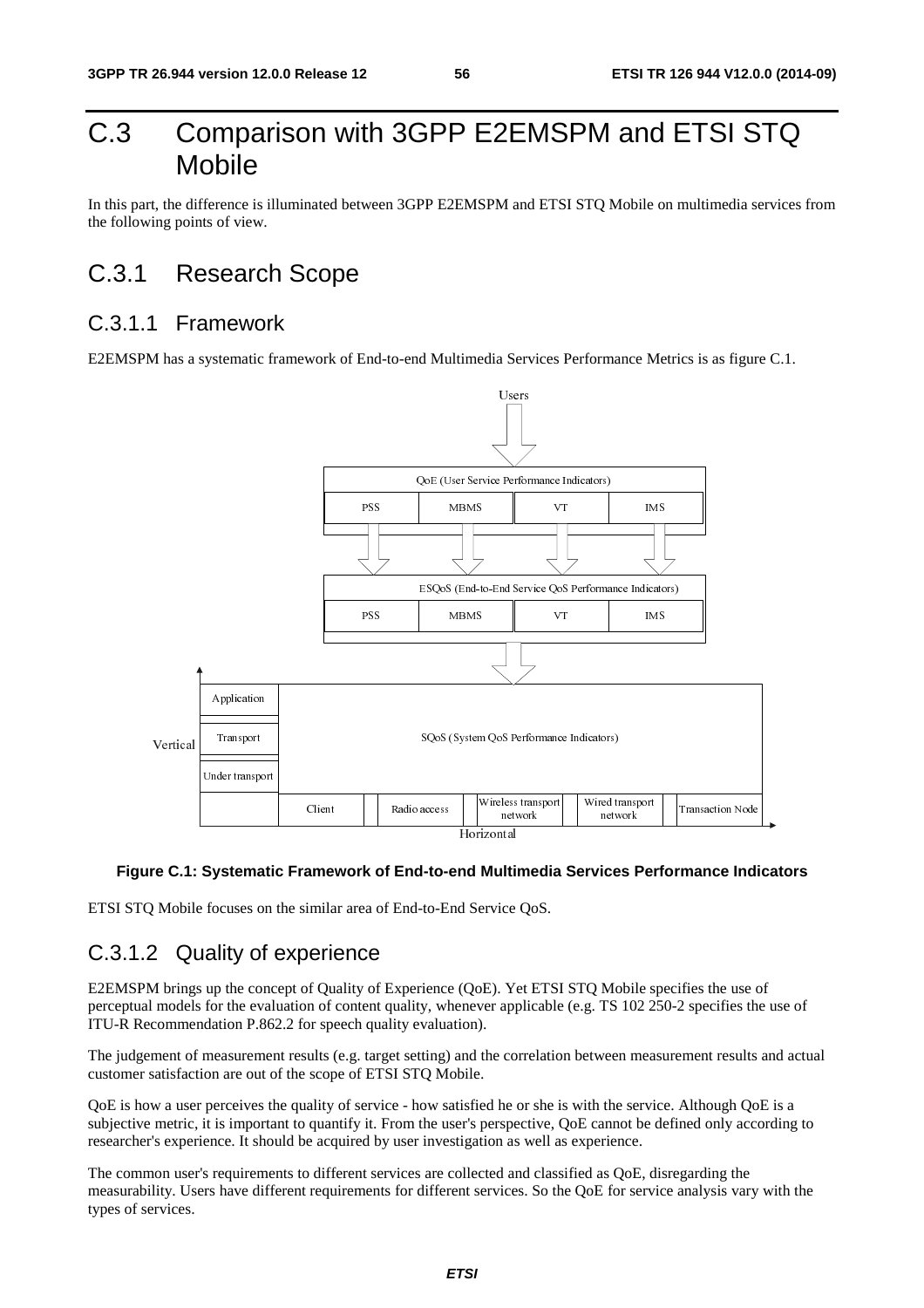# C.3.1.3 End-to-End Service Quality of Service

E2EMSPM considers service-related metrics of End-to-End Service Quality of Service (ESQoS). The measurements and provisioning of ESQoS are defined in terms of service capability and resource availability. ESQoS is generally used to specify services' quality considered by operators and service providers. The ability to measure ESQoS will give the operator some sense of the service's performance to the overall level of customer satisfaction.

ETSI STQ Mobile TS 102 250-2 [2] draws some steps in overall service QoS definition and analysis of mobile services. STQ takes the following QoS aspects from service perspective which are used for each service to define service QoS parameters.

- Network Availability.
- Network Accessibility.
- Service Accessibility.
- Service Integrity.
- Service Retainability.

Figure C.2 shows the model for quality of service parameters in ETSI STQ Part 2. The model has four layers.



### **Figure C.2: ETSI STQ Mobile QoS aspects and the corresponding QoS parameters**

So when end-to-end service QoS is concerned, both ETSI STQ Mobile and E2EMSPM have the similar study area on this topic. There are perfect and reasonable definitions of service QoS parameters in the TS of ETSI STQ. Part of the outputs of ETSI STQ Mobile should be introduced to E2EMSPM's End-to-End Service QoS area for reference.

# C.3.1.4 System Quality of Service

Generally, "UMTS Quality of Service (QoS) Concept and architecture" by 3GPP [8] is often referenced. It is a standard, describing UMTS bearers' structure, their management functions, and defines service quality classes and their attributes.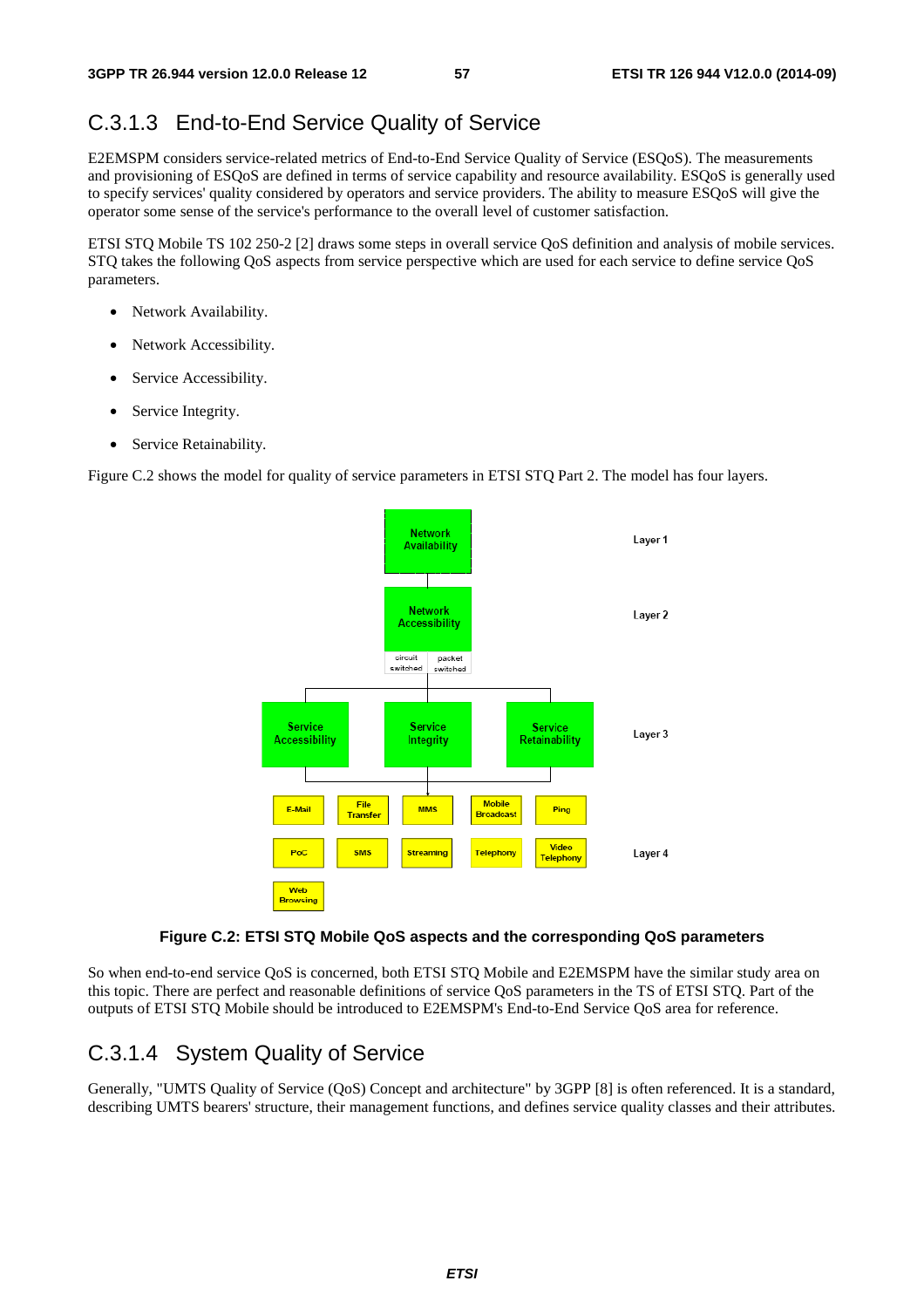System Quality of Service (SQoS) defined in E2EMSPM is intrinsically a technical concept and is a subset of UMTS QoS. Compared with ESQOS, SQoS denotes the point-to-point QoS, which is specially related to the units and links of network systems. SQoS can be viewed as the QoS consideration from the viewpoint of network operators. It is measured and expressed in terms of network units and network links, which usually has little meaning to a user. Although a better network SQoS in many cases will result in better ESQoS, fulfilling all traffic SQoS parameters might not guarantee the satisfaction of the user or a high ESQoS.

In E2EMSPM the System QoS parameters are classified to five classes horizontally according to the different phases along with the whole network connection, including radio access network, wireless transport network, wired transport network, client transaction and network node transaction as shown in figure C.3. Some analytical models are introduced for every special section to evaluate some important parameters.

SQoS is out of the scope of ETSI STQ Mobile.



**Figure C.3: Network phases to analyse System Qos** 

## C.3.1.5 Mapping of End-to-End Service QoS and System QoS

E2EMSPM introduces the theoretical models to study the relationship of End-to-End Service QoS and System QoS. The inherent relationship between the End-to-End Service QoS and System QoS parameters of PSS is described, which provide the possible operational methods for the operators/service providers to guarantee the service performance. E2EMSPM also gives some example to justify how we get the mapping between the End-to-End Service QoS and System QoS.

The relationship of End-to-End Service QoS and System QoS is beyond the scope of ETSI STQ Mobile.

# C.3.2 Research Method

### C.3.2.1 Statistics Model Analysis

Extensive studies involving high-speed network measurements indicate that the multimedia traffic in high-speed networks have self-similar and impulsive characteristics. The existence of self-similarity shows that Poisson process cannot accurately describe the real network traffic. In such high-speed mobile network the assumption of exponentiality does not apply any more.

ETSI STQ Mobile TS 102 250-6 [6] adopts the statistical model to calculate the QoS metrics of GSM and 3G networks. These models are more precise than traditional theoretical models. However, ETSI STQ Mobile focuses on the measurement of quality metrics for services that are already functional. The prediction of service performance (e.g. based on statistical models of traffic patterns and network characteristics) is out of the scope of ETSI STQ Mobile. It is very difficult to implement the calculation due to the lack of raw data, if the new multimedia services haven't become commercial deployment or they are just in the initial stage of deployment in GSM and 3G network.

Nowadays, there still have not authoritative statistical model to handle the coming multimedia services' raw data with self-similar and impulsive characteristics. Although the self-similar models can describe the statistical data more precisely, they will encounter difficulties with in-depth performance indicators analysis and calculation of the selfsimilar network traffic.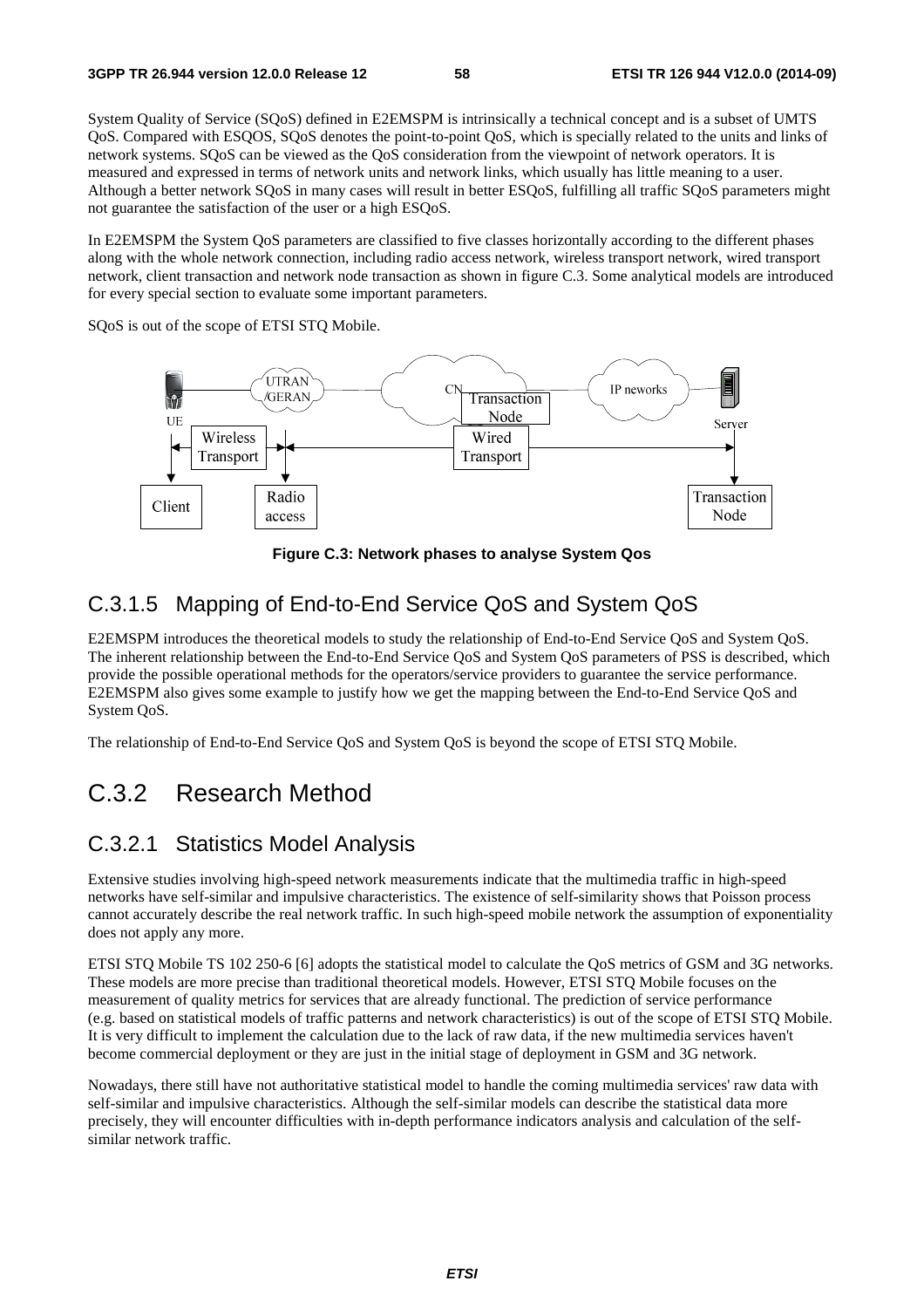# C.3.2.2 Theory Model Analysis of Queue

Traditional telecom service traffic is adequately described by Markovian models (e.g. Poisson), which are amenable to accurate analysis. Generally, theses models assume independence between events, and exponentially inter-event distributions.

Although queue theory fails to fit actual traffic of high-speed mobile networks, E2EMSPM still adopted these models to analyse the network traffic, mainly because Markovian models are mathematically tractable.

# C.3.2.3 Possible Further Work

The above two methods have its own advantages respectively for the fresh multimedia services, the optimal research method should combine statistics model with queue theory model to complement with each other.

The combined method might be adopted in future work beyond the scope of both ETSI STQ Mobile and E2EMSPM.

# C.4 Brief Introduction of the Work in ETSI STQ

The ETSI Speech Processing, Transmission and Quality Aspects (STQ) workgroup is actively working on QoS. STQ has published its Technical Specification, TS 102 250 "QoS aspects for popular services in GSM and 3G networks" [Part 1 to 6], which covers the following.

Part 1 [1] identifies QoS aspects for popular services in GSM and 3G networks. For each service the QoS indicators are listed. They are considered to be suitable for the quantitative characterization of the dominant technical QoS aspects as experienced from the end-user perspective.

Part 2 [2] defines QoS parameters and their computation for popular services in GSM and 3G networks. The technical QoS indicators, listed in part 1, are the basis for the parameter set chosen. The parameter definition is split into two parts: the abstract definition and the generic description of the measurement method with the respective trigger points. Only measurement methods not dependent on any infrastructure provided are described in the present document. The harmonized definitions given in the present document are considered as the prerequisites for comparison of QoS measurements and measurement results.

Part 3 [3] describes typical procedures used for QoS measurements over GSM, along with settings and parameters for such measurements.

Part 4 [4] defines the minimum requirements of QoS measurement equipment for GSM and 3G networks in the way that the values and trigger-points needed to compute the QoS parameter as defined in Part 2 can be measured following the procedures defined in Part 3. Test equipment fulfilling the specified minimum requirements will be allowed to perform the proposed measurements in a reliable and reproducible way.

Part 5 [5] specifies test profiles which are required to enable benchmarking of different GSM or 3G networks both within and outside national boundaries. It is necessary to have these profiles so that when a specific set of tests are carried out then customers are comparing "like for like" performance.

Part 6 [6] describes procedures to be used for statistical calculations in the field of QoS measurement of GSM and 3G networks using probing systems.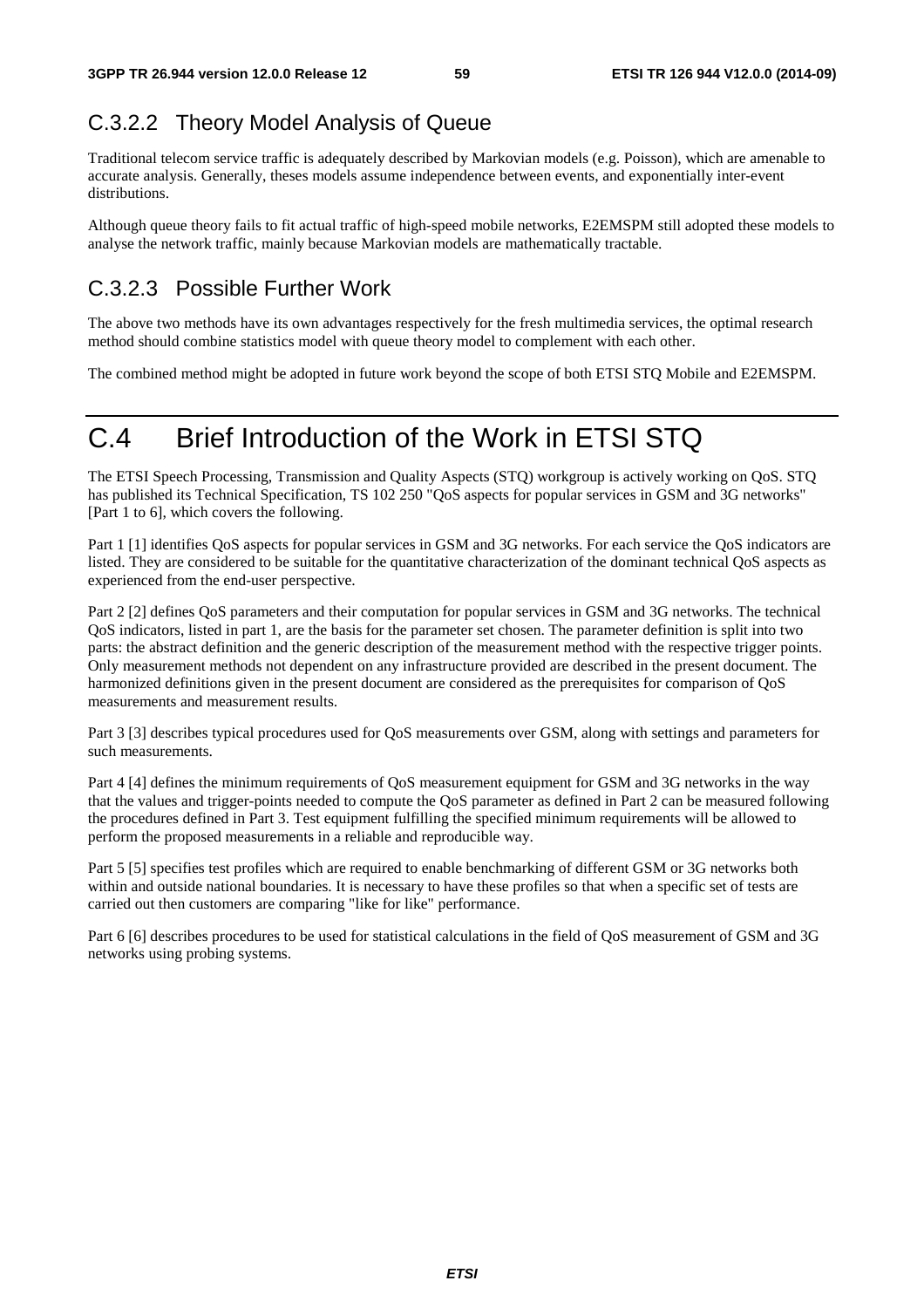# Annex D: Change history

| <b>Change history</b> |       |                 |           |     |                          |        |            |
|-----------------------|-------|-----------------|-----------|-----|--------------------------|--------|------------|
| <b>Date</b>           | TSG # | <b>TSG Doc.</b> | <b>CR</b> | Rev | Subject/Comment          | Old    | <b>New</b> |
| 2007-03               | 35    | SP-070015       |           |     | Approved at TSG SA#35    | 2.0.0  | 7.0.0      |
| 2008-12               | 42    |                 |           |     | Version for Release 8    | 7.0.0  | 8.0.0      |
| 2009-12               | 46    |                 |           |     | Version for Release 9    | 8.0.0  | 9.0.0      |
| 2011-03               | 51    |                 |           |     | Version for Release 10   | 9.0.0  | 10.0.0     |
| 2012-09               | 57    |                 |           |     | Version for Release 11   | 10.0.0 | 11.0.0     |
| 2013-12               | 62    | SP-130568       | 0001      |     | Correction to references | 11.0.0 | 11.1.0     |
| 2014-09               | 65    |                 |           |     | Version for Release 12   | 11.1.0 | 12.0.0     |